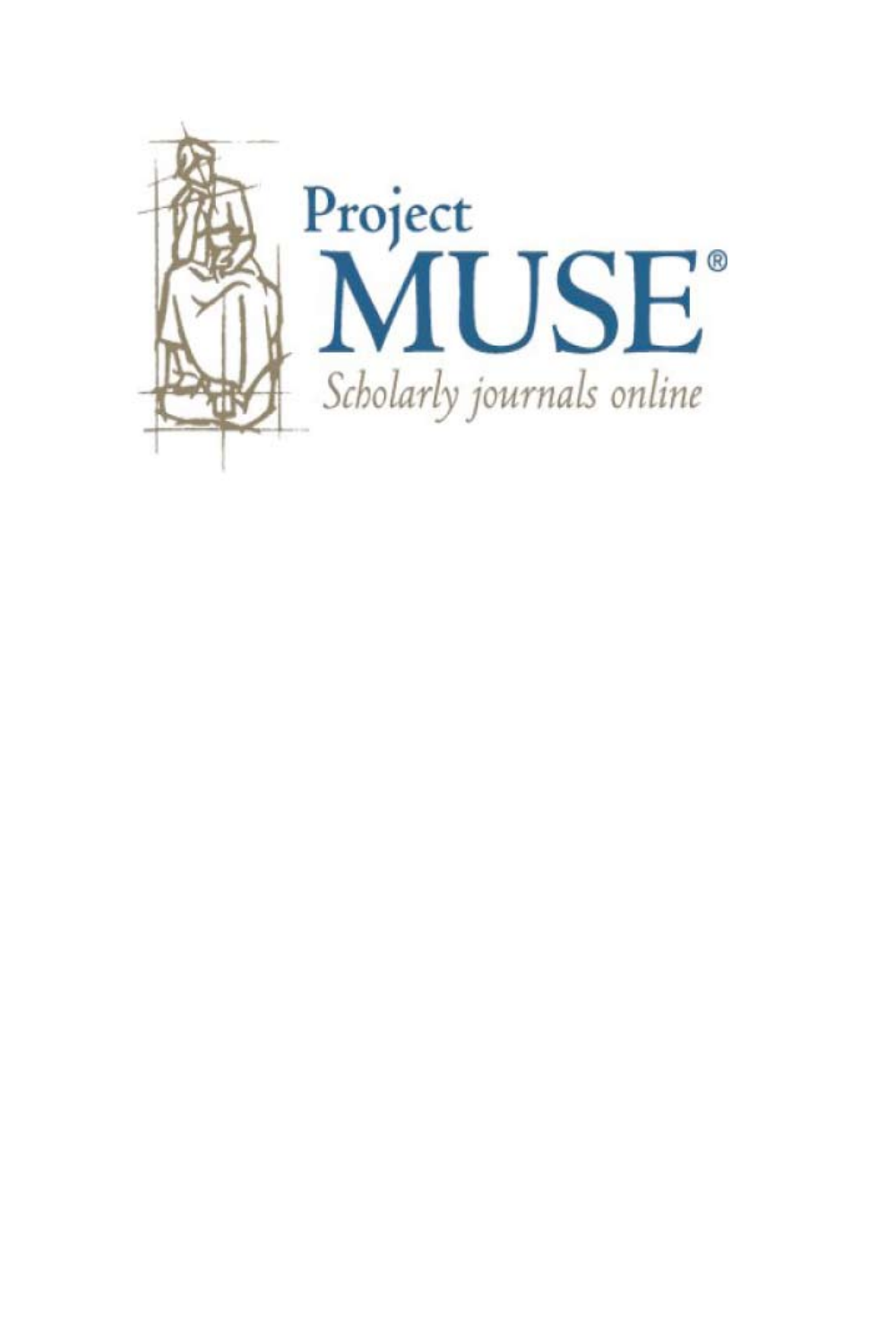Nicholas De Genova **Columbia University**

Within anthropology itself there has not existed a large community of dense, vital critical discussion of work in the United States to give it sustained, systematic meaning. . . . So in the absence of anthropologists themselves defining a distinctive place for this body of research, the work itself becomes fragmented and is dispersed as case studies to be given their significance by other constituencies that more powerfully or more normally define the debates and discussions that articulate what the United States is as a social and cultural phenomenon. . . . Anthropologists join these discussions from the margins of their discipline and through terms usually not of their own making. They have a single point to make, a case to offer, however provocative or important, but rarely have they thought through the stakes of an anthropology of the United States (or of France or Britain) for the project of anthropology itself.

> —George Marcus, "How Anthropological Curiosity Consumes Its Own Places of Origin" (1999, 418–19)

© *CR: The New Centennial Review*, Vol. 7, No. 2, 2007, pp. 231–277. issn 1532-687x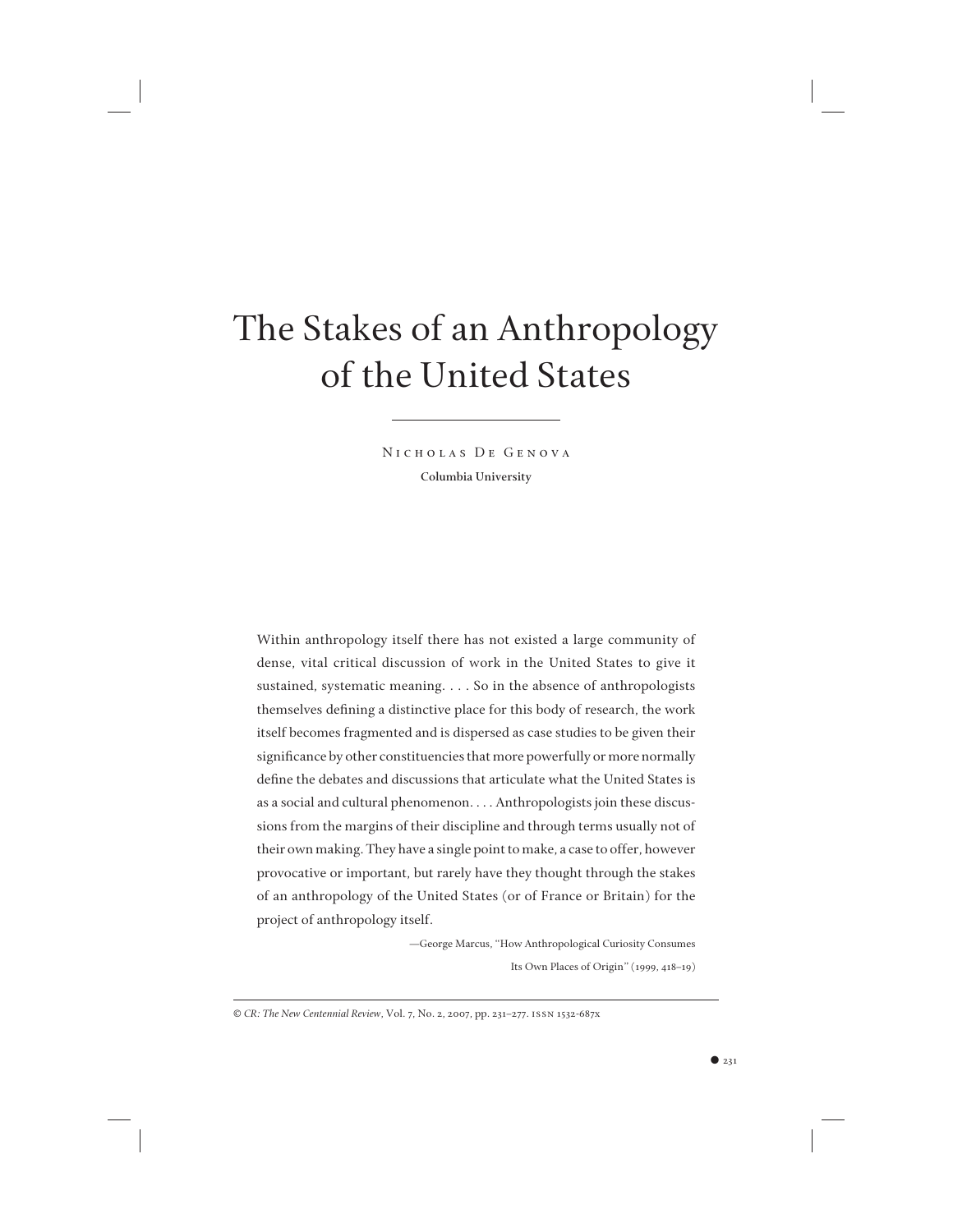In light of his critical reflections concerning the anthropological "field" in which I am implicated both as a scholar and as a citizen, I am moved to consider George Marcus's incisive judgment to be an invitation—an invitation to think through the conceivable stakes of a critical anthropology of the United States. To be sure, the present gesture is little more in itself than an invitation to a still more expansive and engaged dialogue about what precisely might comprise such stakes, and how they might be formulated, problematized, and strategically deployed. However, at the outset, in the face of this astounding and glaring (yet seemingly taken-for-granted) absence, we must frankly recognize that there is plainly no guarantee that such an endeavor—an anthropology of the United States (even a "critical" one, as I have suggested)—may be presumed to be a viable proposition.

## The Problem of Anthropology

There is certainly a great need, as Marcus keenly notes in the epigraph to this essay (see also 1998, 242), to coalesce a density of critical and engaged dialogue and debate within the field concerned with what might be called the "anthropology" of the United States. Such a convergence is seemingly ever-emergent, yet never quite cohesive or coherent. Historically, despite repeated supposed "discoveries," of apparently newfound anthropological interest in the United States (as Micaela di Leonardo demonstrates persuasively), "there is . . . no such thing as American anthropology's 'turn' to work in the United States" (1998, 28). Yet, if there has in fact been anthropological research situated *in* the United States, from the very inception of the discipline as an institutionalized academic endeavor, this does not at all resolve the conundrum of an anthropology *of* the United States. Indeed, numerous admirable—albeit scattered—exceptions (and also some rather more dubious ones, for example Mead [1942]) notwithstanding, the problem is not merely quantitative.1 For, as Marcus himself has recognized, we must grapple with what might be at stake in the very positing of an anthropology *of* the United States, rather than an anthropology merely *in* its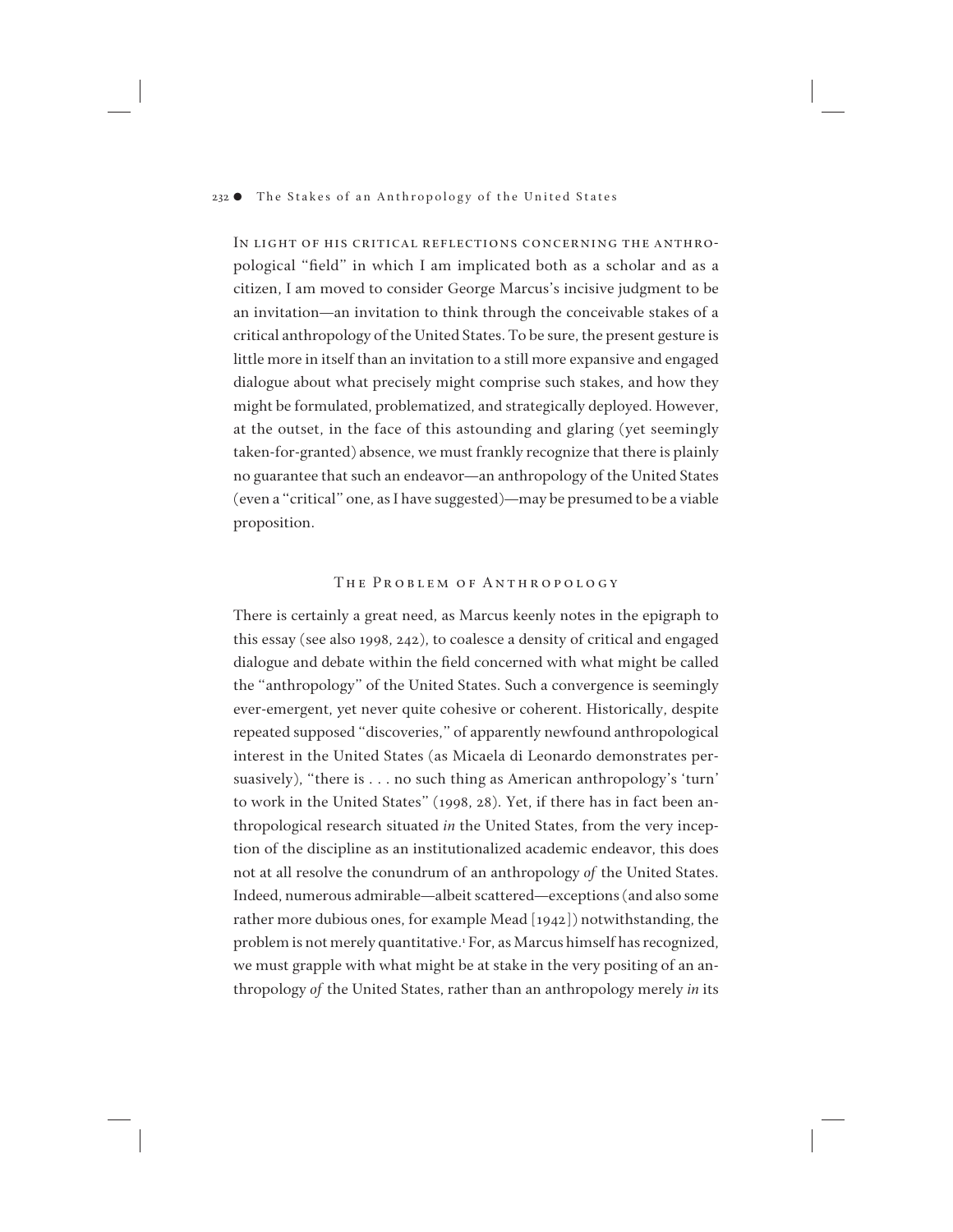national space. As Sherry Ortner astutely notes, anthropological work in the United States has commonly suffered "a chronic tendency to 'ethnicize' the groups under study, to treat them as so many isolated and exotic tribes," in order to satisfy "the classic anthropological desire to see the cultures of these communities as having a certain authenticity in their own terms" (1991, 166–67). One of my concerns in this essay, to which I will return below, is to trouble precisely that classically *anthropological* impulse as such, and to inquire into what it may be about anthropology, as a mode of inquiry, that desires and requires the kinds of objects that are apprehensible as something like "tribes"—which is to say, ostensible communities of shared kinship and ancestry. But for present purposes, it ought to be clear that "the 'ethnicizing' move," in Ortner's suggestive phrase (167), tends to induce anthropologists to produce scholarship that unwittingly colludes in recapitulating the hegemonic image of the United States as an ever-proliferating cacophony of (multi-) "cultural," apparently self-contained *groups,* without accounting for the more encompassing and systemic genesis of the social *relations* of difference and inequality that produce those "groups" as such. In so doing, the very possibility of inquiring into that larger social formation, through which those "ethnic" differences are assigned their salience, gets occluded. Such "classically anthropological" dispositions, then, seem doomed to yield only so many more exercises of anthropology merely *in* the United States. An anthropology *of* the United States, however, remains exasperatingly elusive.

Inasmuch as virtually all ethnography is parochially located, in some literal sense, somewhere—in some kind of place or nexus of places, or otherwise in relation to some set of practices, which would have to amount to something less than "the United States" per se—then it is self-evident that the sort of intimate research encounter that has come to distinguish sociocultural anthropology would be *always* restricted to the claims of an anthropology *in* the United States. But this in fact has always also been true of all other conventionally conceived anthropologies. Compared to the theoretical myopia that has disfigured the anthropological objectification of other places, however, as Di Leonardo argues trenchantly,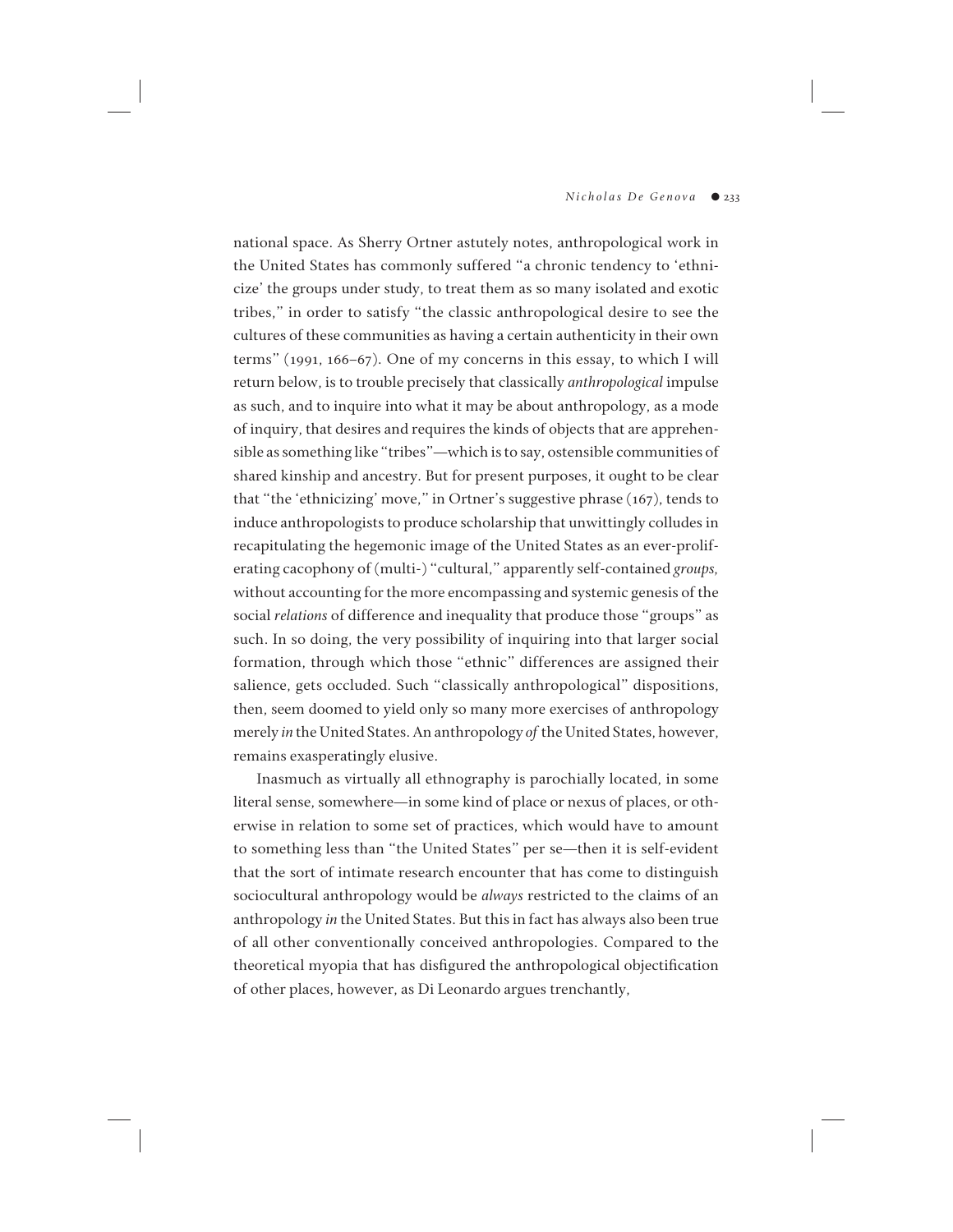the United States . . . is an even more dense and light-consuming black hole in anthropology. . . . American anthropology . . . relies on an implicit, and therefore entirely untheorized, American "home." . . . It thus proceeds, whether its gaze is focused on the near or the far away, in casual disregard of the "America" known to other scholars. . . . (1998, 15–16)

The question, therefore, must concern what might be the conceptual ambitions necessary when an anthropology "in" comes to be posited more generally as an anthropology "of." Surely, this is likewise what Marcus is interested in when he suggests that the task would be to "articulate what the United States is *as a social and cultural phenomenon.*" Indeed, in this regard, Marcus is reiterating a central concern of his earlier work with Michael Fischer in *Anthropology as Cultural Critique,* which memorably called for a renewal of anthropology's critical function and suggested that as "there is no longer a secure, taken-for-granted subject matter for ethnography, it becomes more important to treat domestic patterns with as deep and varied an understanding as that applied abroad" (1986, 140). Marcus and Fischer's appeal for the "repatriation" of anthropology has indubitably been one of the most significant and enduringly provocative interventions in the discipline in recent decades.<sup>2</sup> Yet Marcus and Fischer's original proposition for "repatriation" relied upon a certain presupposition about the stability and durability of the distinction between "the domestic" and "the exotic," and therefore about what might be implied by an anthropology "at home" (posited as the "*cultural* critique" of *one's own* "culture" or "society"), in contradistinction with a more conventionally conceived anthropology among "exotic others" (e.g. 1986, 113, 138; emphases mine). However, as Amy Kaplan has amply demonstrated in her study of "American" national identity, "the idea of the nation as home . . . is inextricable from the political, economic, and cultural movements of empire, movements that both erect and unsettle the ever-shifting boundaries between the domestic and the foreign, between 'at home' and 'abroad'" (2002, 1). The very notion of an anthropology "at home," then, becomes deeply troubled, while the challenge of an anthropology of the United States nonetheless becomes rather more intriguing and provocative. Moreover,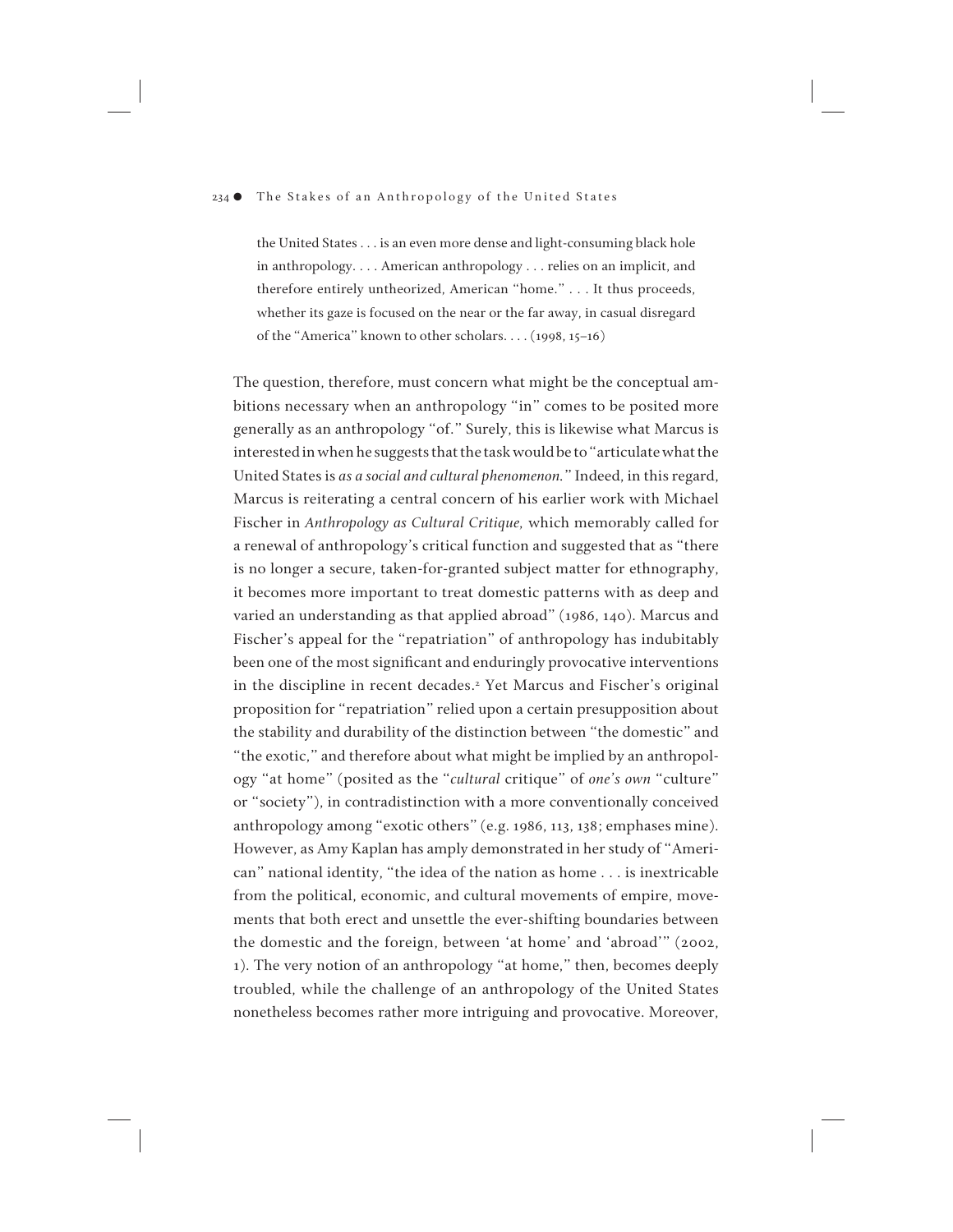the move to a construction of the United States as a specifically "cultural" object may have been preemptive–if not, indeed, abortive. This simply raises anew the interminably bedeviled but enduringly vexing condition (if not outright inadequacy) of "culture" as a category of analysis. Far more important, however, it also raises the ever urgent and critical question of *who* or *what* can be viably anthropologized.

## Disciplinary Worldliness

If there is no anthropology of the United States as such, it may very well have been precluded by the discipline of anthropology itself. The lack of "a large community of dense, vital critical discussion of work in the United States" (identified by Marcus—himself, one of such a prospective community's most prominent members) is surely a predictable effect of the fact that conventional anthropologists have long viewed the prospect that one might conduct ethnographic research in the United States—especially if one is an "American"—with self-assured suspicion, if not forthright contempt.3 Doesn't that sort of thing fall within the disciplinary purview of sociology, after all? (Ironically, Marcus's essay itself was published, rather inconspicuously, as part of a forum on anthropology in and of France!) Pervasive and seldom examined disciplinary assumptions about what is and what is not properly "anthropological" might seem like little more than long-sedimented intellectual bad habits, or perhaps bad faith, if it were not precisely for their efficaciousness. Such smug but largely unexamined anthropological exoticism serves to police the boundaries of the permissible within the spheres of research funding, accreditation, and scholarship in general and is especially insidious in *disciplining* practitioners in the rather worldly realms of academic professionalization and promotion. These indeed are among the accumulated codes and practices that Edward Said once memorably referred to as "various modes of *being anthropological.*" He continued, "and if we suspect that as in all scholarly disciplines, the customary way of doing things both narcotizes and insulates the guild member, we are saying something true about all forms of disciplinary worldliness. Anthropology is not an exception" (1989, 213; emphasis Said's). Thus, the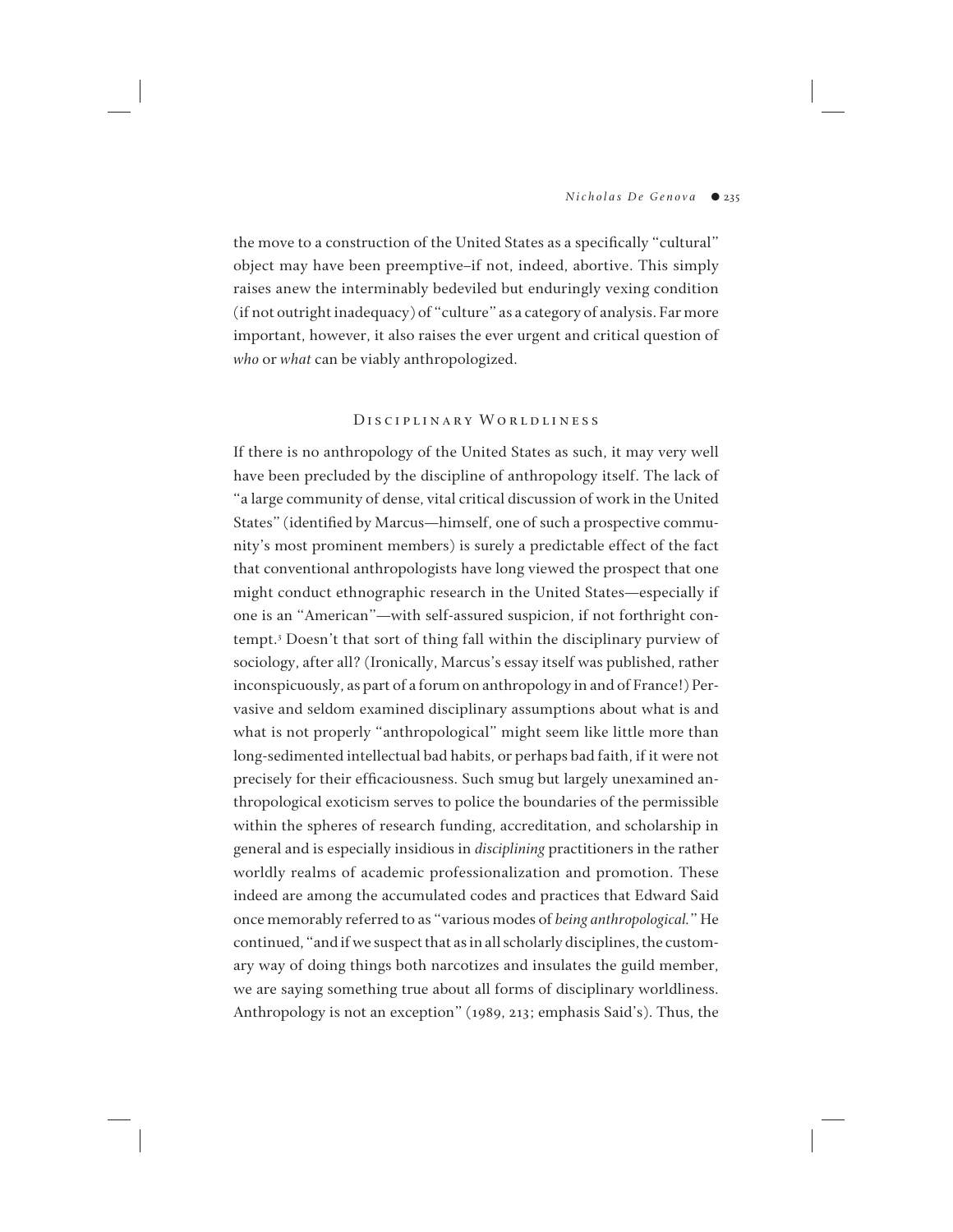veritable absence, historically and presently, of a distinct and viable anthropology of the United States would seem to have something elementary and fundamental to do with the very ways in which anthropology as such has been constituted and sustained as a discipline. Consequently, it is not at all clear that the problem can be adequately posed—let alone satisfactorily resolved—in terms of the conceivable stakes of such a critical "anthropological" inquiry into the United States (in Marcus's phrase) "for the project of anthropology itself." But this tension may be precisely the point from which to begin to examine this conundrum.

What, indeed, are the distinctive epistemological grounds of an "anthropological" knowledge? What are the premises that distinguish them as identifiably "anthropological"? How are these epistemological grounds and conceptual foundations situated in some presumably necessary relation to ethnographic methods? And furthermore, what are the historically specific, material, and practical conditions of possibility for such investigative endeavors? These are of course very general questions, and are, needless to say, beyond the scope of the present essay to conclusively resolve, but they may be productively illuminated by recourse to this particular line of inquiry concerning the problematic relation between the United States and the anthropological enterprise. In his provocative reflections on the subject, Marcus notably suggests that these are among the larger theoretical dilemmas at stake.

Ultimately, when anthropology comes squarely to face modernity and its complex cultural histories in its own places of origin, it faces not just another place for incorporation in its archive of culture areas but a fundamental question of whether a mere anthropology of the United States, France, or Britain is belatedly possible in the same terms as in the older hopes for an anthropology, say, of India, Polynesia, or Africa. The critiques of the 1980s represented for many a fundamental rupture with this traditional mode of anthropology incorporating new objects of study. Only by the fiction of ethnographic study could it continue to consume itself like it had consumed others. And if all the work in the contemporary United States by American anthropologists . . . does not add up to . . . an anthropology of the United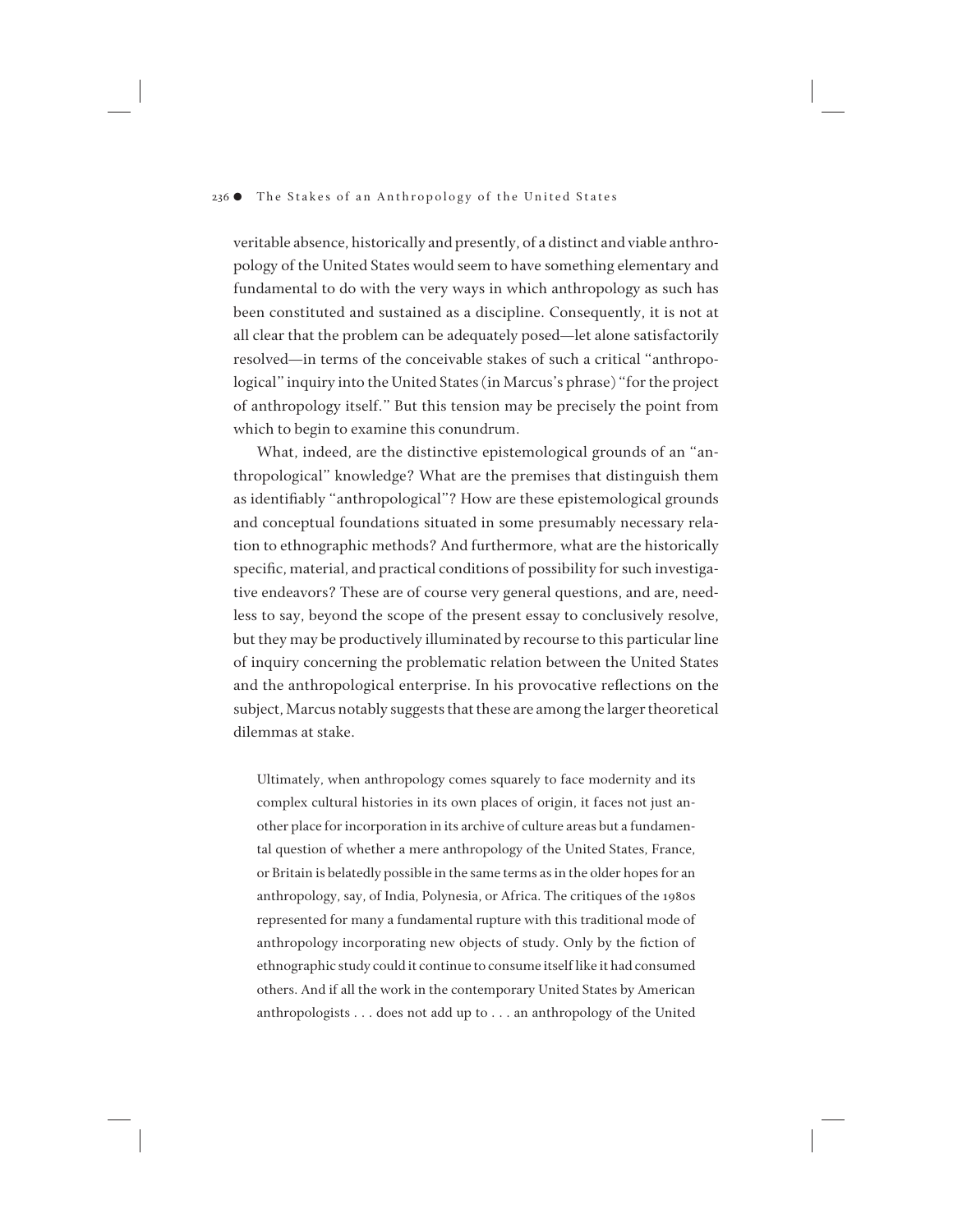States . . . then, after all, in what terms can the collective disciplinary project in which such work occurs now be conceived? (1999, 419)

Marcus gently signals the beleaguered status of the concept of "culture" as a distinctly anthropological (disciplinary) object of knowledge, as well as its functionalist foundations in a definite but enduring myth of ethnography as an intellectual means of production. Implicitly, moreover, Marcus is likewise directing our critical scrutiny to the extravagantly unequal geopolitical positions of the United States—or France, or Britain, in his not inadvertent examples—in relation to their historical or contemporary colonies and targets for imperial intrusion and control. The difference, of course, is decisive. And moreover, truly defining.

If there is—arguably, but not implausibly—a historical specificity that makes distinctly "anthropological" claims inseparable from some form of colonial (or imperialist) domination, then it is imperative that we consider precisely whether a critical anthropology of the United States is even possible. This is by no means a trivial or merely polemical question. One need only consider the remarkable prominence and indisputable centrality of American Indians in the intellectual and historical formations of the institutionalized academic discipline of anthropology in the United States, in light of the utter impossibility, contemporaneously, of conceiving of *that*  anthropology—albeit one conducted within the space of the U.S. nationstate—as something that might have been called an anthropology *of* the United States.

## U.S. Nationalism as a Colonial Formation

Why, indeed, did the pioneering work in cultural anthropology in the United States treat the subjugation of North America's indigenous peoples as virtually extraneous to the ethnographic objectification of their ostensibly self-contained "cultures"? As A. L. Kroeber hauntingly remarked, the genocidal extermination of the Northern California Indians (whom he made his "object" of study) amounted to "a little history . . . of pitiful events," "a matter that has comparatively slight relation to aboriginal civilization,"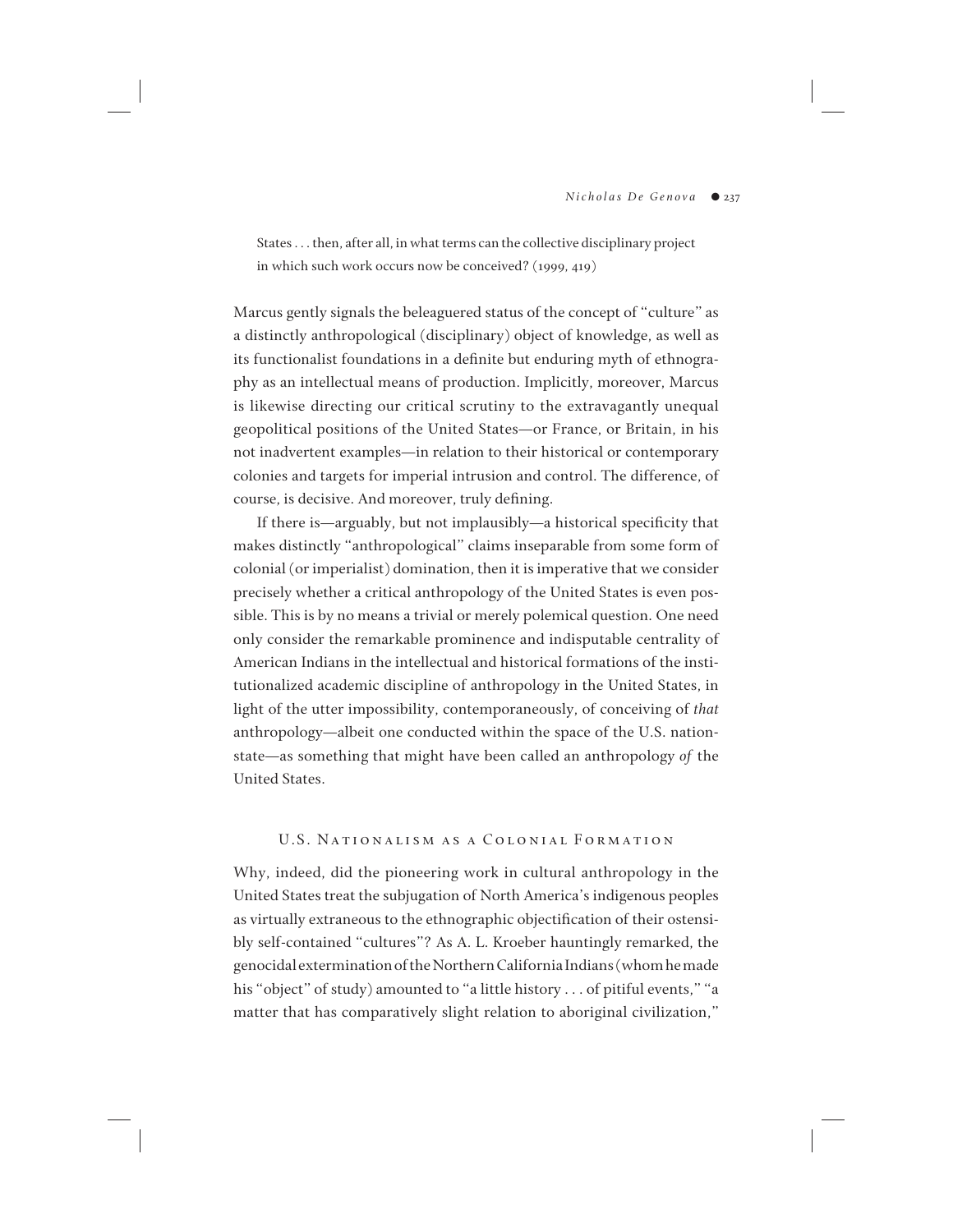which he took to be the more proper concern of anthropological inquiry (quoted in Scheper-Hughes 2001, 14). In light of a hegemonic commonsense throughout the nineteenth century that American Indians were literally doomed to extinction in the face of the inexorable "progressive" expansion of white "civilization" (Berkhofer 1978; Horsman 1981, 189–207; Takaki 1979, 80–107), what else, after all, could ever have been the meaning of "salvage ethnography"? In this regard, one can hardly feign professional indignation in the face of Native American repudiations of anthropology, such as Vine Deloria Jr.'s memorably sardonic judgment:

Behind each policy and program with which Indians are plagued, if traced completely back to its origin, stands the anthropologist. The fundamental thesis of the anthropologist is that people are objects for observation, people are then considered objects for experimentation, for manipulation, and for eventual extinction. (1969, 81; see also Biolsi and Zimmerman 1997)

Why, furthermore, did anthropologists persistently figure indigenous social formations to be on the other side of the frontier of U.S. nationhood, despite their effectively complete spatial and sociopolitical containment within the juridical territoriality of the U.S. nation-state? Similarly, how could Ruth Benedict (1946) have so effortlessly transposed a study of Japanese "resident aliens" (who were ineligible, on explicitly racial grounds, to naturalize as U.S. citizens, but had commonly lived in the United States for the majority of their adult lives, and who were subjected to her inquiries while captive in wartime concentration camps) into the putative ethnography of imperial Japan's "culture," albeit "at a distance"? The strictly racialized suspicion of the Japanese—noncitizens and U.S.-born alike—as irredeemably foreign and presumptively disloyal (which was the basis for their internment, ultimately) supplied the material, practical, and ideological conditions of possibility for Benedict's uncritical construction of the "culture" of this "most alien enemy the United States had ever fought in an all-out struggle" (1946, 1) as being "embedded in the rules and values" (6) that could be deduced from what her captive and utterly compromised informants reported of their distant memories of life in Japan (8). Yet, the ethnography of these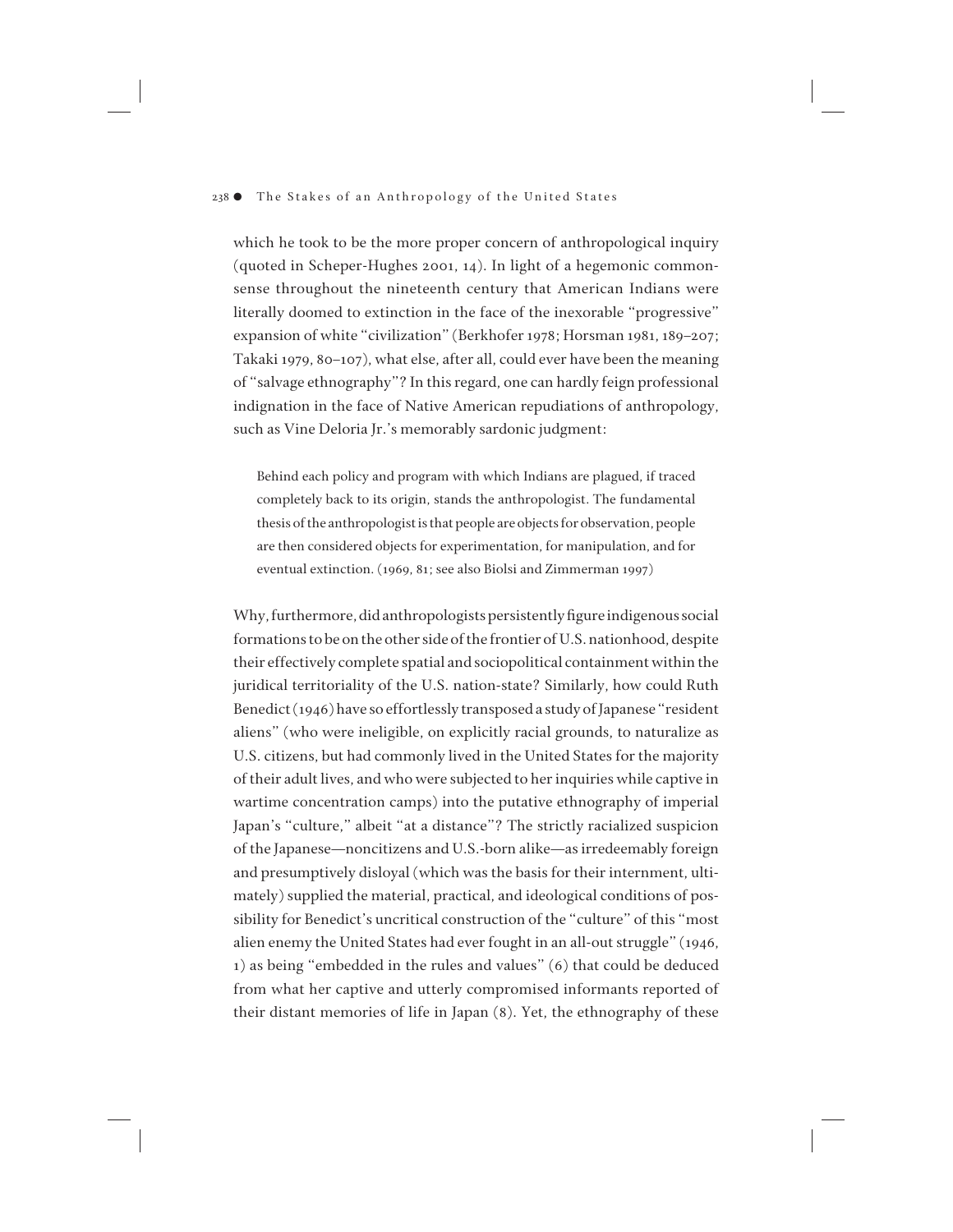U.S. prison camps and their inmates remained, quite frankly, inconceivable in terms of anything that might contribute to an anthropology of the United States. Similarly, how could Margaret Mead—despite her truly extravagant and emphatically heuristic juxtaposition of "American civilization" and "Samoa, a South Sea island . . . inhabited by a brown Polynesian people" whose "primitive," "uncomplex [*sic*], uniform culture" was instructively "not only simpler but very different from our own" (1928, 15–16)—have left, utterly unremarked, Samoa's status as a military colony of the United States? A people without history, indeed. Despite the most valiant liberal postures of anthropological advocacy on behalf of the cultural integrity of the colonized, the brute fact of a defining historical complicity with the U.S. nation-state's truly inexorable colonization of its ever-expansive and increasingly virtual frontiers seems difficult to suppress.4

Again, however, the more subtle point has to do not merely with historical complicity so much as epistemological and theoretical complacency. Consider, for instance, Partha Chatterjee's poignant example:

It is not trivial to point out here that in this whole debate about the possibility of cross-cultural understanding, the scientist is always one of "us": he is a Western anthropologist, modern, enlightened and self-conscious (and it does not matter what his nationality or the color of his skin happens to be). The objects of study are "other" cultures—always non-Western. No one has raised the possibility, and the accompanying problems, of a rational understanding of "us" by a member of the "other" culture—of, let us say, a Kalabari anthropology of the white man. It could be argued, of course, that when we consider the problem of relativism, we consider the relations between cultures in the abstract and it does not matter if the subject-object relation between Western and non-Western cultures is reversed: the relations would be isomorphic.

But it would not: that is precisely why we do not, and probably never will, have a Kalabari anthropology of the white man. And that is why even a Kalabari anthropology of the Kalabari will adopt the same representational form, if not the same substantive conclusions, as the white man's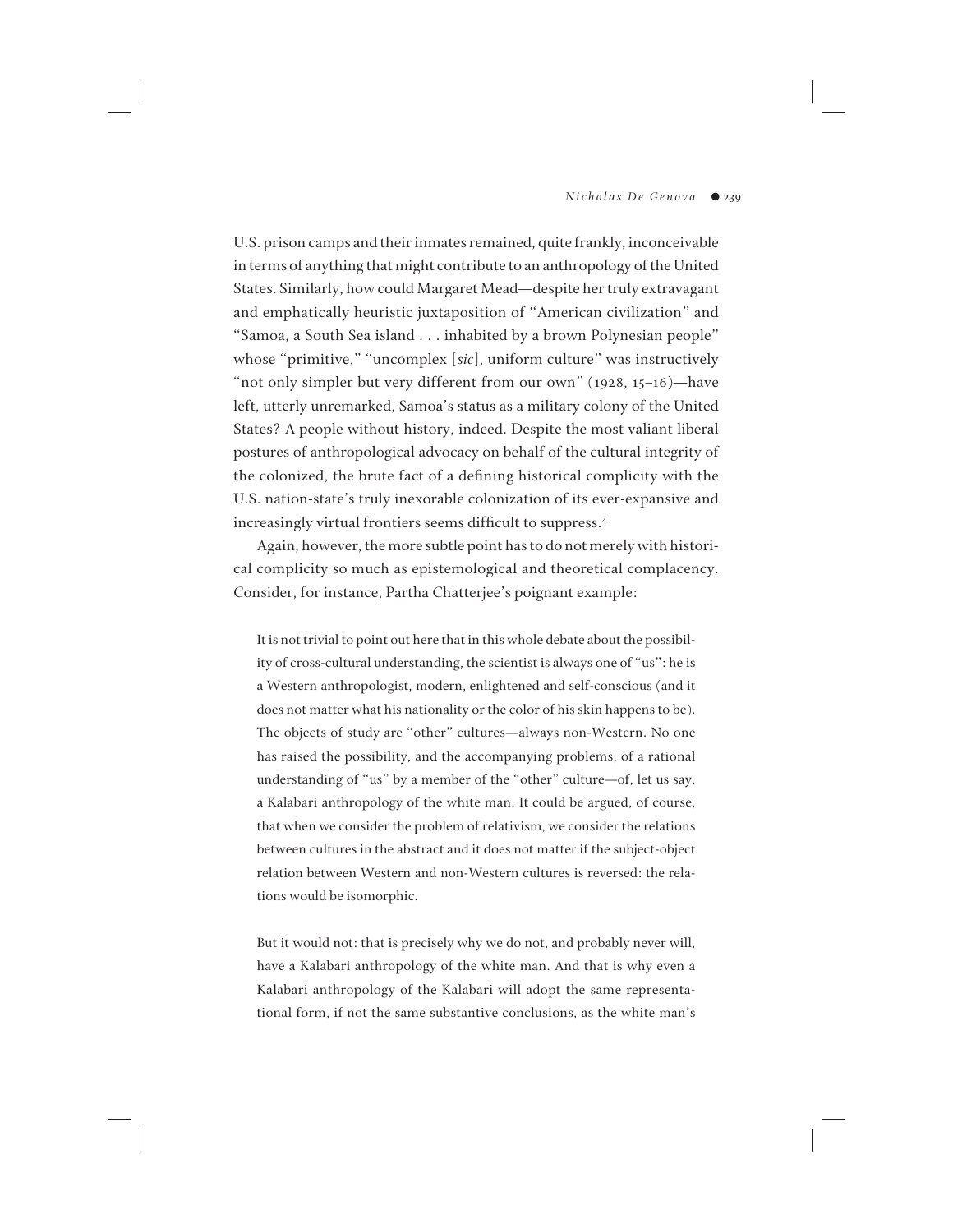anthropology of the Kalabari. For there is a relation of power involved in the very conception of the autonomy of cultures. (1986, 17)

Chatterjee's remarks not only remind us of the fundamentally colonial character of the unequal power implied by the very notion that is so central to the programmatic charter of cultural anthropology—that of an autonomy and plurality of "cultures"—but also of the concomitant racialization of that colonial relation. By formulating the problem of a Kalabari anthropology (not simply of the British, say, but rather of "the white man"), Chatterjee recognizes and underscores a globalized fact of white supremacy that has been one of the most profound inheritances of European (and, I hasten to add, U.S.) colonialism. Recall, for instance, the ease with which Mead could distinguish Polynesian "primitives" as "brown" in juxtaposition to the normative but strictly implicit racial whiteness of "our own" "American" anthropological enterprise.

How can problematizing the foundations of the anthropological discipline within this or that colonial venture enable an anthropology of those same colonial formations as such? If it is possible, then what are its stakes? Talal Asad, a distinguished critic of anthropology's historical complicity with colonial power, has called for such a reversal in "From the History of Colonial Anthropology to the Anthropology of Western Hegemony" (1991). Numerous valuable contributions to critical scholarship notwithstanding, however, the efflorescence within the U.S. academy of so-called historical anthropologies that have taken as their object the colonialisms of the British or French or other Europeans (in times and places at a distinct and safe remove from the imminent sociopolitical circumstances of their practitioners) have largely (and regrettably) elided or evaded these questions insofar as they specifically pertain to the imperial power of the United States or to the particular status of U.S.-based anthropologists as de facto citizens of empire. In an attempt to summarize much of the insight generated from the intersection of postcolonial criticism with this historical anthropology of colonialism, Ann Stoler and Frederick Cooper have rightly contended that the colonies constituted the space—both imaginary and physical—in which the inclusions and exclusions built into the very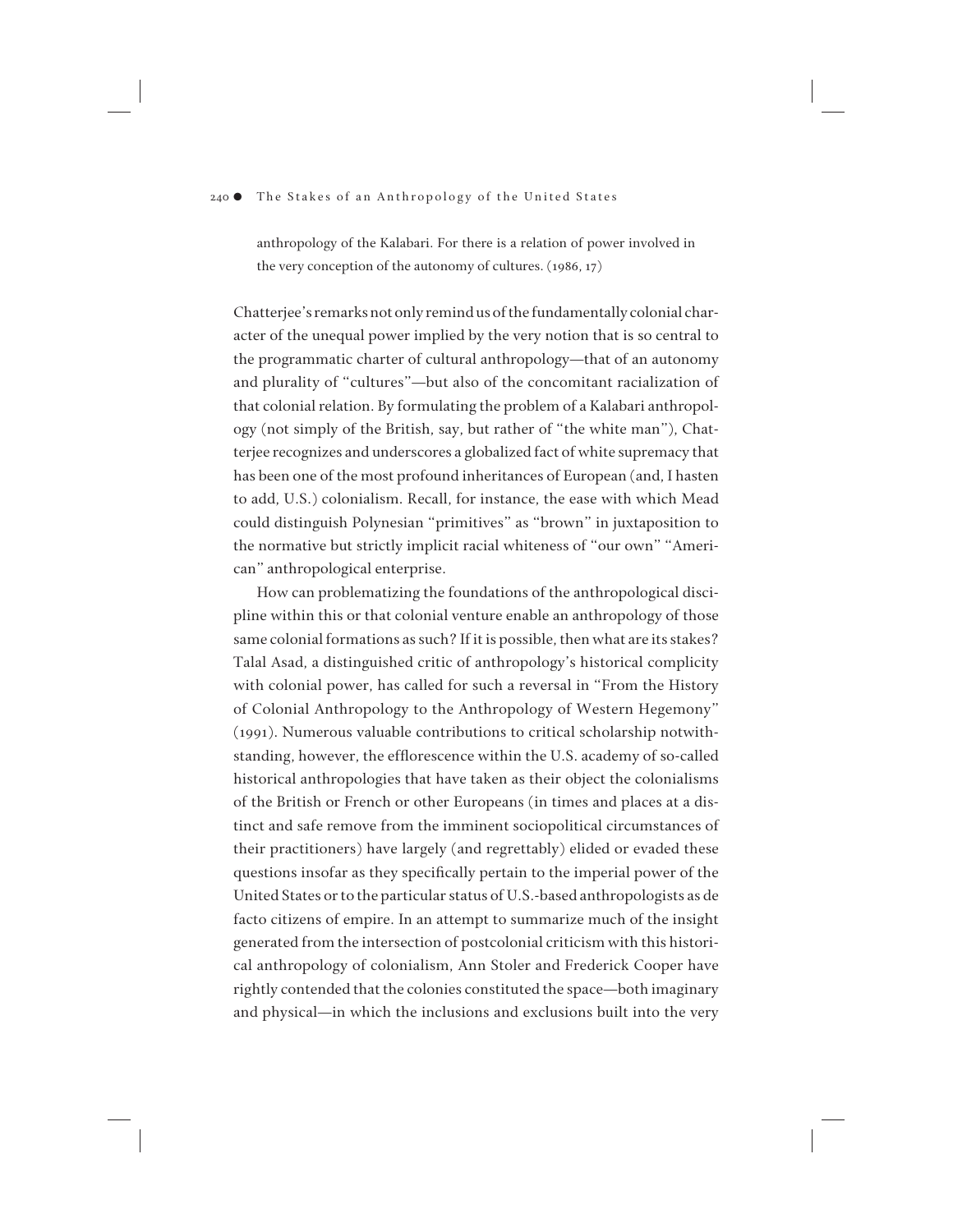notions of citizenship and sovereignty were determined (1997, 3). These theoretical insights are seldom directed toward a critical scrutiny of the United States, however. In an important (if very recent) exception, Stoler herself pointedly notes that "colonial studies has subscribed to a myopic view of empire that sidelines a wide range of imperial forms as anomalous. . . . On this view, the United States is one of several exceptions, at the edges of empire proper rather than an exemplar. . . ." (2006c, 127; see also 2006b; 2006d).5 This stubborn tendency has indeed always been a familiar strain in the broader discourse of "American" *exceptionalism* (see Hietala 1985, 173–214). "One of the central themes of American historiography," William Appleman Williams noted at the height of the Cold War (1955), "is that there is no American Empire." Indeed, at least prior to September 11, 2001 (when the United States unceremoniously assumed a more blunt and aggressively imperialist posture, with respect to the entire planet, and notably reanimated public debate about the explicit question of U.S. empire across the political spectrum), "the notion of the American Empire," in Kaplan's words, "would have been rejected in the United States as a leftwing polemic . . . [that] seemed to say more about the persons using the term than about the phenomenon itself" (2004, 2). Following both Said and Kaplan, Stoler adds, "discourses of exceptionalism are part of the discursive apparatus of empires themselves" (2006c, 140).

In one rather prominent formulation of the exceptionalist disavowal of the precisely *colonial* foundations of U.S. nationalism—albeit one that has enjoyed extraordinary celebrity for its expressly anti-"imperial" gesture— Michael Hardt and Antonio Negri's *Empire* (2000) elaborates a notion of genuinely global and putatively deterritorialized sovereignty, emergent as an "Empire" that literally eclipses all nation-state-based projects of imperialism. Notably, Hardt and Negri's conception of *Empire* is both emphatically disarticulated from the specific global hegemony of the United States *as such* (while nonetheless positively derived from what they identify to be the historical specificity of the "American" federalist constitutional formulation of sovereignty) and practically materialized, only through the historical ascendancy of U.S. power (2000, 160–82).6 In *Multitude* (2004), their adroit but agonistic post-September 11, 2001 attempt to revise and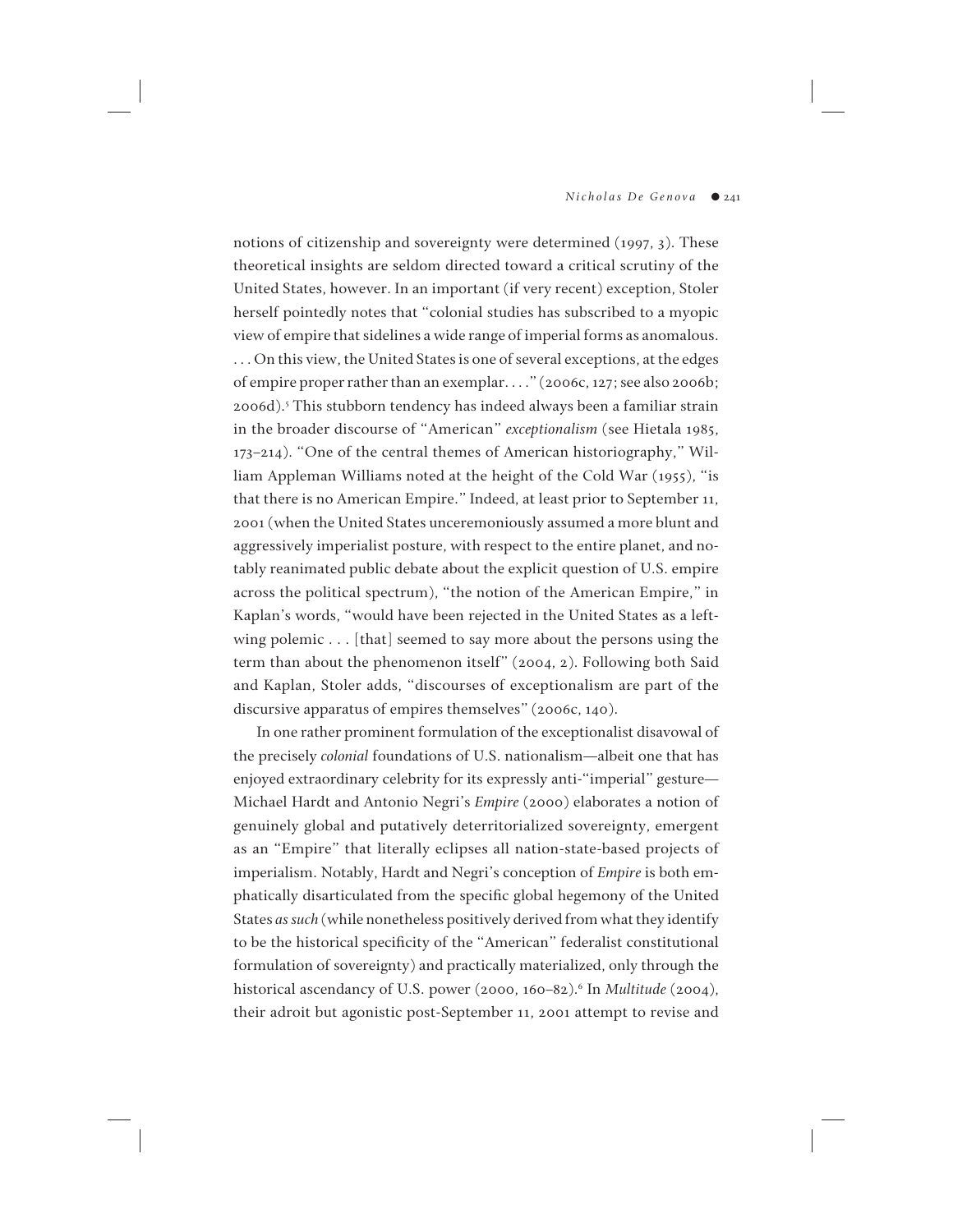recuperate the alternately incisive and impressionistic argument for Empire in the face of the reinvigorated U.S. unilateralism that so many have decried as atavistic imperialism, Hardt and Negri posit the disparity between the "exceptional" status of the United States as "the beacon of republican virtue in the world" and its exceptionalism—"purely a question of might"—as "the only remaining superpower" to signal a direct and absolute contradiction (8–9). The praise that the authors bestow upon that "rare flower" (160) that was the protoimperial innovation of the U.S. constitutional formulation of sovereignty as a "project operating on an unbounded terrain . . . decidedly open to expansive movements, to the renewed declaration of the democratic foundations of power" (165–66), however, is quite exuberant and rather unrestrained. Most important for my purposes here—in their theoretically overburdened plea for the noncolonial character of U.S. sovereignty, and despite brief but sanctimonious caveats about the brutal subjugation of Native Americans and the ignominious "paradox" of African slavery (169–72)—Hardt and Negri uncritically and unconscionably recapitulate the pluralist conventions and plainly racist conceits of a liberal U.S. nationalism for which "the frontier is a frontier of liberty" (169), through and across which "the free exodus of the multitude, unified in plural community, could continue to develop, perfect itself, and realize a new configuration of public space" (172). This "new democracy" and the "new nation" produced from "hybrid identities" (172), in Hardt and Negri's account, is little more than a refashioned multiculturalist revivification of the iconic mythology of Fredrick Jackson Turner's frontier thesis (1893), if not its subsequent global dissemination as an obscene Cold War-era Frankenstein monster.7

Here, again—and also returning to the problem of anthropology—it is necessary to recall the perfectly eloquent and forceful critique of Edward Said, who had the rather unique temerity to pose the problem with the candor that it commands:

When we consider the connections between the United States and the rest of the world, we are so to speak *of* the connections, not outside and beyond them. It therefore behooves us as intellectuals . . . to grasp the role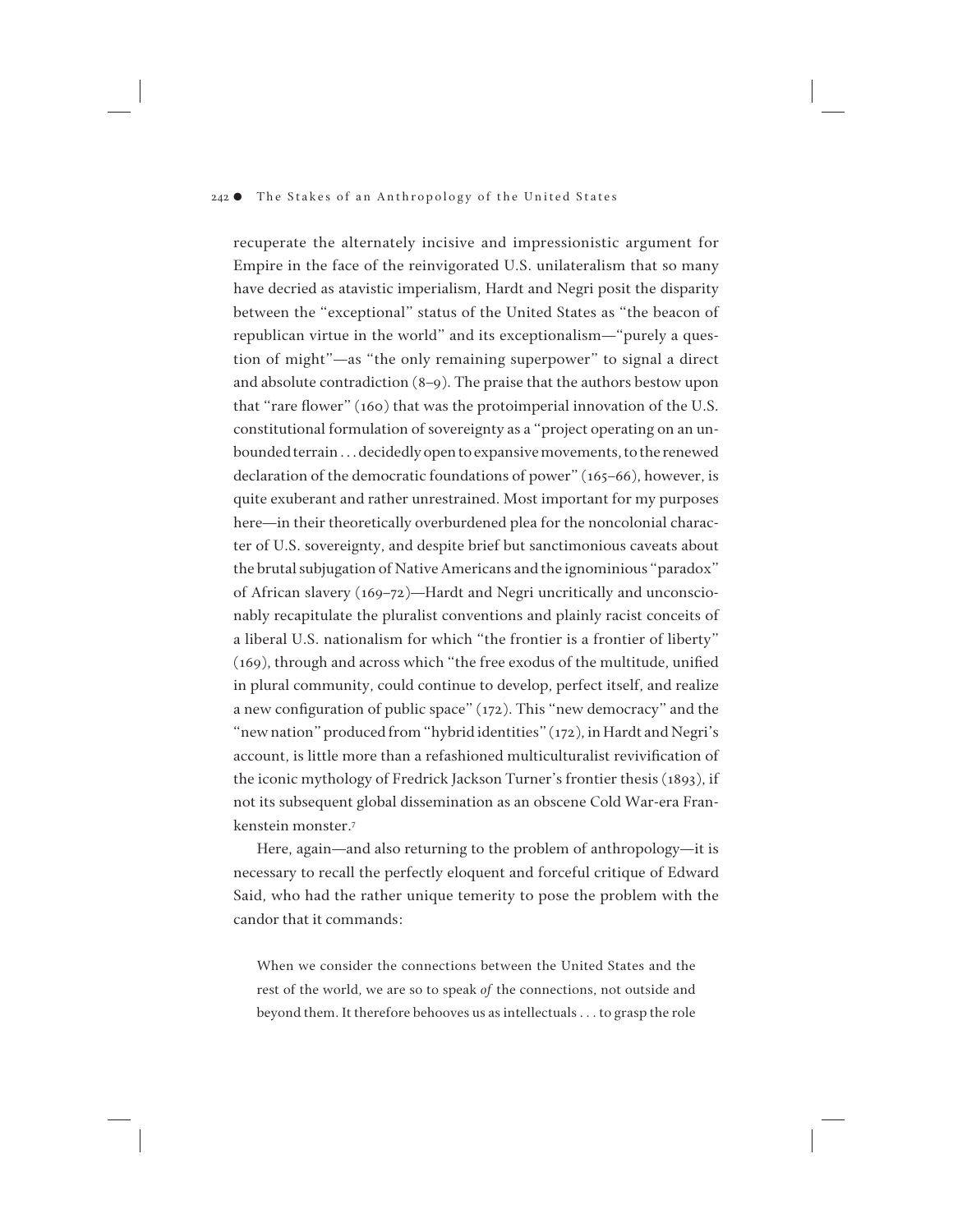of the United States in the world of nations and of power, from *within* the actuality, and as participants in it, not as detached outside observers . . . The imperial contest . . . is a cultural fact of extraordinary political as well as interpretive importance, because it is the true defining horizon, and to some extent, the enabling condition of such otherwise abstract and groundless concepts like "otherness" and "difference." The real problem remains to haunt us: the relationship between anthropology as an ongoing enterprise and, on the other hand, empire as an ongoing concern. (1989, 217; emphases Said's)8

And haunt us it does (or should, in any case). Indeed, by now, it haunts us in at least a *double* sense, for we are speaking simultaneously of the constitutively *colonial* character of U.S. nation-state formation, historically—with regard to historical conquests and annexations perpetrated against Native North America, Mexico, Hawaii, Puerto Rico, the Philippines, Guam, Samoa, Alaska, etc.—as well as the broadly *imperial* contemporary configuration of U.S. hegemony on a global scale. Put somewhat differently, the challenge before a conceivable anthropology of the United States, conducted in and about the United States (in its more parochial "national" configuration), cannot evade the analogous demand presented for *any other* anthropology, conducted elsewhere, by researchers located within the U.S academy. That common demand requires that the imperial configuration of the United States—in relation to the rest of the world, generally, and in particular relation to virtually every place formerly colonized by some other, historically prior imperium—supplies the true defining horizon and, to some extent, the enabling condition of anthropology as such.

## U.S. IMPERIALISM AS AN Anti-Colonial Formation

In the era following decolonization in what was then increasingly known as the "third world" (where the discipline's practitioners had previously been accustomed to cutting their teeth), the call for anthropology's "repatriation" may have been just another case of the proverbial chickens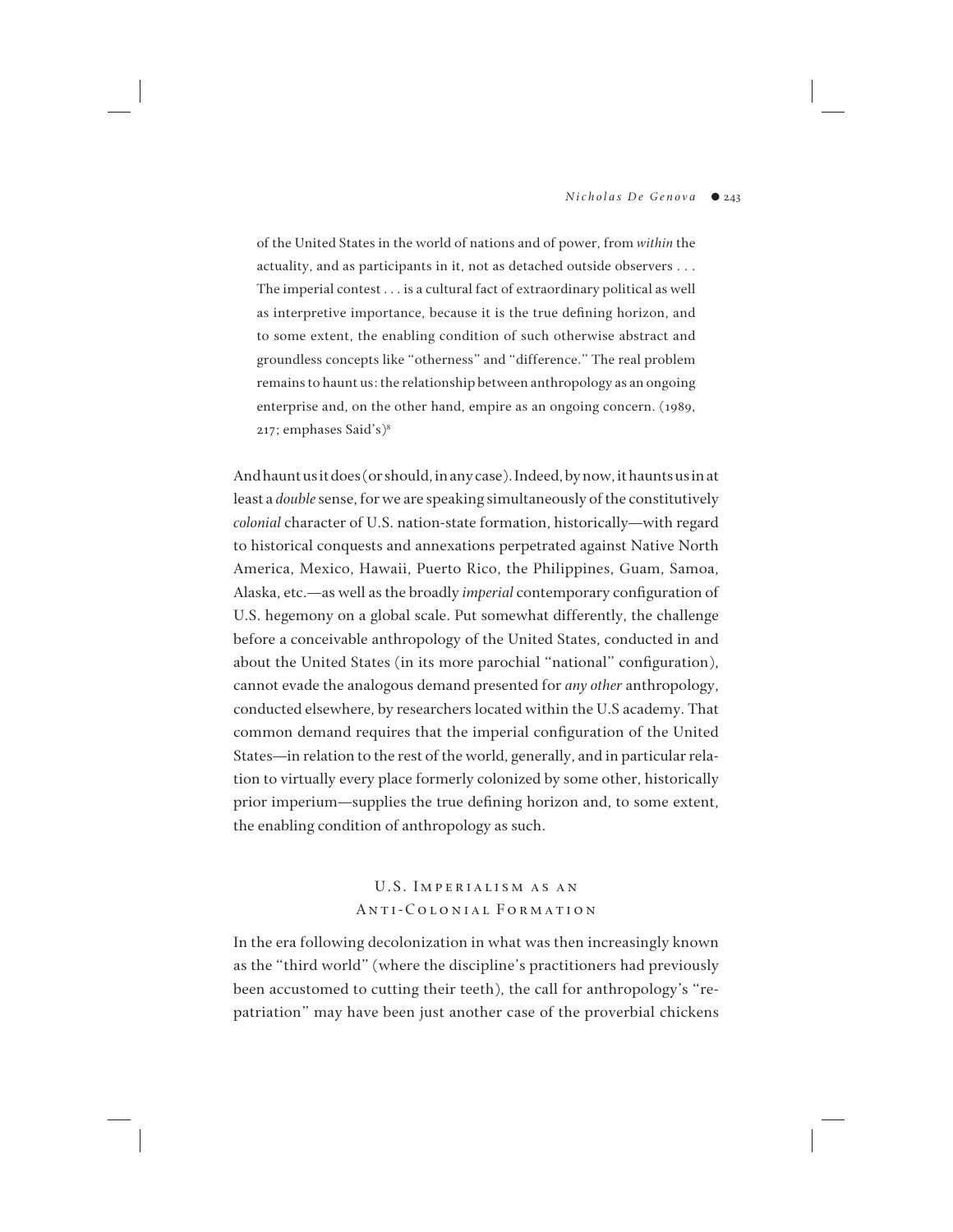coming home to roost. This was the case precisely in that those formerly known (to both colonial rule and anthropology), quaintly, as "natives" now aspired, in more or less militant ways, toward self-determination. Additionally, the customarily intrusive and purely extractive investigations of anthropologists were increasingly in as bad an odor as the whole regime that had originally provided their conditions of possibility. Hence, the presumed crisis in anthropology was largely a misrecognized or dissimulated symptom of a political crisis in the wider social order upon which anthropology was predicated (Trouillot 1991, 44 n. 17). Yet, if anthropologists were often sent packing along with the colonial administrators who had previously facilitated their relations to their "objects" of study, it simultaneously became less and less clear, after all, where or what "home" was anymore. During the 1990s, it was easier to gloss over the extensive and intricate material and practical connections between the United States and the rest of the planet through the obfuscating (if often unwitting) lens of a predictably vague, elusive, depoliticizing, and, above all, effectively neo-liberal discourse of "globalization."9 The basic tasks and challenges of positing anew the most elementary questions for social theory in more forcefully transnational terms, nevertheless, had already come into a fair degree of clarity. Marcus's essay, published at the end of that decade, is keenly aware of this problem, and perhaps, retrospectively, also somewhat implicitly circumspect about his own previous commitment to the call for anthropology's repatriation.

To speak of an anthropology of the United States in the context of these ongoing rethinkings [about "globalization" and transnational processes] means something quite different from what it might have meant before the 1980s. For example, now that the viability of the nation-state is itself in question, hope for an anthropology of the United States, wittingly or not, implies a position, or a taking of sides, on the question of how contemporary social and cultural life is most saliently organized and reproduced. There is thus nothing innocent or matter of fact in evoking belatedly an anthropology of the United States. (1999, 420)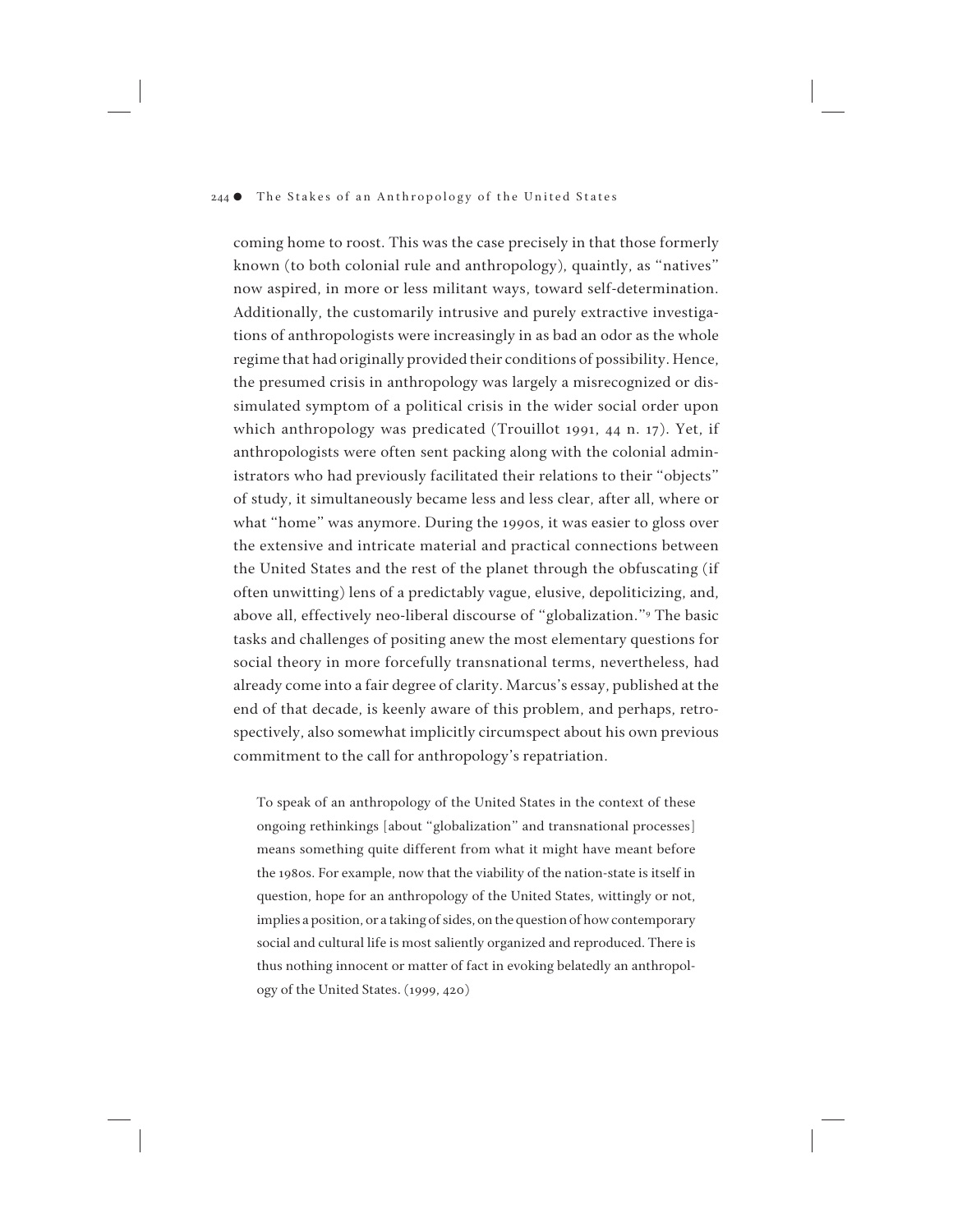There is, indeed, "nothing innocent or matter of fact" in the long-deferred aspiration toward an anthropology of the United States, but such a gesture need not necessarily hearken back nostalgically to a forlorn innocence (naiveté, really) about the erstwhile integrity of "the nation" or its presumed isomorphism with a putative national "culture." It is indubitable that the interdisciplinary field that has come, regrettably but revealingly, to be called "American" studies was indeed established, sometimes quite deliberately, upon epistemologically and methodologically U.S. nationalist premises and conceits, and long guarded a basic commitment to an uncritical "American" exceptionalism.10 Nonetheless, Janice Radway's 1998 presidential address to the American Studies Association—in which she warns of "the risk of functioning as just another technology of nationalism . . . ritually repeating the claims of nationalism by assuming [a national subject] as an autonomous given inevitably worthy of scholarly study" (1999, 12)—is truly symptomatic of an already robust self-critical reflexivity that has flourished in that field. The prominence of Radway's refreshingly lucid remarks merely epitomizes the prestigious zenith achieved by what had been, and continues to be, a truly vibrant intellectual effervescence among a wide array of American studies scholars who are devoted precisely to breaking out of the epistemological confinements of those foundational U.S. nationalist (and imperial chauvinist) presuppositions.<sup>11</sup> A critical anthropology of the United States, therefore, need not—and, in the wake of the creative tumult in American studies during the last 10 or 15 years, *ought not*—duplicate the same misguided steps taken *decades* earlier by scholars in the latter field. Instead, as I have already suggested, we may be confronted with the decisive challenge of simultaneously theorizing precisely this double (and contradictory) character of the United States: its more prosaic and often quite parochial historical specificity as *a mere nation-state* (one among literally a world full of them), but also its rather unique status as a global power whose distinctive recipe for *empire* has historically relied upon the ostensibly anti-colonial and "democratic" conceit of upholding the (at least nominal) national sovereignty of client states in the devout and stringent service, nonetheless, of global capital accumulation.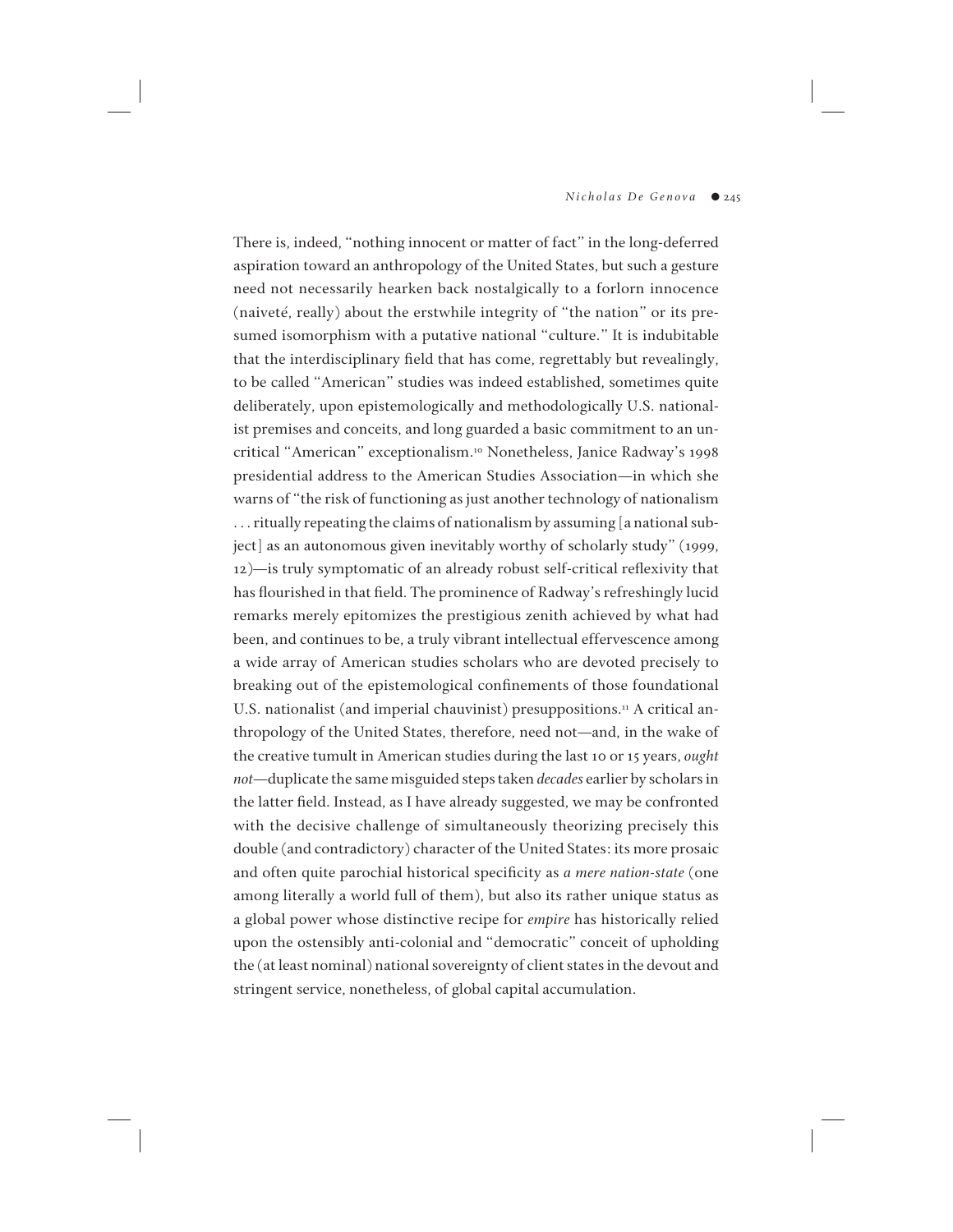## Enigmas of an Imperial Nation-State

How, then, does the current toxic conjuncture of "globalization" and empire enable, in some new way, the parochialization of the U.S. nationstate and U.S. nationalism? In what ways might ethnographic work in the United States productively elucidate this genuinely global concern? At the very least, ethnographers would have to more carefully and creatively fashion the purported "unit of analysis," or "object of study," of their research endeavors in a manner that deliberately situates the apparently mundane locations of their studies within a less literal, counterpositivistic conception of transnationally and imperially inflected conjunctural spaces (De Genova 2005; see also Hart 2004). It is important to emphasize that such spaces ought not to be simply understood as mere intersections of "the local" and "the global," taken abstractly, according to what by now has become a truly trivial and platitudinous convention. Rather, such ethnographic sites would have to be apprehended as material and practical conjunctures of the national and the transnational (if not, frankly, imperial), which is really to say, sites of social *interrelation* produced at the articulations of a variety of spatial scales, prominently including "national" states and global capital. It is precisely in this regard that they might be best comprehended as counterpositivistic conjunctures where an apparently mundane "place" comes to be apprehensible as inextricable from material and practical relations that meaningfully and eventfully link it to processes that otherwise seem to be evident only on the far side of the globe. This is, after all, what empire has always been about. With respect to the United States, at the heart of this conceptual dilemma lies the challenge of navigating the dialectic between the apparent "inside" and "outside" of that which is commonly taken for granted as the territorially delimited "national" social formation (see also De Genova 2006). On the one hand, this requires a theory of the state adequate to the task of specifying how and why a global relation of "the political," systemically abstracted and separated from the immediate processes of exploitation and capital accumulation, is pervasively manifested in the form of territorially defined "national" states charged with the always historically specific work of labor subordination and social control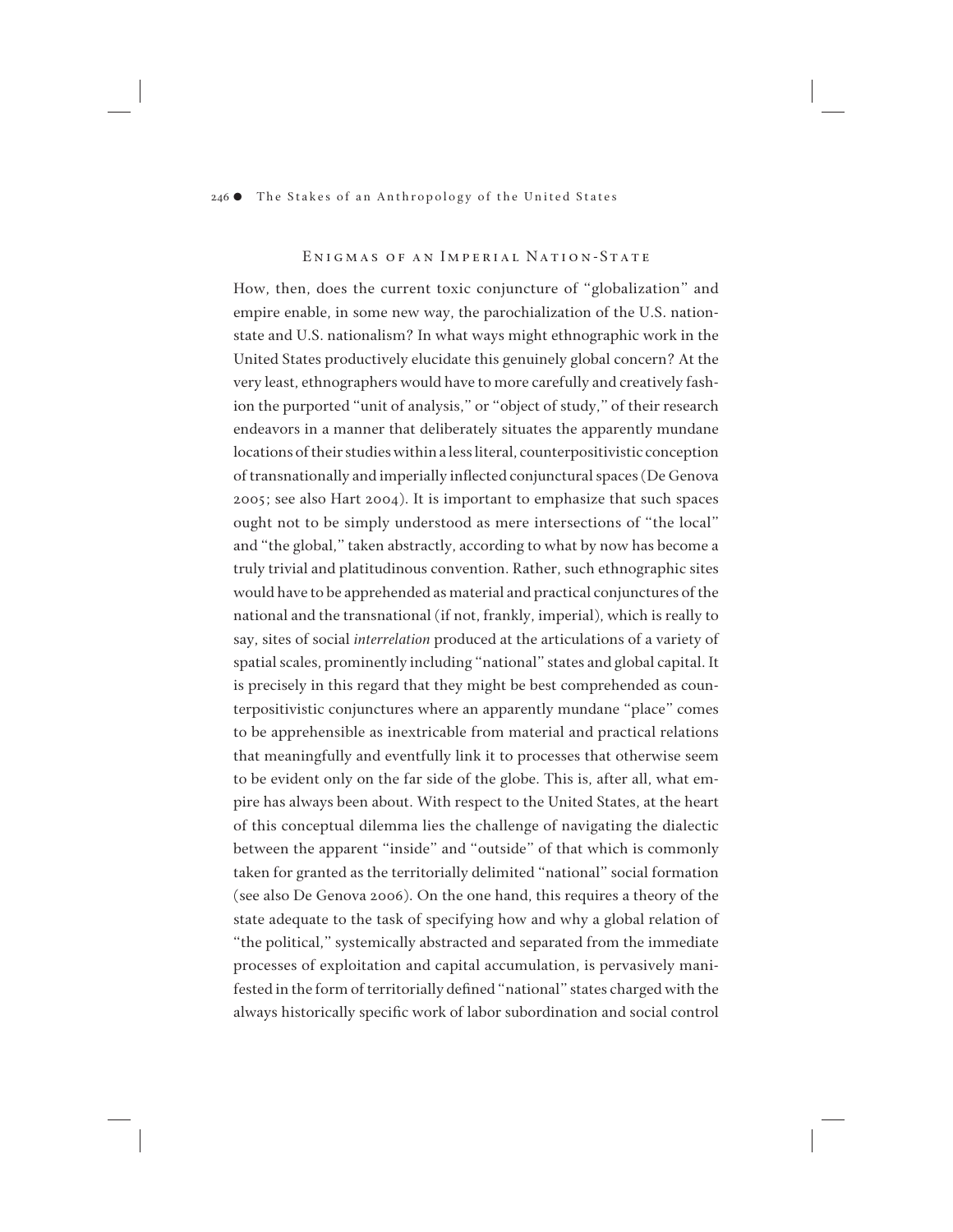(see Holloway 1994). On the other, it necessitates a critical attention to the manifest but suppressed instability or restlessness of that distinction between inside and outside, and therefore an acute sensitivity to the very historicity and historical specificities of how the ostensible "object" in question—namely, the U.S. nation-state—has itself been always a moving target, indeed, a *social relation* of conflict and struggle.

Here, we must revisit the remarkably persistent and pernicious refusal to recognize the history of colonization that has been constitutive of U.S. national formation and, consequently, the ubiquitous elision of the intractably *colonial* dimensions of U.S. nationalism and national identity. How else might we meaningfully comprehend the enduring modern foundations of federal Indian law, for instance, based principally upon U.S. Supreme Court Chief Justice John Marshall's decisions in *Cherokee Nation v. Georgia*  (1831) and *Worcester v. Georgia* (1832), which continue to figure the legal status of Native American tribal sovereignty as precisely *not* that of foreign nations, but rather as that of "domestic dependent nations" (Aleinikoff 2002, 95–150; Ruppel 2003)?12 How else might we fathom the esoteric significance of Puerto Rico's enduring juridical status as an "unincorporated territory" of the United States, determined in the *Insular Cases* to be "foreign in a domestic sense" (Aleinikoff 2002, 74–94; Burnett and Marshall 2001; Rivera Ramos 2001)? How else, moreover, might we interrogate the contention of the Bush administration that U.S. courts have no jurisdiction over the *habeas corpus* petitions of alleged "enemy combatant" detainees imprisoned, without charges or any semblance of due process of law, at the U.S. naval base at Guantánamo Bay, Cuba, on the grounds that the military installation is "outside the sovereign territory of the United States" (e.g. Philibin and Yoo 2001)? My intention with these questions—in accord with Benedict Anderson's claim (1991, 7) that all nationalisms require for the "nation" in question to be imagined as a unity having very definite limits, but necessarily supplemented by Etienne Balibar's contention, in a different context, that the "visible" nation "must regulate its transformations by reference to another, invisible collectivity, which transcends frontiers and is, by definition, transnational" (1991, 61)—is to emphatically direct our attention to the sociopolitical production of the "national" formation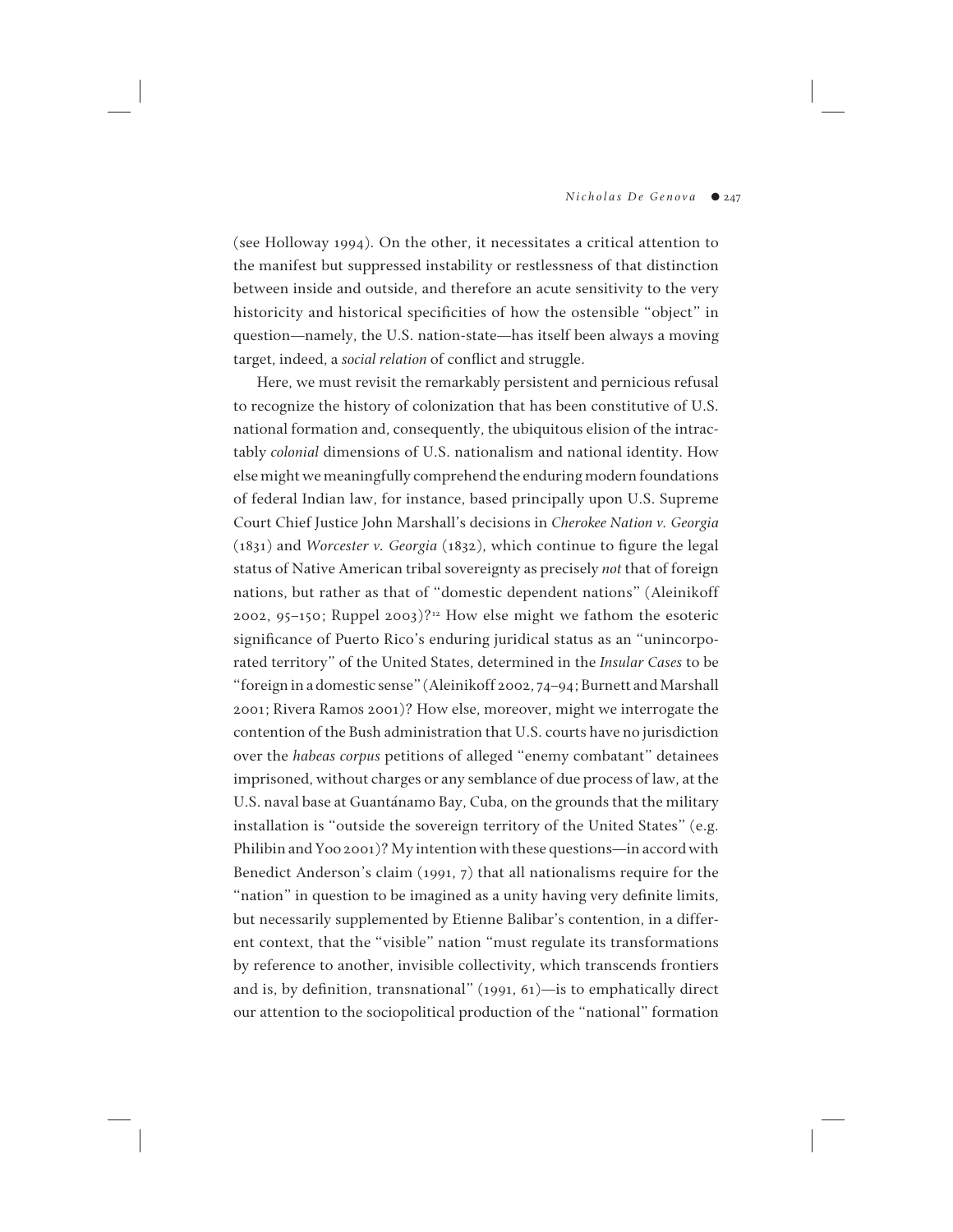itself. Any notion of "American" nationhood rests upon a production of nation-state space (and sovereignty) delineated by physical borders and also conceptual boundaries, constituting both an inside *and* an outside, which, in the case of the United States, have virtually always been entangled with palpably colonial—and hence racialized—circumstances (De Genova 2006). As Balibar notes, strikingly echoing W. E. B. Du Bois's much earlier discourse (1920) during the aftermath of World War I,

the European and Euro-American nations, locked in a bitter struggle to divide up the world into colonial empires, recognized that they formed a community and shared an "equality" through that very competition, a community and an equality to which they gave the name "White." . . . [I]t is only as "racism"—that is to say, only to the extent that the imperialist nation has been imagined and presented as the specific instrument of a more essential mission and destiny . . . that imperialism has been able to turn itself from a mere enterprise of conquest into an enterprise of universal domination, the founding of a "civilization." (1991, 62)

Thus, the expansionist program of U.S. nation-state formation, historically, and all of its still quite stout conceits about the extension of liberty and republican institutions of self-government, however fatuous, were always situated within a global context of imperialism in which racism and "civilization" were deeply interlaced (see, for example, Bederman 1995; Hietala 1985; Horsman 1981; Kaplan 2002; Jacobson 2000; Takaki 1979). However, from the vantage point of the overtly colonized or otherwise racially subjugated, as Du Bois memorably remarked, "there was but one unanimity" among the various contenders for imperial prerogative—"the doctrine of the divine right of white people to steal" (1920, 48). Du Bois eloquently (if acerbically) exposed what he called the "religion of whiteness" (31), for which "whiteness is the ownership of the earth forever and ever, Amen!" (30).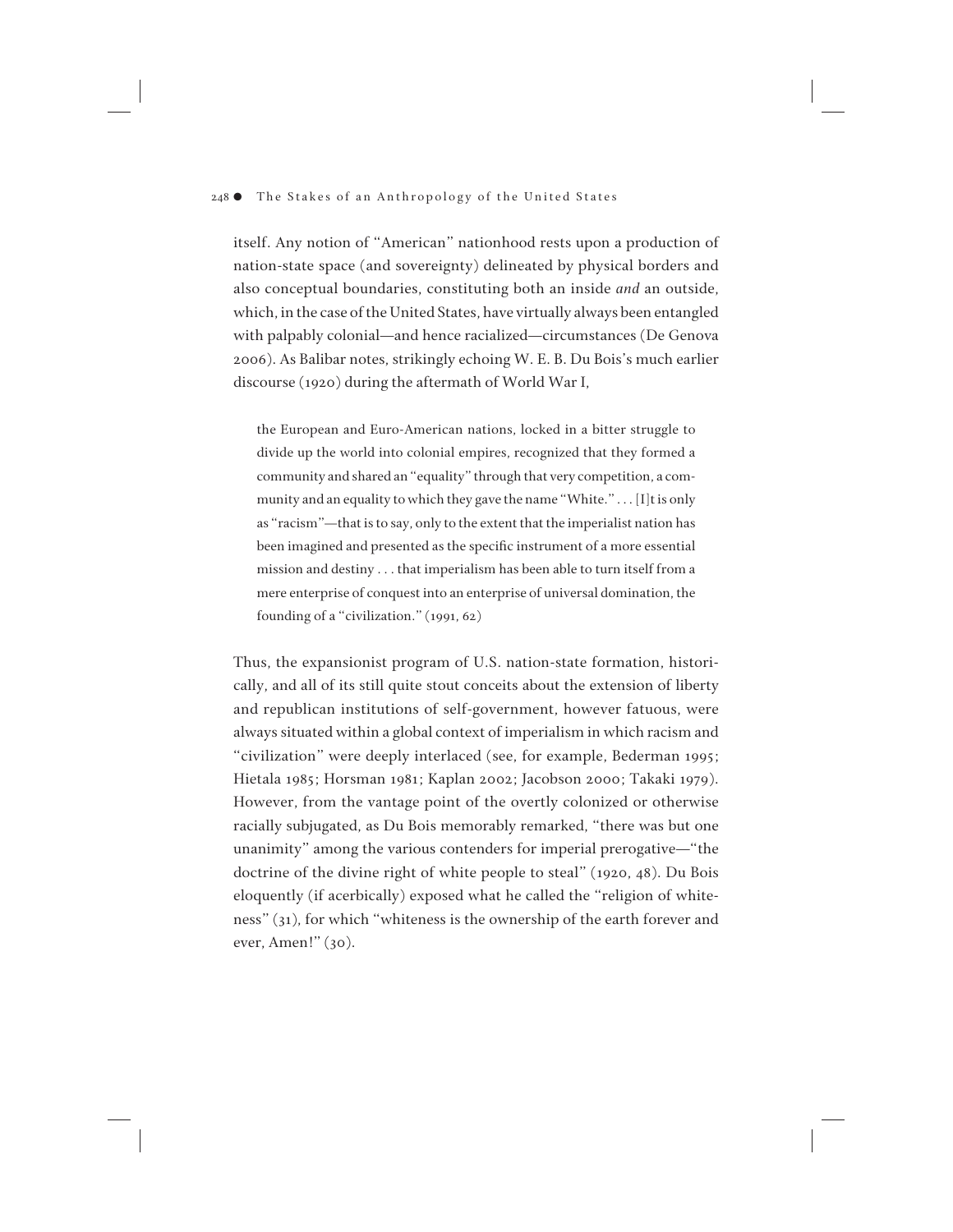## U.S. Nationalism as a Racial Formation

From the critical vantage point that identifies the United States as a "national" social formation whose inside and outside have been intrinsically forged through conquest and colonization, the inclusions and exclusions implied thereby for U.S. citizenship and "American" national identity—to return to the point signaled earlier by Chatterjee, and now by Du Bois and Balibar, respectively—come to be inextricable from a racial formation of white supremacy (De Genova 2005; 2006; De Genova and Ramos-Zayas 2003). I hasten to insist (as I have done with respect to the problem of empire) that identifying the inseparability of U.S. nationalism from a sociopolitical order of white supremacy is no merely flamboyant or narrowly polemical gesture. Rather, it is a matter of scrupulous scholarly precision, rigor, and clarity. Whereas it is an utterly banal commonplace for virtually any commentator to observe that the United States is a social formation deeply distinguished by the enduring legacies of racism, the term *white supremacy* is often presumed to conjure the hackneyed and easily disparaged image of white-hooded Klansmen or atavistic goose-stepping cryptofascists and thus, when deployed to characterize the U.S. social formation as a whole, can tend to provoke alarm if not paroxysms of disavowal. However, *racism* ultimately proves to be a relatively vague and amorphous term that often facilitates the dissipation of its more strict sense (namely, *white* race-ism) by lending itself to a dispersion of meaning whereby it may refer to any and all forms of prejudicial bias about presumably natural "racial" differences. In contrast, the term *white supremacy* has the advantage of establishing plainly that what we are considering is a social and political order of domination and subordination that systemically generates and upholds inequalities of wealth, power, and prestige by privileging racialized whiteness over and above all other categories of "racial" identity. It would seem that the United States readily and extravagantly lends itself to innumerable empirical confirmations that this characterization is perfectly appropriate in describing its racial predicament. With recourse to an analytical framework of *white supremacy,* moreover, all supposedly "racial" *differences* are necessarily subject to a more careful critical scrutiny of how such distinctions operate relationally within an economy of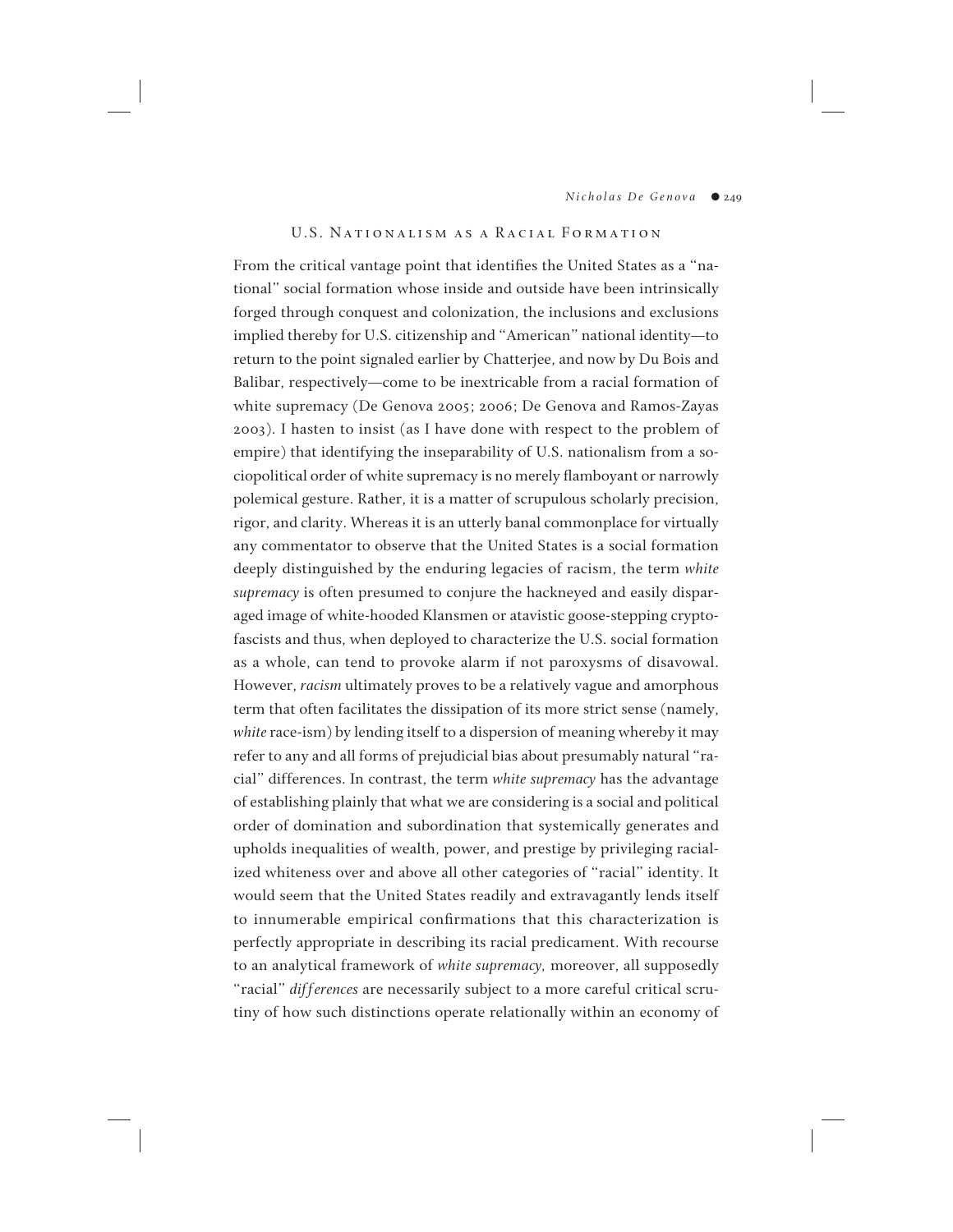*inequalities,* and are thus inevitably politicized. In this way, likewise, this critical lens opens up the possibilities for exploring how such differences have themselves been *produced* historically and continue to be reproduced or reconfigured through ongoing social struggles over their symbolic meanings, practical effects, and overall sociopolitical locations within the larger system of racialized social relations. Much as any system of rule is ultimately tenable—not through brute force alone—but also requires unrelenting ideological persuasion and symbolic affirmation, and so may be productively interpreted as an always unstable and conflicted historical contingency achieved through some quotient of both coercion and consent, so also may U.S. white supremacy (and its dynamics of racialization and racial formation) be very aptly depicted as a racist *hegemony* (in Gramsci's sense). But its defining and decisive feature has always been, and continues to be, precisely the systematic maintenance of a racial hierarchy in which whiteness is exclusively guarded as the most privileged condition (which is to say, in short, white supremacy). That this phantom whiteness is an elusive and treacherous fabrication, of course, ought to be fairly evident, but its semblance of objectivity and purity—its precisely *un*natural yet terrifyingly naturalized social reality—has been forged and exulted only through a bloody history of excruciating credulity.13

It may be instructive, then, to recall how anthropologists working in the United States have chronically opted, in Ortner's telling phrase, "to 'ethnicize' the groups under study, to treat them as so many isolated and exotic tribes" (1991, 166). This quest for the putative "cultural" authenticity and integrity of readily identifiable (and hence, objectifiable), apparently bounded and self-contained (tribe-like) "groups" is, indeed, as Ortner suggests, an all-too-familiar and generically anthropological complex, after all. And likewise, inasmuch as such tribalizing gestures have a certain ubiquity within the discipline as such, we are well reminded again of the *colonial* foundations, specifically, for such distinctively anthropological modes of seeing, sorting, and ranking "difference." Moreover, and more particularly (as Ortner also posits in her specific effort to theorize the absence of *class* as a salient category of social analysis in U.S. anthropology), the disciplinary susceptibility for what she calls "the 'ethnicizing' move"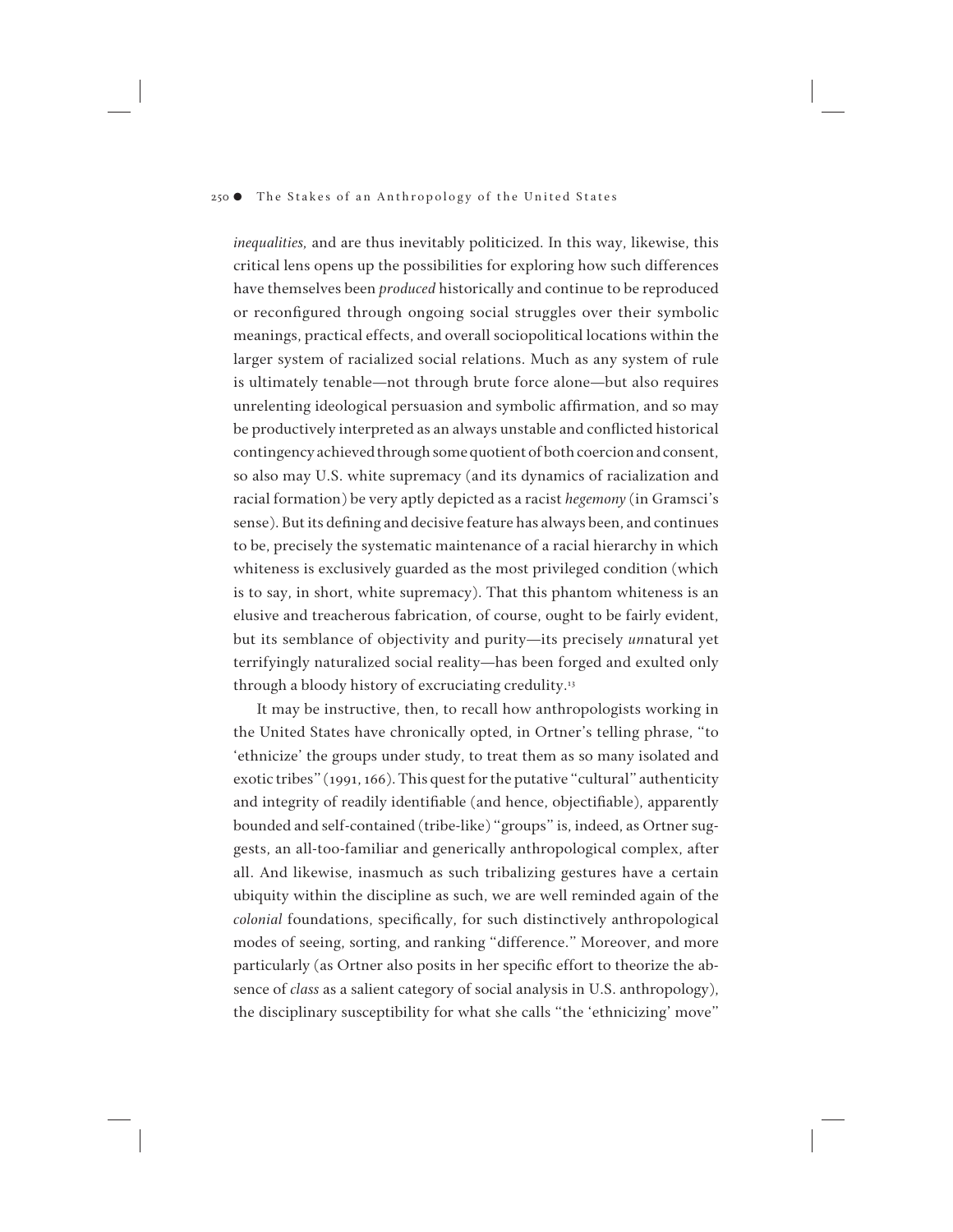(1991, 167) is doubtless also a systematic effect of the hegemonic discursive and ideological displacement of class antagonisms and immobility in the United States onto the presumed "failure of individuals," as well as into any and all other arenas of social life "that are taken to be 'locked into' individuals—gender, race, ethnic origin, and so forth" (171; see also Rapp 1978; Schneider and Smith 1973; Smith 1996, 185–201). Elsewhere, Ortner contends that "race and ethnicity" are "the dominant social categories in American discourse,"—seemingly self-evident and self-explanatory, "always already part of an ethno-anthropology" (1998, 4)—and that "at the level of American cultural thought . . . there is no class [category] . . . that is not always already racialized and ethnicized" (10). But the systemic occlusion of social inequalities in favor of naturalized, apparently essential or primordial differences begs another question about *why* it is, in the United States, that racialized (or "ethnic") differences in particular assume the pronounced and intransigent prominence that they do. Gender and sexuality undeniably serve, as Ortner deftly demonstrates, to refract all manner of class anxiety and conflict *within* classes or status groups variously constituted as racialized or "ethnic" communities (see also Rapp 1978). And by now, it is abundantly clear that *all* nationalist discourses are thoroughly imbued with patriarchal and heternormative preconditions for the very possibility—and reproduction—of any notion of "the nation" as the sort of "community" that may be modeled on the image of an extended family, inevitably naturalized in terms of shared heritage (if not ancestry, outright) and common virtual kinship. But it is inevitably *race,* above all else, that provides the central and ultimately decisive explanatory vehicle and organizing framework in the United States for more broadly *national*  configurations of social division and inequality. It is *racial* difference that is most routinely and insistently pressed into the service of rationalizing the fractures and always potentially traumatic eruptions that mutilate the fantasy of "national" wholeness.

The "ethnicizing" tendency in anthropological work concerning the United States, moreover, may itself be a symptom of, as well as a vehicle for, the greater ideological shell game by which the onerous social fact of racialization gets refracted and diluted. As Raymond Smith has argued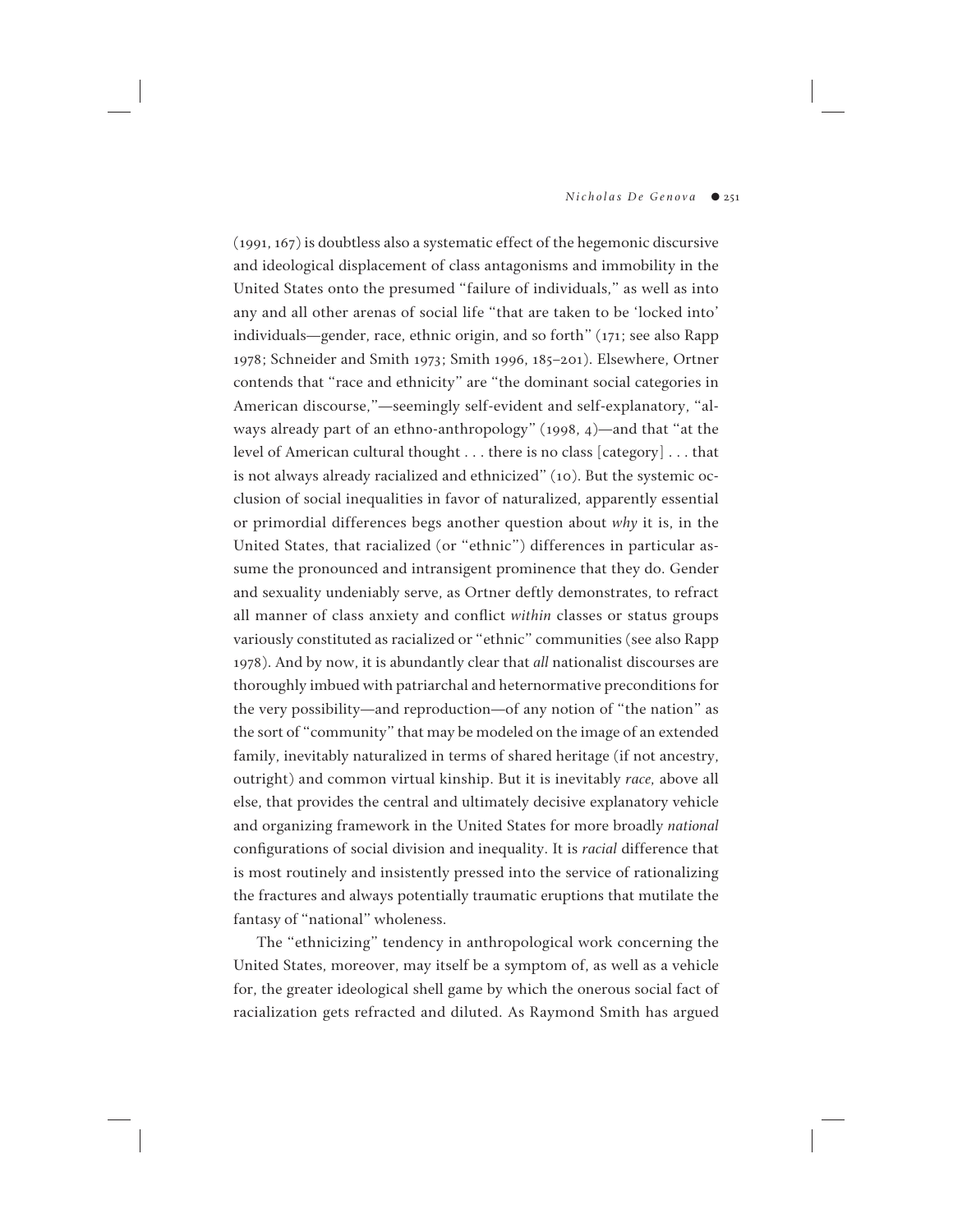persuasively, *ethnicity* is an analytic category that effectively "distracts attention from the continuing power of racism, and trivializes more complex processes of nationalism" (1996, 187; see also Harrison 1995; Williams 1989). By appearing to bridge differences of "culture" *and* "race"—thus construing race, at least implicitly, in stubbornly anachronistic terms as a straightforward fact of putative biology—the term *ethnicity* retains an indelible residue of primordialist assumption and actually serves to obscure and confuse matters still further. In any case, the fact that an exaggerated emphasis is persistently placed upon the *differences* among "groups" identified by "race" (or "ethnicity," or "culture") is finally an integral part of the workings of white supremacy, whereby the value standards of the national social formation as a whole are defined in terms of race (see Smith 1966, 104–5). As Du Bois poignantly put it long ago, "Say to a people: 'The one virtue is to be white,' and the people rush to the inevitable conclusion, 'Kill the nigger!'" (1920, 34). And this remains true even when, as in the aftermath of Civil Rights struggles, "race" is pervasively treated alternately as a source of depoliticized multiculturalist fetishization or liberal anxiety and evasion, if not explicitly repudiated in favor of an official neo-conservative endorsement of "color-blindness". Given that class inequalities are widely perceived as corresponding to the spatial and sociopolitical frame of "the nation" and its ostensibly "national" economy, that these essentialized "group" differences should likewise become the cipher through which the more generic divisions of rich and poor become apprehensible is also a predictable consequence of a national social order of white supremacy.

The thematic by which "the nation" is continuously constituted spatially and politically, in terms of an ever-contingent but nonetheless definitive *inside* and thus also a defining *outside,* is equally salient in the presumptive ascription of some categories of people to the sociopolitical status of genuine "insiders" (as "Americans," that is) and in the simultaneous relegation of other categories of people to one or another social condition of "outsider." The figure of the indissolubly "unassimilated," furthermore, conjures the specter of social groups who are irreconcilably suspect as alwaysalready marginal (and therefore potentially antagonistic) to the nationalist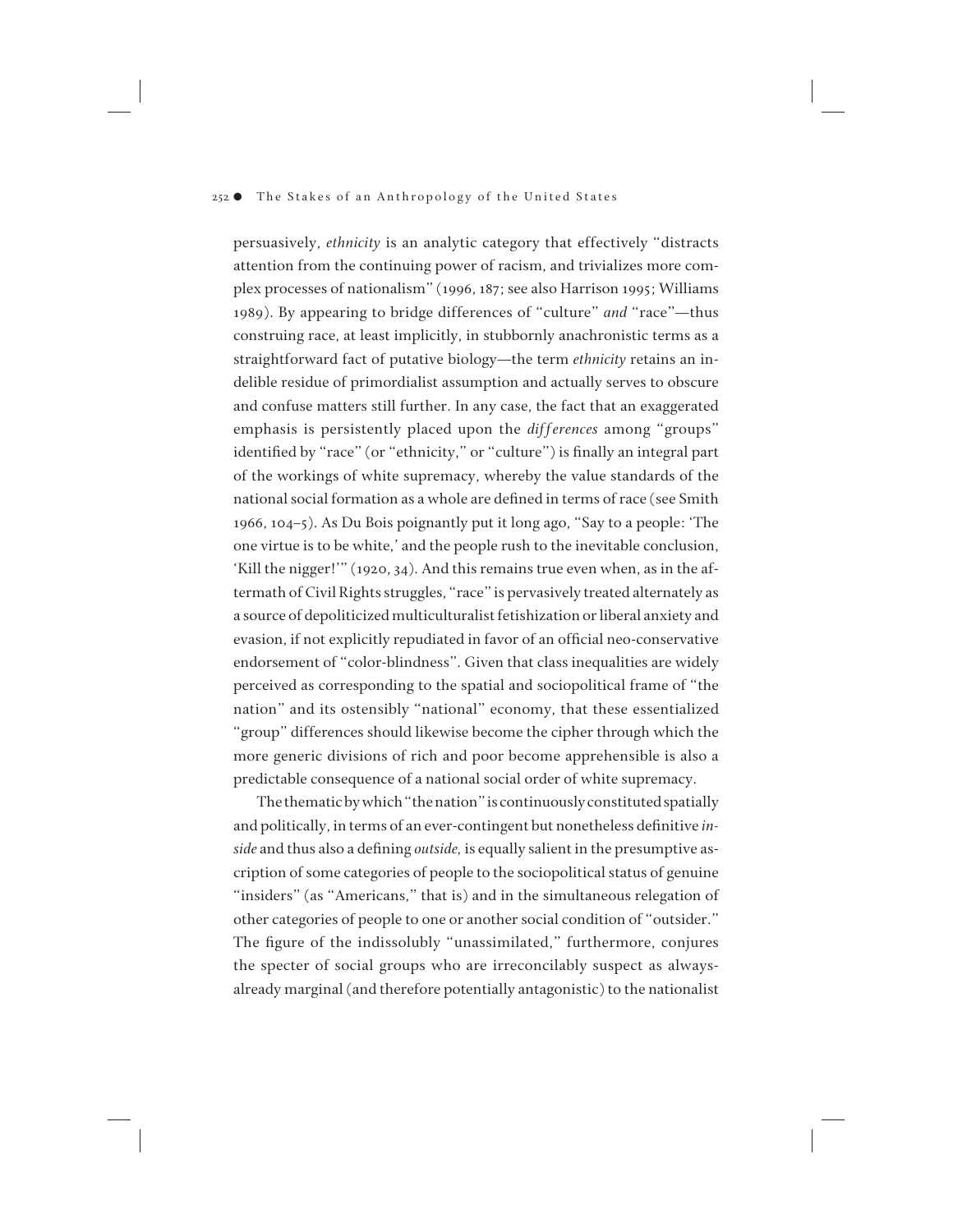mission. In this regard, notably, it is not only the always-ambivalent figure of "the immigrant"—with recourse to which a xenophilic U.S. nationalism sustains its narratives of a Promised Land whose choice-worthiness is routinely upheld through the spectacle of foreign "outsiders" who voluntarily forsake their origins in favor of "becoming American"—who may ultimately prove to be too incorrigibly "foreign" to be "assimilated" (De Genova 2005, 56–94; Honig 1998; 2001, 73–106). Rather, more generally, the inherently problematic figure of "the minority" remains always as an intractable excess distillation of the ever-incomplete project of national formation. Beyond the *outside* palpably signaled by "immigrants" (the sheer foreignness of "foreigners," that is), nationalism must also always contend with another kind of still more vexing "foreign"-ness—namely, the alterity of the nation-state's "internal minorities," an *outside* that is always-already and inextricably *inside* (see also Balibar 1991; Chatterjee 1993; Fitzpatrick 1995). And in the United States, the figure of "the minority" is invariably *racialized*—archetypically, as Black, but more generically, as something other than white.15 For (white) "American" nationhood, as Ralph Ellison keenly observed, Black Americans have been made to serve as "a marker, a symbol of limits, a metaphor for the 'outsider'" (1970, 165–66).16 Thus, the particular "internal minorities" presumed to be at least enduringly obstreperous (if not essentially inimical) to the "American" "nation" are systematically constituted in racialized terms.17 That is to say, the *kind* of "minorities" that pose a problem for "American" *national* definition are above all *racial* ones. Du Bois famously explored "the strange meaning of being black" in the United States (1903, xi) in terms of the ever-unasked question, "How does it feel to be a problem?" (43), and formulated his answer in terms of the racialized double-consciousness by which "one ever feels his twoness—an American, a Negro; two souls, two thoughts, two unreconciled strivings; two warring ideals  $\dots$ " (45).<sup>18</sup> How, then, must we begin to think about the converse problem that involves the comparably vexed but seemingly *unstrange harmony of "American"*-ness and whiteness?<sup>19</sup> The equation of "American" national identity with racial whiteness inevitably surfaces as an operative premise of U.S. nationalism itself.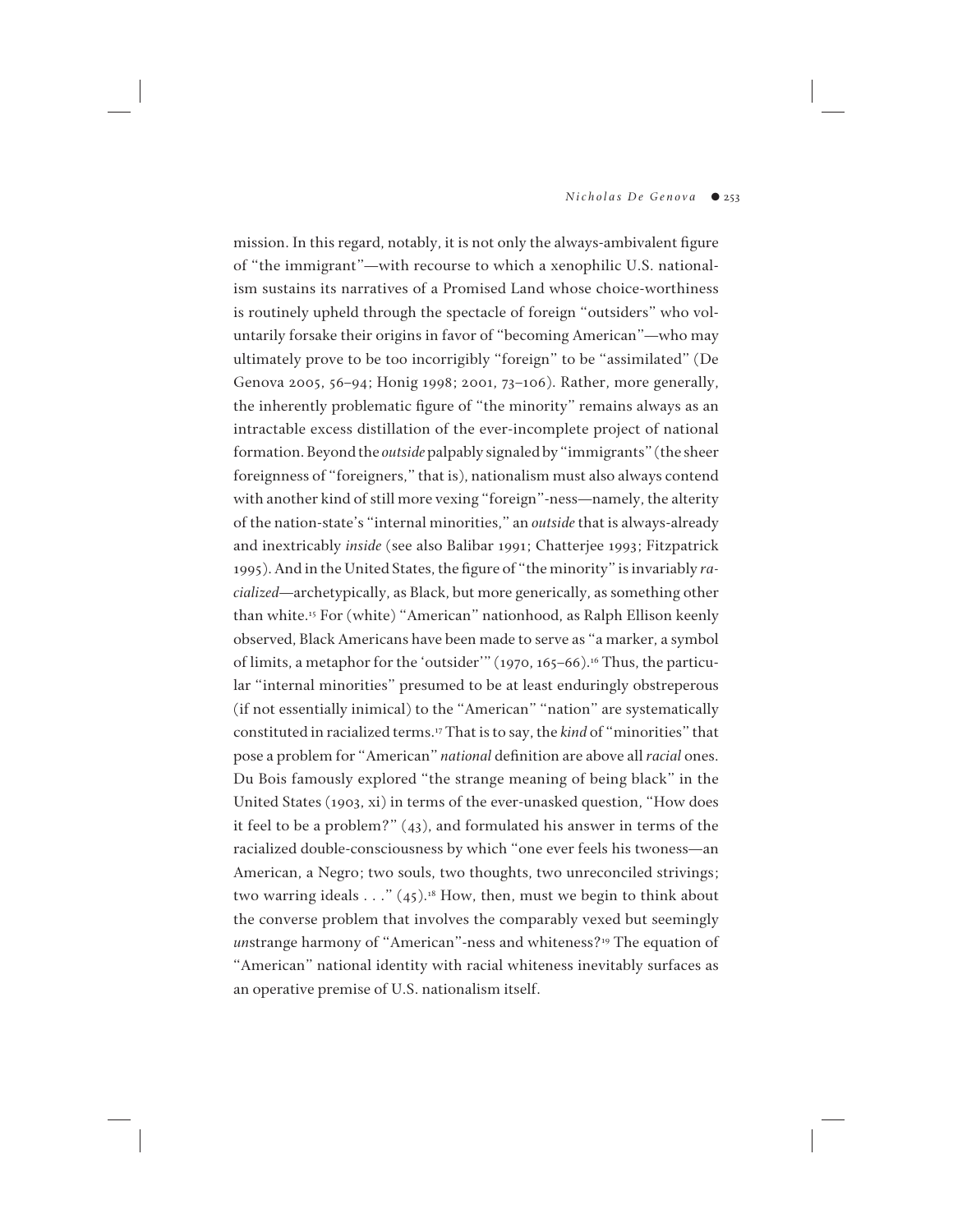## AN INVITATION TO EXILE

The problem (and theoretical problematization) of Blackness and "American"-ness as "two warring ideals," immortalized by Du Bois, became a proverbial material force that could and did make history, precisely when it was taken up by a mass movement during the 1960s (see Marx 1844, 137). One need only recall the ominous judgment of the Kerner Commission's Report (1968, 1), prepared as a presidential advisory investigation into the causes for the urban insurrections in the African American communities of Detroit and Newark in 1967: "Our nation is moving toward two societies, one black, one white—separate and unequal." Writing only a month or so after the publication of the report, in the still more dramatic aftermath of similar revolts following the assassination of Martin Luther King, Jr., whereby insurgency seemed manifest in virtually every African American urban community throughout the United States, Clifford Geertz was invited by the *New York Times Magazine* to reflect on the question of violence in U.S. society.20 Writing very much as an "American" and only secondarily as an anthropologist—but not in any substantive sense as an anthropologist of the United States—Geertz's remarks are quite revealing:

The fact is that the present state of domestic disorder in the United States . . . is a product of a long sequence of particular events whose interconnections our received categories of self-understanding are not only inadequate to reveal but designed to conceal. We do not know very well what kind of society we live in, what kind of history we have had, what kind of people we are. We are just beginning to find out, the hard way . . . (1968, 24–25)

If this intervention was plainly a calculated provocation—a (white) liberal appeal to somehow confront the racial equivocations of what we may call the "American" ideology—it was nonetheless also a rather candid confession of utter incomprehension about the substantive meaning of the explosive racial crisis of his times by one of the most eminent U.S. anthropologists of all time: "We do not know very well what kind of society we live in . . . what kind of people we are."<sup>21</sup>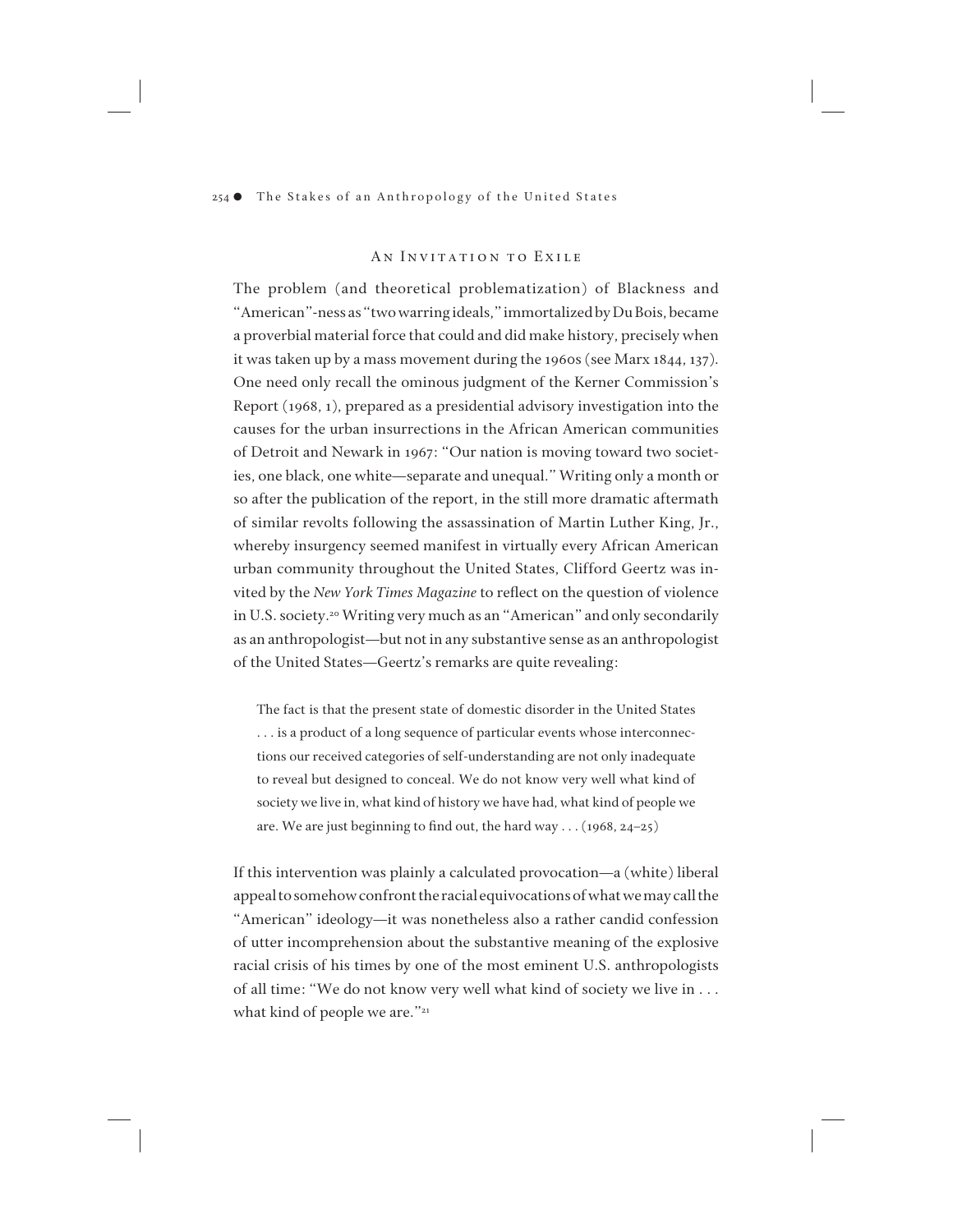Margaret Mead was also called to explore the significance of racism for the U.S. social formation, in a seven-and-a-half hour dialogue with James Baldwin in 1970 (their first encounter). Mead, of course, was a comparably eminent U.S. anthropologist, but with considerably greater claim to the credential of having engaged the challenge of producing an interpretation of the United States (notably, one addressed to her expressly "American" readers in terms of "our own culture" [1942, xxvii]). In this instance, Mead was more or less explicitly figured not only as an "American" but also as a white liberal. In one particularly illuminating series of exchanges, Baldwin introduces the theme of "exile."

Mead: You see, I can go anywhere in the world. I can take any people in my arms.

Baldwin: *You* can!

Mead: I have. . . .

Baldwin: We are both exiles.

Mead: No, I am not an exile when as an American I go abroad. I am not an exile.

Baldwin: I am an exile. But I was an exile long before I went away. . . . My country drove me out. The Americans drove me out of my country. (Baldwin and Mead 1992, 202; emphasis in original).

Baldwin: Yes, but you see, *there is an area where we both were exiled.* You said you weren't, but you are, because of what you know.

Mead: I am what?

Baldwin: An exile—

Mead: Oh, no, I am not.

Baldwin: —from the mainstream of life in this country.

Mead: I am not an exile. I am absolutely not an exile. I live here and I live in Samoa and I live in New Guinea. I live everywhere on this planet that I have ever been, and I am not an exile.

. . .

Baldwin: You refuse to accept the condition [of being an exile]. Mead: No. It is just not—it really isn't meaningful to me to say that. I am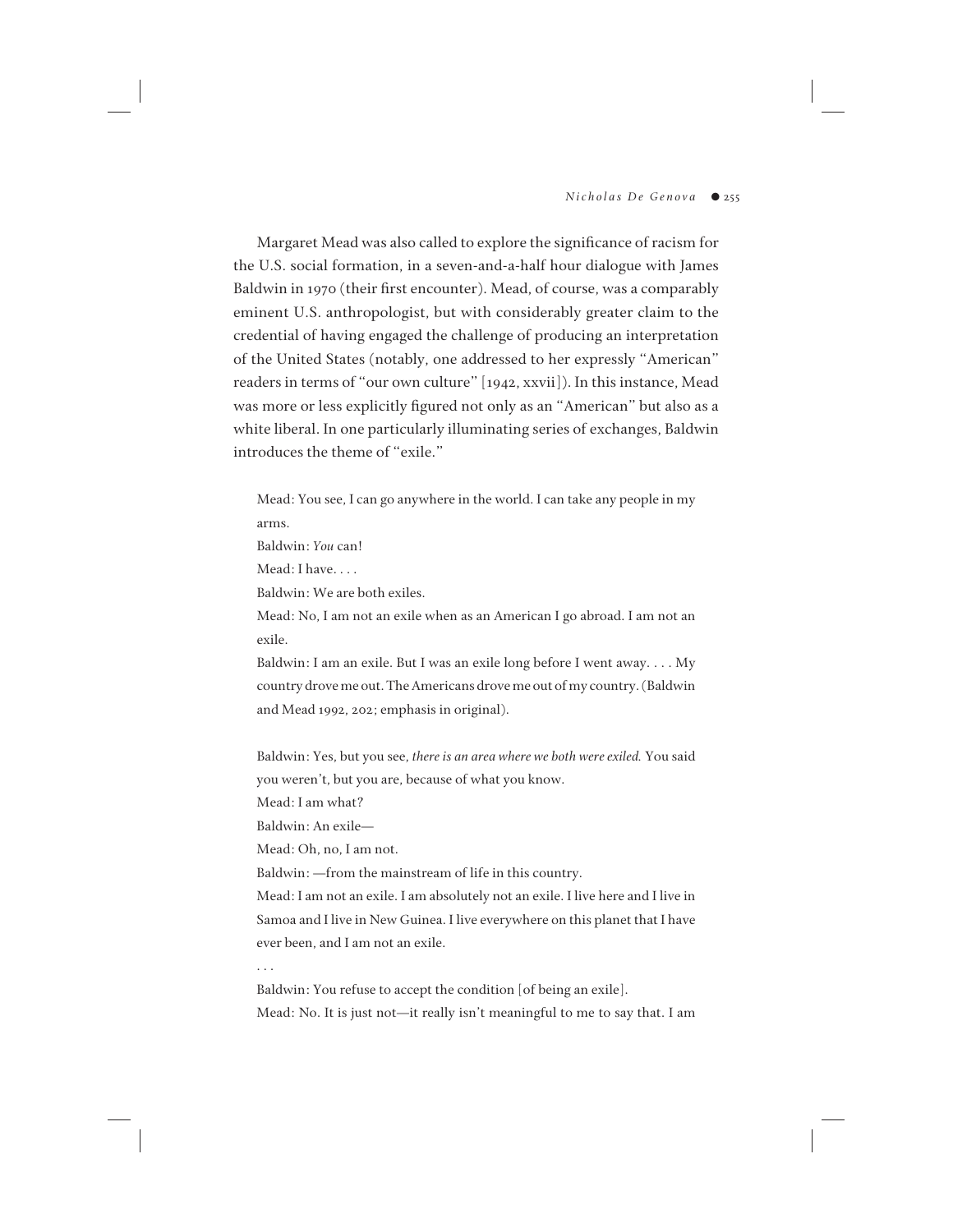not an exile. I accept the condition of man, the condition of man at this present state and the condition of man where I live and the point of greatest responsibility for that, but I am no exile. I am at home. Baldwin: I can't say that. . . . I am not at home. I am not at home. Mead: Anywhere on this planet? Baldwin: Forever. (216–17; emphasis in original)

Mead is remarkably adamant about her own anthropological (white and imperial) cosmopolitanism. In the guise of a universal humanism, she may go abroad "as an American" and avowedly feel secure that her identification with the human condition ensures that she will be "at home" everywhere on the planet. In stunning contrast, from the vantage point of the irreducible and irreconcilable specificity of his experience of racial subjugation as a Black man, Baldwin has been existentially repudiated, castigated, and banished, and has no other recourse than exile, wheresoever he may find himself in the wide world. This is emphatically not to imply, however, that Baldwin's is a position of abject despair, but rather to insist that the deep resources of often intransigent hopefulness in Baldwin truly *exceed* the possibilities of the "America" that has expelled him. Thus, the irreducible intimacy of his "belonging" nonetheless remains resolutely barred on any terms that might satisfy the requirements of his sheer open-ended human possibility. Baldwin's uncompromisingly exilic yet unrelenting engagement with the social order of white supremacy in the United States perfectly enacts, then, in Nahum Chandler's (n.d.) telling phrase, a relation "of exorbitance." Even in spite of Baldwin's repeated, gracious—even magnanimous and indeed exorbitant—gestures eliciting Mead's identification of her own predicament with his (inviting her to disavow her own effective identification with the racial and imperial order that has materially and practically constituted her social privilege and anthropological conceit), she is obstinate. Yet what indeed is the extravagant luxury implicated by such an uncritical will to be confidently and comfortably "at home," within both the near and far horizons of U.S. global power?

The incommensurability of Mead's ("American") anthropological sense of planetary entitlement (with its deep anchorage in a [European]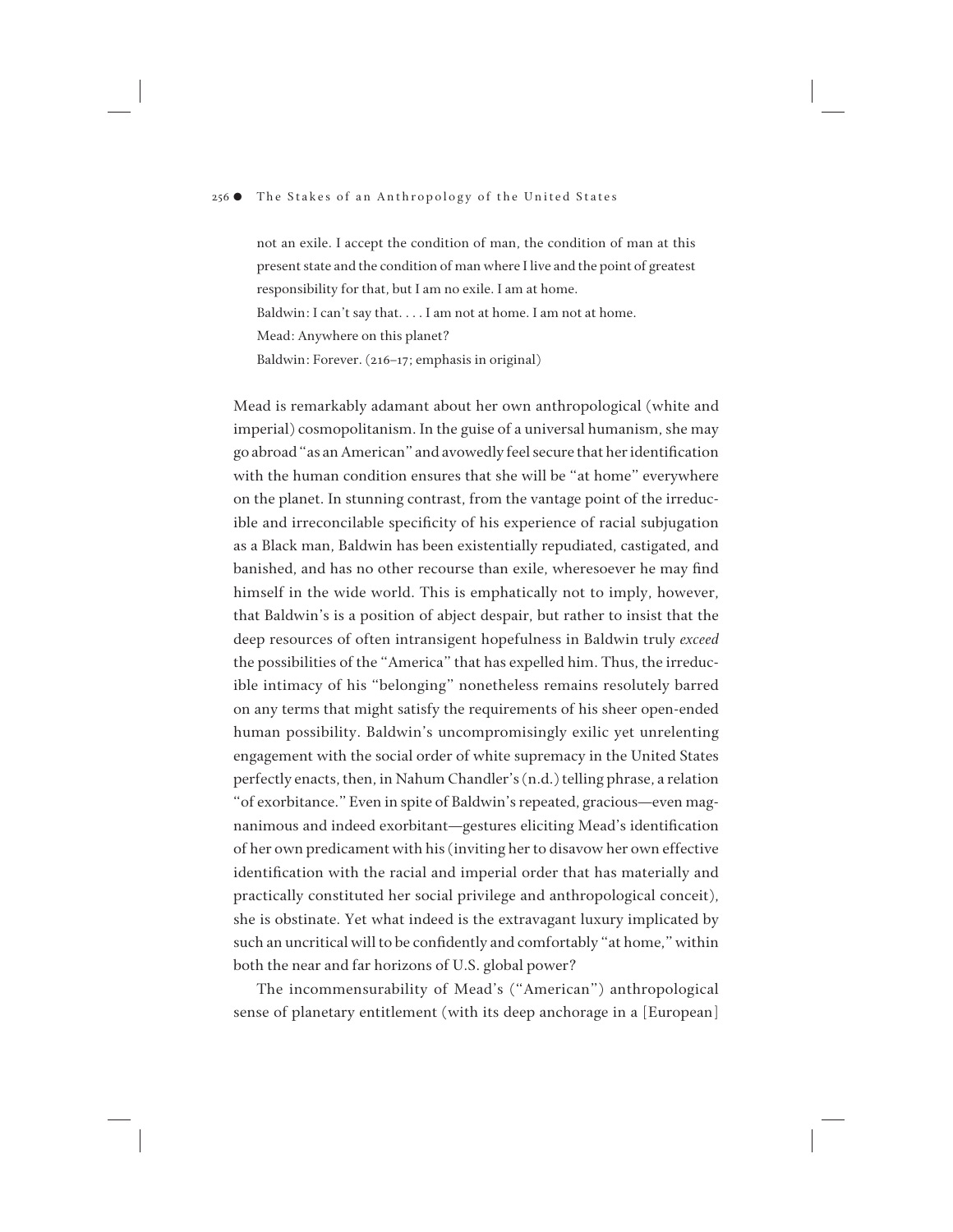Enlightenment universalism) and the quite discrepant exilic worldliness of what may be called Baldwin's militant particularism are instructive for this appraisal of the conceivable stakes of *something like* an anthropology of the United States. For what is crucially at stake in the example of Baldwin's position, for present purposes, is the question of the *standpoint* from which one might formulate an inquiry into the United States as a distinctive social formation. To put the question very bluntly: does one deliberately fashion an anthropological inquiry about the United States as an accomplice of its imperial projects, or in any event, as a more or less robust beneficiary of its hierarchical racial order? That one may ultimately *be* such an accomplice, witting or unwitting, or such a beneficiary, exuberant or ambivalent, frankly presents a separate dilemma. The immediate and preliminary problem, however, concerns whether such premises may viably continue to be left unexamined in the more elementary task of properly posing the questions.

Critical inquiry into the sorts of fundamental and arguably crucial questions about the United States as a social formation that I have sought here to accentuate has been advanced by scholars overwhelmingly *not* working within the discipline of anthropology. Both American studies and (U.S.) ethnic studies—the interdisciplinary (or, in Fredric Jameson's [1993] suggestive phrase, "postdisciplinary") fields of study that this essay has situated as inevitable interlocutors for an anthropology of the United States—are distinguished by a remarkably low visibility of anthropologists. As Kamala Visweswaran has argued insightfully with respect to the allied fields of multiculturalism and cultural studies, these "counterdisciplinary formations . . . radically foreground race and racial identity precisely because the modern anthropological notion of culture cannot do so" (1998, 70). One might be usefully reminded here of Terence Turner's lament (in the face of cultural studies and curricular battles over multiculturalism) that anthropologists have tended to "[sit] around like so many disconsolate intellectual wallflowers, waiting to be asked to impart our higher wisdom, and more than a little resentful that the invitations never come" (1993, 411). In Turner's at times smug and derisive assessment, "the multiculturalism of the cultural nationalists and fetishists of *difference*" is a purportedly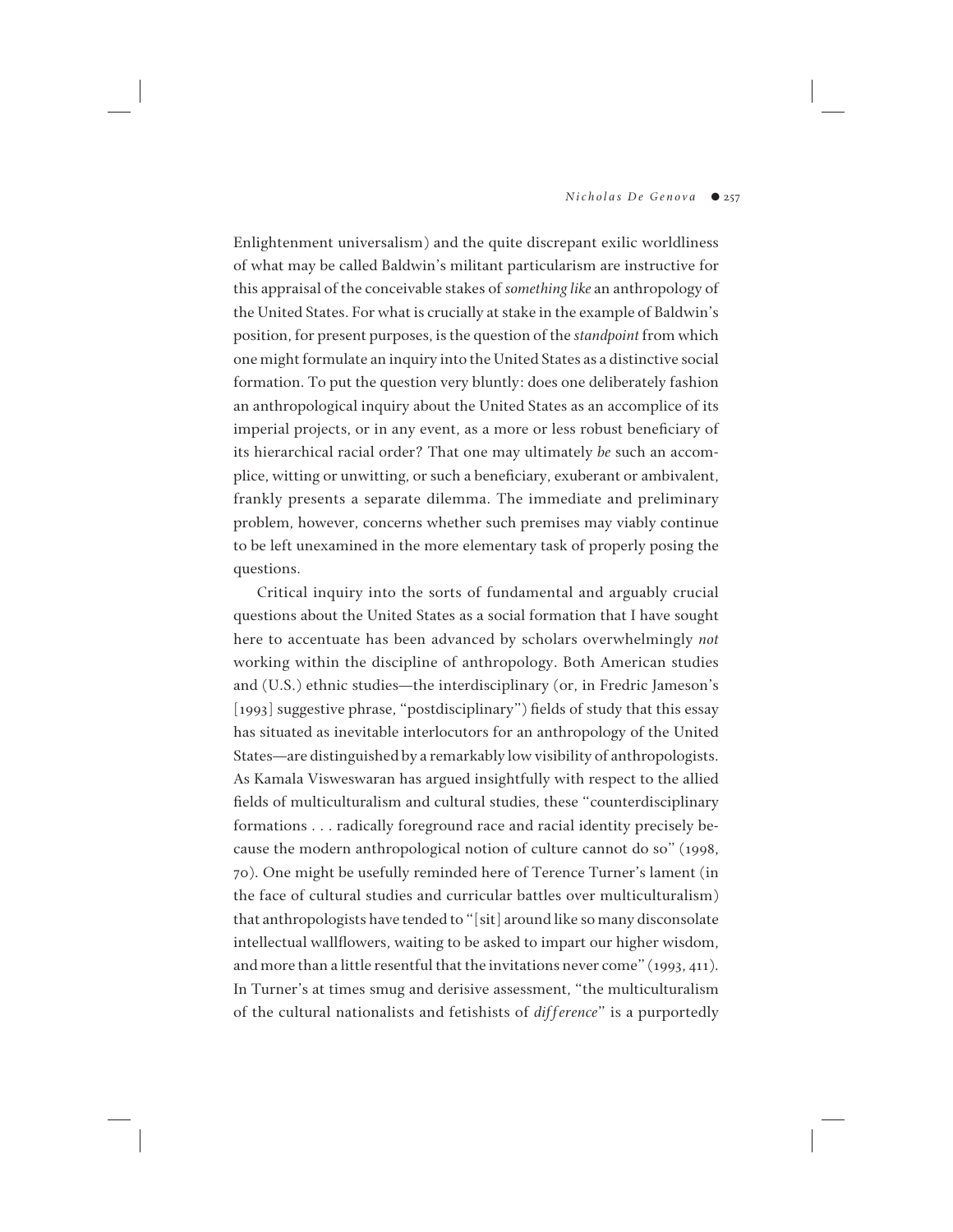"uncritical" variety of multiculturalism for which "*culture* reduces to a tag for ethnic identity and a license for intellectual and political separatism" (414; emphases Turner's). Against this move by which multiculturalism "tends to become a form of identity politics . . . fraught with dangers both theoretical and practical" (411–21), and flagrantly in spite of his own acknowledgment that "much anthropological thinking about culture has been [similarly] uncritical" as well (415), Turner nevertheless makes an agonistic plea for anthropology to reclaim and reanimate its disciplinary role as hegemonic arbiter of culturalism. "Much as St. Paul revealed to the Athenians the identity of the unknown god they had been worshipping," he concludes, with no small measure of hubris, "anthropologists might play a useful role in helping multiculturalists realize the revolutionary implications of the course upon which they have embarked" (428). At least in part, it is precisely such preposterous arrogance on the part of disciplinary scholars in general—and for our purposes, anthropologists in particular that interdisciplinary fields of study have flourished intellectually while the conventional disciplines have often languished in morbid stagnation. Despite Turner's overwrought call to arms, and his appeal for a revitalized culturalism notwithstanding, it is fair to say that with regard to the most urgent questions in the critical study of the United States—as both a national social formation of white supremacy and an incomparable imperial power on the global scale—anthropologists have largely remained "inconsolate wallflowers." Indeed, to paraphrase but invert the title of Turner's essay, it may be instructive to ask instead, "What is ethnic studies that anthropologists should be mindful of it?"

In the most elementary sense, one of the founding premises of all genuinely critical scholarship in that field of academic inquiry known, for better or for worse, as "ethnic" studies is precisely the enduring salience of specifically *racial* oppression for all people not racialized as "white" in the United States.22 Indeed, ethnic studies emerged as an intellectual project precisely from the convulsive racial crisis and mass social struggles that so befuddled U.S. anthropology's most distinguished luminaries. Likewise, and predictably, ethnic studies scholars are the direct academic inheritors of the critical traditions of more properly public intellectuals of color—such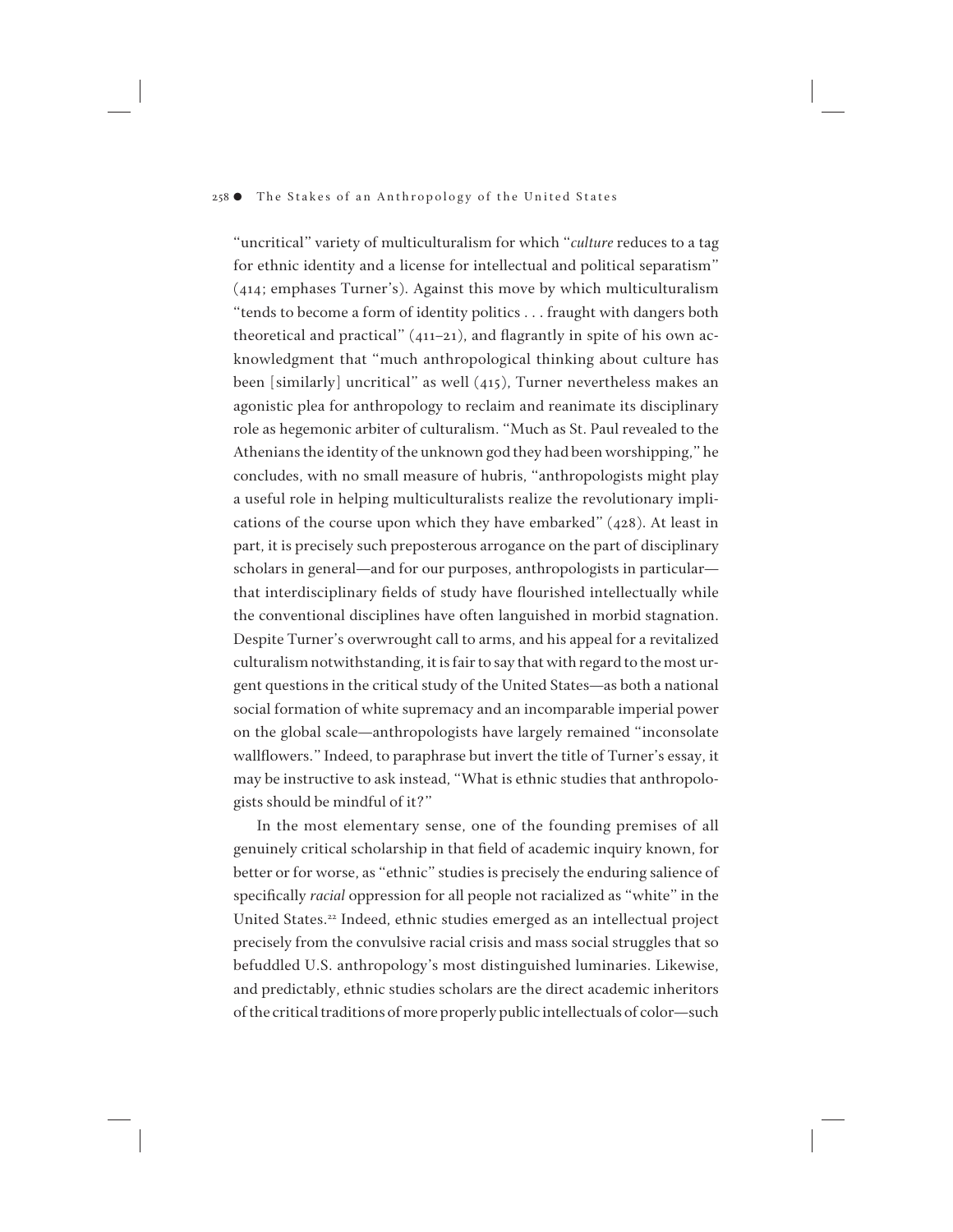as Du Bois, Ellison, or Baldwin, among many others—who made their lives' vocations a deeply engaged and unrelenting interrogation of "America" and "American"-ness, and who did so in the only terms conceivable—racialized ones. Moreover, their eloquent perspectives on not only "the strange meaning of being black" but also on the sociopolitical production of whiteness itself (and also the specifically *racial* predicament of U.S. whites) emerged precisely from racially oppressed people's everyday traditions of scrutinizing white people and formulating and disseminating critical knowledge about the workings of white power.<sup>23</sup> For communities of color, such critical resources have proven, as often as not, to be a matter of life and death. Thus, while ethnic studies has embodied an audacious and robust effort at systematic intellectual, creative, and historiographic *self*-representation by members of these same subordinate (minoritized) groups, it has likewise supplied the corrosive questions that signal an epistemic groundwork for the dismantling of white supremacy's most supreme if commonly unspoken conceit—whiteness itself.

As an intellectual itinerary, ethnic studies has long affirmed the necessity of such counterhegemonic rhetorical and representational strategies against enduring structures that alternately enforce the sociopolitical invisibility, marginalization, and containment or spectacular criminalization, hysterical denunciation, and coercive repression of the racially subordinated. Likewise, ethnic studies has also been posited against the elitist and Eurocentric (racial) chauvinism that has historically defined academic standards, conventions, and biases. In practice, then, these ethnic studies protocols have more or less universally manifested themselves through a repudiation of the objectification and (often) pathologization of these racially oppressed groups, and have thus sustained a critical interrogation of the traditional methodologies of disciplinary social science, with anthropology prominent among them.24 In addition to all that the field has to teach us about both the momentous and the everyday workings of white supremacy, therefore, ethnic studies has forcefully challenged (typically, though not exclusively, white) anthropologists and other social scientists seeking to conduct research among racialized "minority groups" to seriously and substantively engage the critical subjectivities of the people (or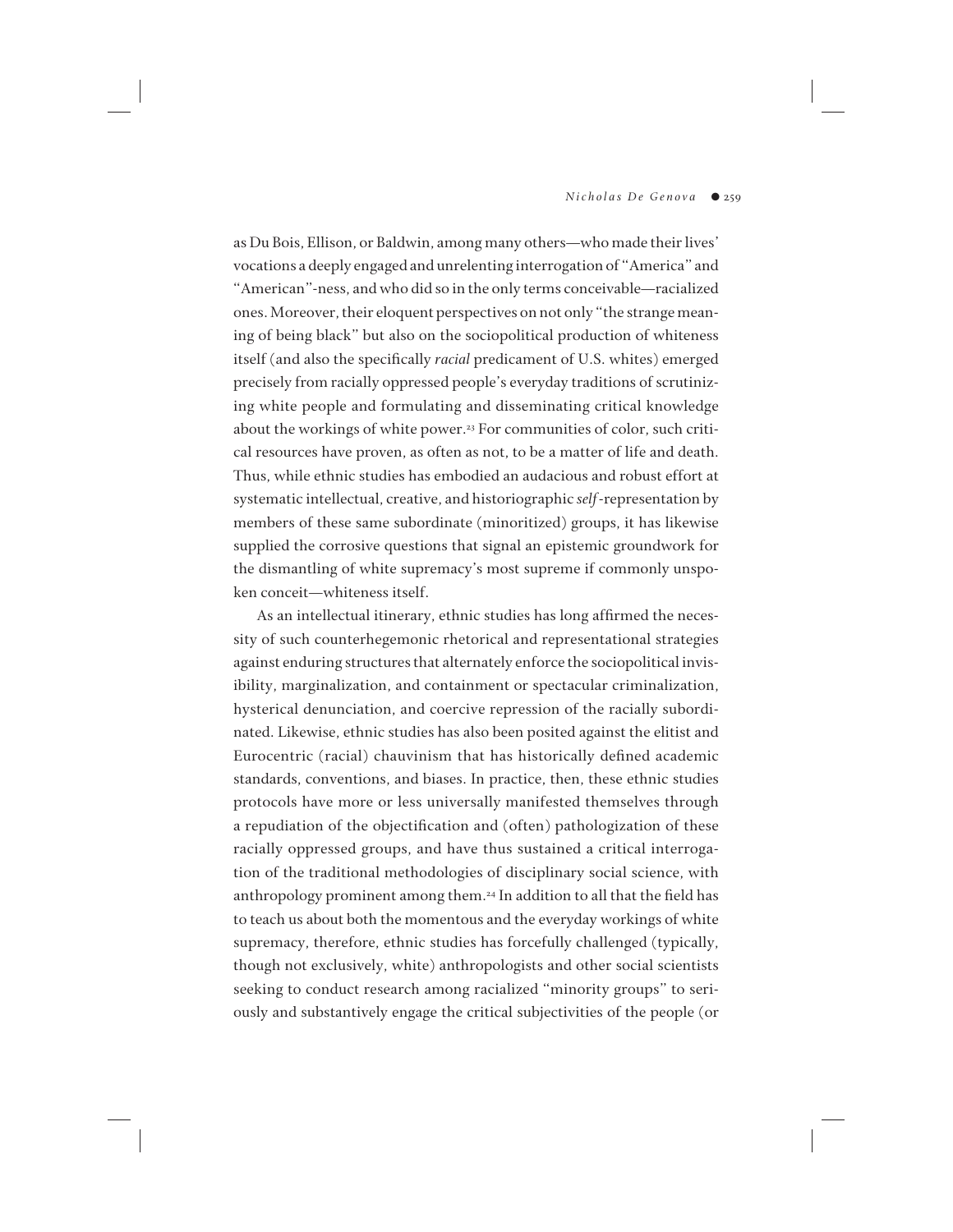"communities") whom they presume to make their "objects" of study.24 The various ethnic studies fields have established, repeatedly and conclusively, that to conduct research related to the oppressed "minorities" of the U.S. nation-state from the unexamined standpoint of its privileged (white) "majority" involves exactly the kind of naïve ethnocentrism that is, by definition, a perversion of anthropology's putative aims as a distinctive mode of inquiry and yet has persistently remained the perverse fixation by which the anthropological conceit thrives. This, of course, can only mean that anthropological concerns with ethnographic self-reflexivity would be minimally compelled to become more thoroughly politicized, insofar as the ethnographer is charged now with a rigorously critical scrutiny of her/ his own sociopolitical location in relation to those interlocutors who are the veritable *subjects* of research. Yet, it is inescapable that such practical subversions of the epistemological and methodological conventions of social science objectification, if pursued consistently and unforgivingly, might ultimately render the ethnographic encounter the exact *opposite* of "anthropological" (De Genova 2005, 22–25).

The ramifications of all this extend considerably farther than only such research that may concern racially subordinated groups, moreover. The specific questions and themes that I have foregrounded throughout this essay have long supplied the defining intellectual itinerary and political agenda of ethnic studies. Indeed, this field has been an exceedingly vital source of so much recent critical energy within the field of American studies. And yet, ethnic studies is nonetheless commonly presumed to be little more than a subsidiary specialization—itself merely an amalgam of particularities and particularisms (African American, Asian American, Latino, Native American, and so forth)—encompassed by that supposedly broader or "universal" field, concerned as it is with all things "American." On the contrary, ethnic studies scholarship is surely no mere derivative—indeed, at its best, it provides a genuinely *counter*-"American" studies framework for which a searching interrogation of white supremacy and furthermore, the specifically colonial dimensions of U.S. national formation become the *only* viable avenue by which to meaningfully apprehend the United States as such.26 If I am correct in my contention—which is, after all, an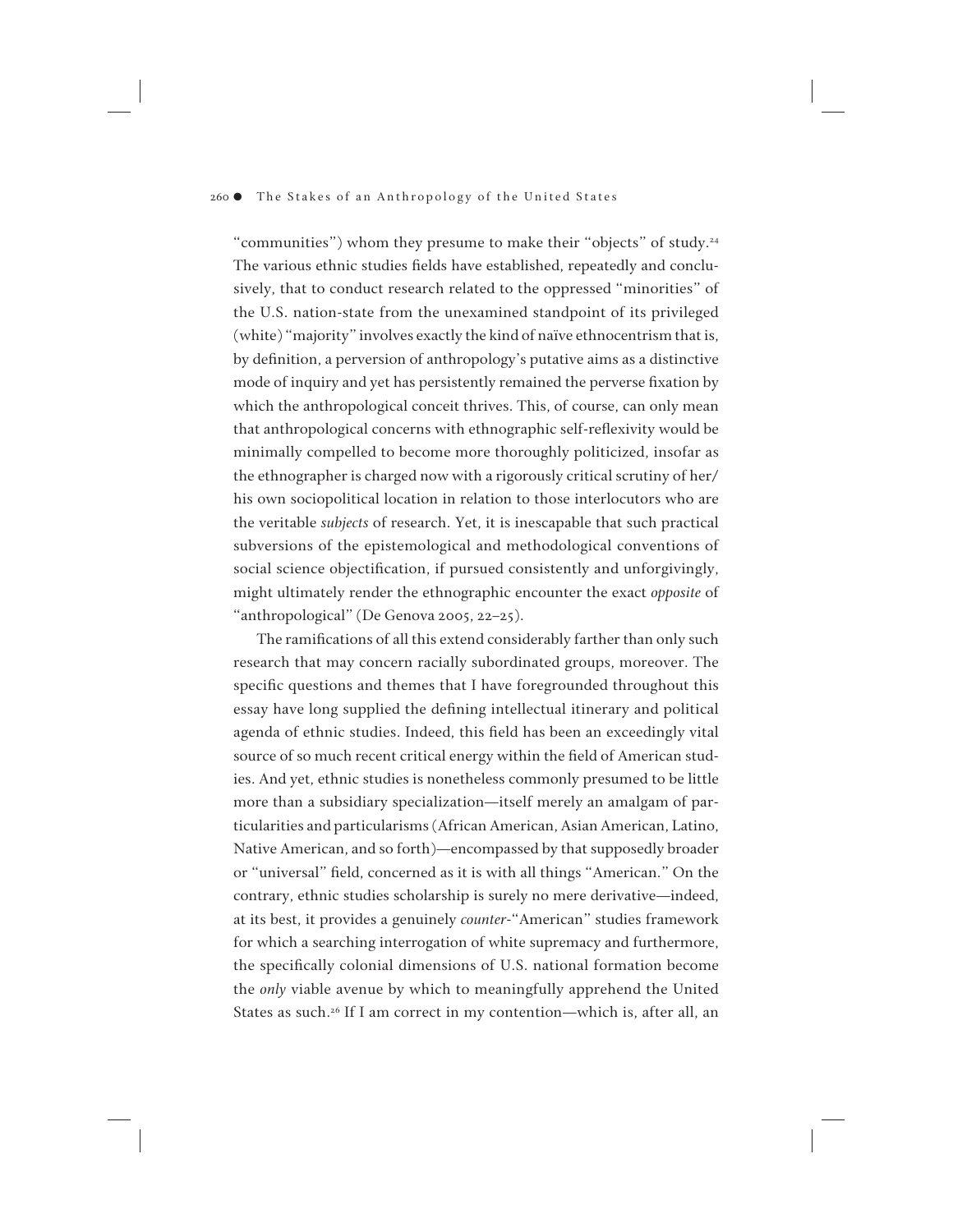indispensable claim of virtually all critical ethnic studies scholarship that racial oppression and imperialism have been and remain central and constitutive features of the U.S. social formation, U.S. nationalism, and "American" national identity, then could there conceivably be *any* ethnographic research in (and presumably on) the United States that would not be deeply conditioned by (and, thus, which should not be consciously shaped by) the consequences of these insights? And if one begins to suspect that there really is no viable way, after all, to recuperate anthropology as such, the problem of an anthropology of the United States may nonetheless have served rather effectively as the scene for the posing of a question that persists to haunt us.

**CHAMES** 

#### notes

This essay is dedicated to my teachers, and to my students. I first began to write this essay in 1999, and then neglected it for several years. This long gestation, as I would like to think, turns out to have been fortuitous, as my own reflections on the subject may very well have matured, and in any case, my formulations of its problem have been subjected to certain trials and travails that can only have ultimately been invigorating.

In elaborating and thinking through the continuing revision of this essay, I have enjoyed the great fortune of stimulating dialogue with Nahum Chandler and Joshua Price, as well as the vital insights of Scott Michaelsen in his capacity as editor. While my attempts to address their various concerns and challenges have surely been inadequate to the critical demands which they each so graciously presented me, our respective dialogues have enhanced the present essay and have been a source of enduring inspiration for my work.

I am also grateful to Adriana Garriga-López, Maria Kromidas, and Sarah Ramírez for their thoughtful responses and suggestions, as well as the enduring inspiration of several others among my outstanding doctoral students, especially Khiara Bridges, Ayça Çubukçu, Danielle DiNovelli-Lang, Amanda Gilliam, Kristin Ruppel, Lisa Uperesa, and Marie Varghese.

 1. For notable examples, see Crapanzano (2000), Di Leonardo (1984; 1998), Ginsburg (1989), Lamphere (1987), Lutz (2001), Marcus and Hall (1992), Merry (2000), Newman (1988; 1999), Ong (2003), Ortner (2003), Rapp (1999), Stewart (1996), Susser (1982), Weston (1991), Williams (1988; 1994; 1996; 2002), Yanagisako (1985), and Zavella (1987); or much earlier, Davis, Gardner, and Gardner (1941), Drake and Cayton (1945), Hurston (1935), Lynd and Lynd (1929), Powdermaker (1939; 1950), Schneider (1968), Schneider and Smith (1973), Warner and Lunt (1941; 1942), Warner and Srole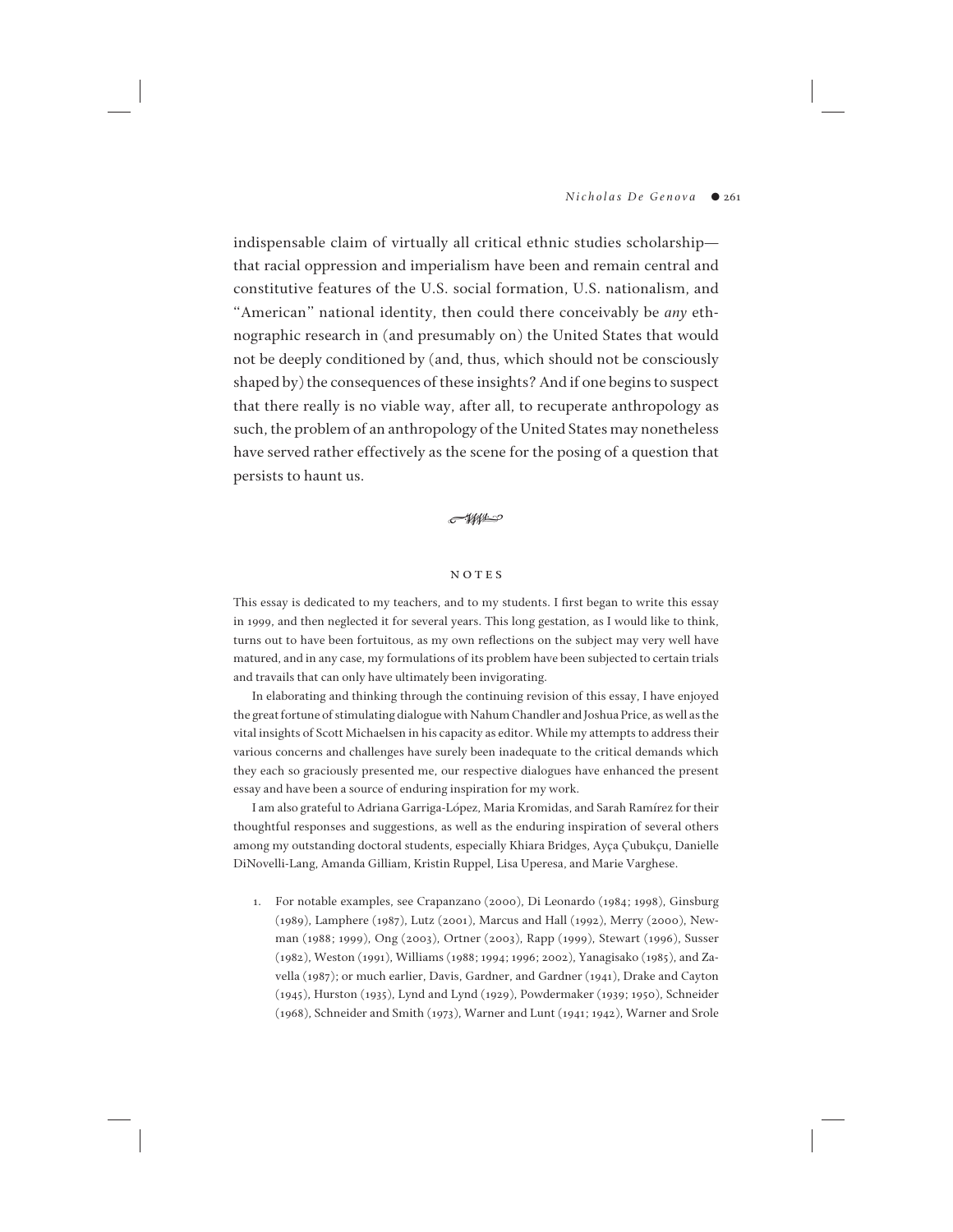(1945), Warner and Low (1947), Warner (1949; 1959; 1961; 1962), and Warner, Meeker, and Eells (1960).

- 2. It is suggestive, however, to note here the awkward ironies of the multiple valences of the term *repatriation.* In contexts of migration, the term has served as a euphemism for expulsion and the distinctly coercive "return" of people to their ostensible or presumed places of origin. Likewise, the term refers to a museum's or other colonial authority's (usually very belated) relinquishing of indigenous human remains—as well as other archaeological artifacts or other indigenous treasures originally plundered by anthropologists or other colonial emissaries—to the "native" communities for whom they are figured as one or another kind of patrimony. I am indebted to Josh Price for calling my attention to this dissonance.
- 3. I consistently deploy quotes around the terms "America" and "American" whenever they modify the United States in order to emphatically problematize the appropriation of "American"-ness by U.S. nationalism, which of course has always been an affront to the rest of the Americas (see Saldívar 1991).
- 4. For a thorough examination of the witting and unwitting collusion of anthropologists with United States militarism and espionage during World War II and the Cold War, see Price (1998; 2002a; 2000b; 2000c; 2003; 2005a; 2005b). For related considerations of the state surveillance directed against activist anthropologists, see Price (1998; 2004).
- 5. For an important exception at the level of substantive historical inquiry (notably *not* produced by an anthropologist) which explicitly invokes the insights of the historical anthropology of European colonialisms, see Kaplan (2002).
- 6. For an analogous but discrepant argument by an anthropologist—which notably *rejects* the usefulness of characterizing the United States as an empire—see Kelly (2003).
- 7. See, for example, Billington (1956; 1971), Billington and Hedges (1949), and Merk (1963). For less romanticized accounts of westward expansion in the United States and its mythification, including critiques of the Turner thesis and its Cold War legacy, see Drinnon (1980), Hietala (1985), Hoefle (2003; 2004), Limerick (1987), Matsumoto and Allmendinger (1999), Nobles (1997), Slotkin (1973; 1985; 1992), and White and Limerick (1994).
- 8. Notably, Said remains characteristically generous—perhaps too much so—toward the prospect that "individual scholars working in . . . anthropology" may yet be able to defy the guild conventions and corruptions of "a 'field' like Orientalism defined either canonically, imperially, or geographically" through "allegiance to a discipline defined intellectually" (1979, 325). From within anthropology, Johannes Fabian similarly posits "the possibility that those ritually repetitive confrontations with the other which we call fieldwork may be but special instances of the general struggle of the West and its Other. . . . The praxis of field research, even in its most routinized and professionalized concep-

tion, never ceased to be an objective reflex of antagonistic political relations . . ." (1983, 149), only then to enigmatically gesture toward the prospect of "put[ting] anthropology back on its feet" (165; see also 2001). I am grateful to Scott Michaelsen for reminding me of these equivocations in Said's and Fabian's critiques, respectively.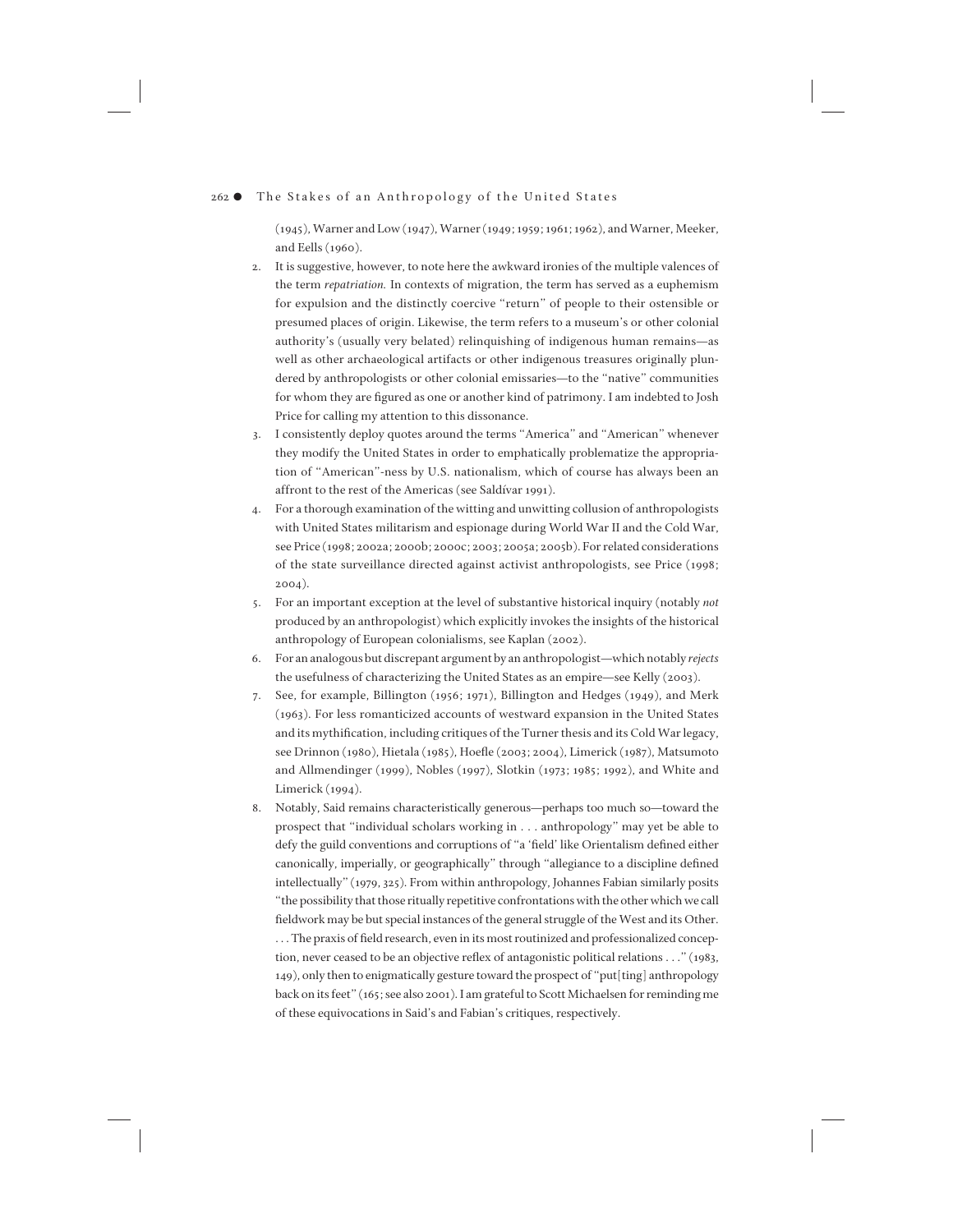- 9. For critical problematizations of the term "globalization," see Harvey (2000, 53–72) and Holloway (1994). For an insightful critique of U.S.-dominated "globalization" as the culmination of a century-old strategy of avowedly depoliticized hegemony that emphasizes geoeconomic rather than geopolitical prerogatives, see Smith (2005).
- 10. See, for a distinguished example, comments by Marx (1999).
- 11. For a variety of instructive interventions intended to problematize American studies from within the field, see Buell (1998), Desmond and Domínguez (1996), Kaplan (1993; 2002), Kaplan and Pease (1993), Lowe (1998), Mackenthun (1996), Pease (1990), Pease and Wiegman (2002), Porter (1994), Rowe (1998; 2000a; 2000b), Saldívar (1991; 1997), and Singh (1998).
- 12. *Cherokee Nation v. Georgia* (1831), in Getches, Wilkinson, and Williams, Jr. (1998, 106); see chapter 3 in Ruppel (2003).
- 13. For historical scholarship on the social production of whiteness, see Allen (1994; 1997), Almaguer (1994), Brodkin (1998), Delgado and Stefancic (1997), Domínguez (1986), Foley (1997), Fredrickson (1987), Guglielmo (2003), Hale (1998), Harris (1993), Horsman (1981), Ignatiev (1995), Jacobson (1998; 2000), Jordan (1968), López (1995), Nelson (1998), Roediger (1991; 1994; 2002), Saxton (1990), and Takaki (1979).
- 14. See Bonilla-Silva (2001), Doane and Bonilla-Silva (2003), Goldberg (2002, 200–238), Gooding-Williams (1993), Gubar (1997), Lipsitz (1998), Omi and Winant (1994), Singh (2004), Steinberg (1995), Steinberg (1997), Wellman (1997), Winant (1994, 57–68).
- 15. For reasons of racial politics, I capitalize "Black" and "Blackness" as they refer to the social condition and historical specificity of African Americans, whereas I deliberately do not capitalize "white" or "whiteness." In 1953, Ralph Ellison, for instance, referred to the capitalization of the term "Negro" as "one of the important early victories of my own people in their fight for self-definition" (1964, 253). In contrast, as David Roediger explains, "it is not merely that whiteness is oppressive and false, it is that whiteness is *nothing but* oppressive and false. . . . Whiteness describes not a culture but precisely . . . the empty and therefore terrifying attempt to build an identity based on what one isn't and on whom one can hold back" (1994, 13).

 For a discussion of the divergent rationalities of racialization that have served historically to sustain the hegemonic white/Black binary, and which render problematic the racialization of all those racialized as neither white nor Black, see De Genova (2006).

 16. For discussions of the theme of African American disqualification from "American"ness, see De Genova (2005, 167–209), Hellwig (1982), and Morrison (1994). In addition, for related reflections by African American intellectuals on the intrinsic relation between "Americanization" for (European-origin) "immigrants" and the effectively obligatory denigration of Blackness, see Baldwin (1984; 1998, 178–79), Du Bois (1920; 1969,51), Ellison (1970; 1998, 166), and Malcolm X (1965), as reported by Alex Haley (1973, 399); see also Roediger (1998, 18–21); for a related historical essay on this theme, see Roediger (1994, 181–98). For an important consideration of the history of the legal disenfranchisement of African Americans through recourse to figures of the "alien" and the "foreign," see Wald (1993).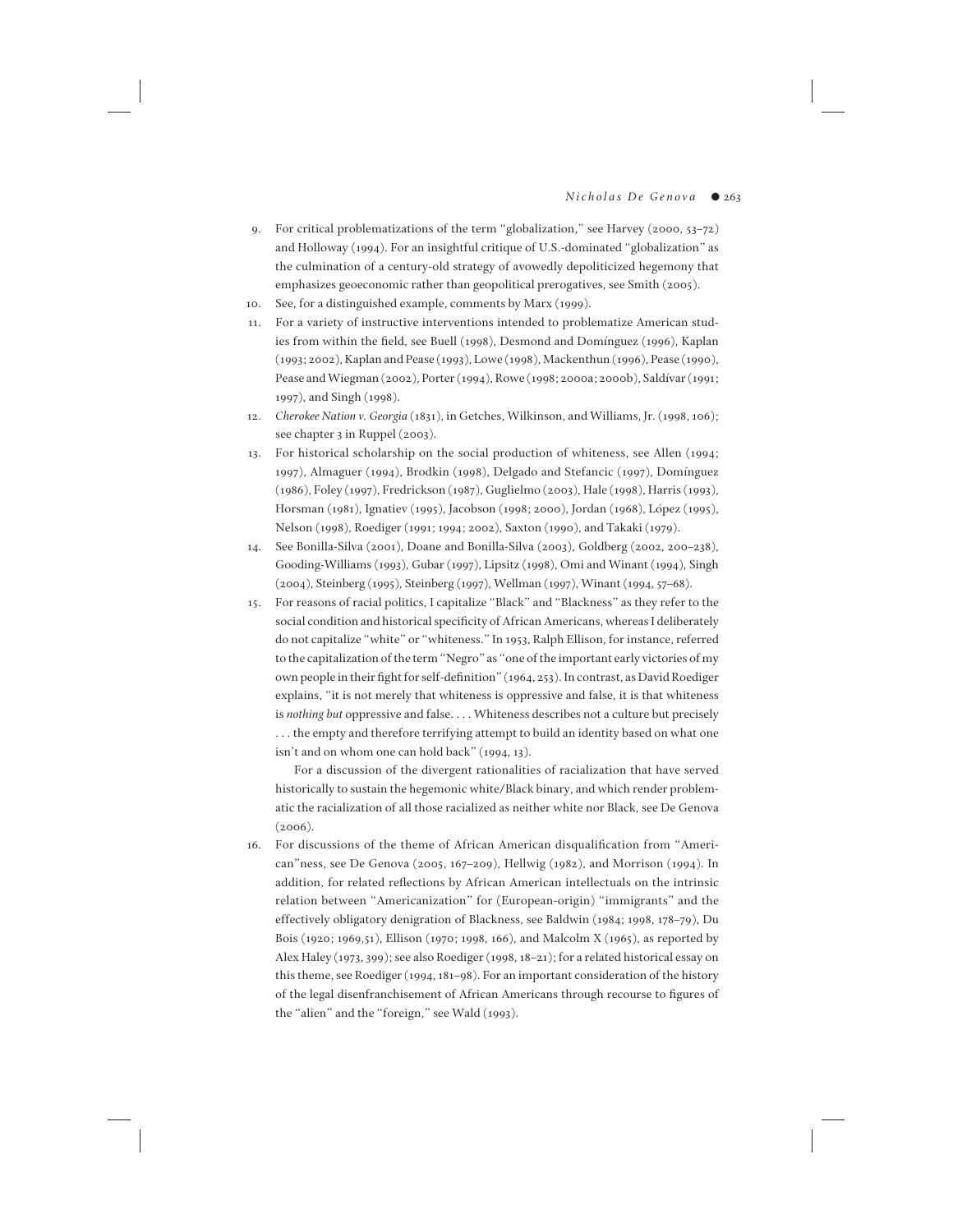- 17. Indeed, this point is thoroughly corroborated (rather than contradicted) by the post-September 11, 2001, state-sponsored profiling and more general targeting of "Muslims" on suspicions of "terrorism." As a result of these practices, religious or "cultural" differences have been ubiquitously produced as apprehensible in racialized terms, such as the elision of the geographical referent "Middle Eastern" into the essentialized quasi-phenotypic condensation "Middle Eastern-looking"; through these practices, a rather extraordinary array of actual religious diversity and "cultural" divergences (to say nothing of political opinions and allegiances) has come to be effaced under the homogenizing constellation of "Arab"/"Muslim"/"fundamentalist"/"terrorist" (Cainkar 2002; 2003; 2004; 2005; Cole 2003; Human Rights Watch 2002; Maira 2004; Saito 2001; Volpp 2002; see also Naber 2000; Prashad 2000).
- 18. As Nahum Chandler has suggested persuasively (2000, 250–51, 255; see also 1996b), following Ralph Ellison, the problematization of African American identity that Du Bois elaborates becomes instructive—indeed utterly necessary—for clarifying the social processes at work in the more general production of "American" identities as such. In a related yet still more programmatic gesture, Chandler (n.d.; see also 1996a) has explored the theoretical implications of Du Bois's work on "the problem of the Negro" as one that critically destabilizes the defining presupposition of a unitary or homogeneous ("white") European subject, and the attendant project of (white, racial) purity that conceptually organizes "race," more generically, as a category of social distinction.
- 19. For a contemporary analysis of how white people construct their own whiteness as "American"-ness, see Frankenberg (1993, 137–235; 1994). For historical accounts, see Hale (1998), Horsman (1981), Nelson (1998), and Takaki (1979).
- 20. Hannah Arendt was similarly invited and published an essay alongside Geertz's; in her essay (despite various manifestations of her characteristic failure of critical acumen with regard to the United States in particular), Arendt notably conveyed her alarm at the prospect of "a white backlash of such proportions" that it would threaten the very existence of "the American Republic" (1968, 24–25).
- 21. If this judgment seems ungenerous with regard to Geertz's capacities as an otherwise evidently erudite scholar and insightful observer of social life, or if it appears to fail to comprehend the presumable subtlety of Geertz's rhetorical strategy, one need only consider that nowhere in the essay in question—nor anywhere else in the extent of Geertz's intellectual work, to the best of this author's knowledge—did he ever advance any declarative propositions with regard to the question about U.S. society that he formulates here.
- 22. The problematization and critique of the institutionalization of the figure of the "ethnic" in ethnic studies is a vital task that regrettably must remain beyond the scope of the present essay; it will suffice to note here that the academic institutionalization of the insurgent energies that have been the source of this field's defining intellectual charter has involved a predictable kind of reification, which itself is partly exposed by the fatuous positivity implied by the very name. It then becomes treacherously easy to uphold the absurd and plainly stupid proposition that ethnic studies entails the study of "ethnic groups," in their putative transcendental or essential purity and objectivity,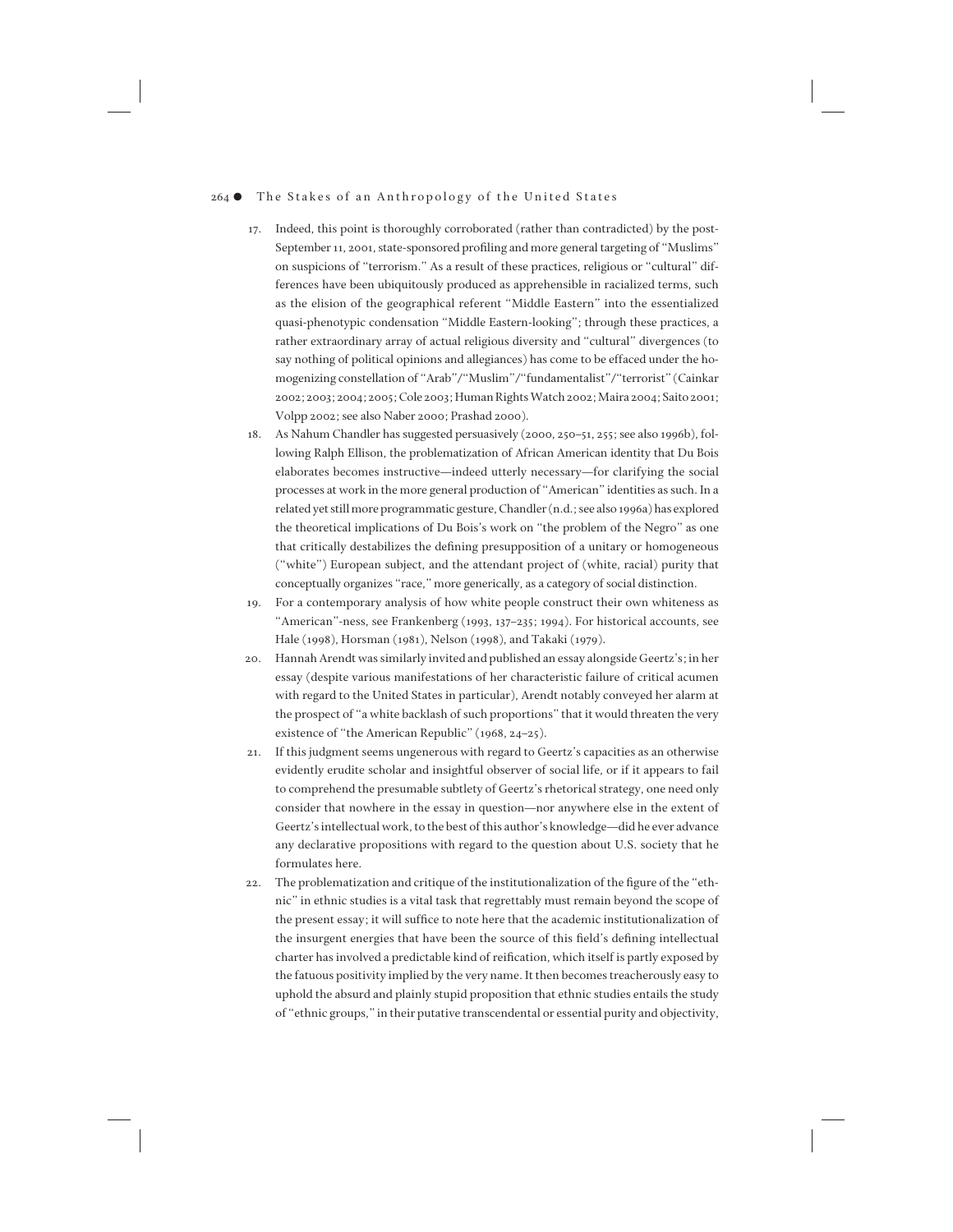whereas the racialized distinctions and discriminations and their attendant sociopolitical regimes that constitute the proper *problem* of this field of inquiry are in fact finally apprehensible only *relationally,* in their mutually constitutive *negativity* (see Chandler n.d.; see also Chandler 1996a).

- 23. For an example of such everyday discourses among African Americans, see John Gwaltney's rather extraordinary ethnography (1980); for a historical account, see Bay (2000). For analogous themes from ethnographic work among Native Americans, see Basso (1979); among Puerto Ricans, see Ramos-Zayas (2001). For analogous perspectives from Texas Mexican folklore, see Paredes (1966). For critical perspectives on whiteness by African American intellectuals, see Du Bois (1920), Editors of *Ebony* (1966), hooks (1992, espec. 165–78), Morrison (1992), Roediger (1998), Wright (1957), see also Chandler (2003). For analogous Chicano intellectual perspectives, see Chabram-Dernersesian (1997).
- 24. For various ethnic studies critiques of disciplinary social science, see, for example, Blea (1988), Deloria (1969), Gómez-Quiñones (1971; 1977; 1982), Kelley (1997), Ladner (1973), Madrid-Barela (1973), Mihesua (1998), Mirandé (1985, 1–13, 185–221), Montiel (1970), Rocco (1976), Romano-V. (1968; 1970), Vaca (1970a; 1970b), and Vizenor (1994). For work on the histories of anthropology and sociology in relation to the politics of race in the United States, see Baker (1998), Berkhofer (1978), Biolsi and Zimmerman (1997), Di Leonardo (1998), Jew (2006), Liss (1998), Michaels (1995), Michaelsen (1999), Steinberg (1995; 1997), Visweswaran (1998), and Yu (2001).
- 25. See, for example, Díaz Barriga (1997), Paredes (1977), Rosaldo (1989, 168–217), see also De Genova (2005, 13–55), Rosaldo (1985), Rosaldo (1986), and Sommer (1999).
- 26. See, for example, Allen (1994; 1997), Almaguer (1994), Bederman (1995), Drinnon (1980), Goldfield (1997), Jacobson (2000), Jennings (2000), Kaplan (2002), Kaplan and Pease (1993), Lepore (1998), Limón (1998), Nelson (1998), Roediger (1991), Singh (2004), Smith (1997), Somerville (2000), Takaki (1979), Wald (1995), Wiegman (1995), and Wilson (2000).

#### references

- Aleinikoff, T. Alexander. 2002. *Semblances of Sovereignty: The Constitution, the State, and American Citizenship*. Cambridge, MA: Harvard University Press.
- Allen, Theodore W. 1994. *The Invention of the White Race, Volume One: Racial Oppression and Social Control*. New York: Verso.
- ———. 1997. *The Invention of the White Race, Volume Two: The Origin of Racial Oppression in Anglo-America*. New York: Verso.
- Almaguer, Tomás. 1994. *Racial Fault Lines: The Historical Origins of White Supremacy in California*. Berkeley: University of California Press.
- Anderson, Benedict. 1991. *Imagined Communities: Reflections on the Origins and Spread of Nationalism*, Rev. ed. New York: Verso.
- Arendt, Hannah. 1968. Lawlessness Is Inherent in the Uprooted. *New York Times Magazine,* 28 April 28, 24–25.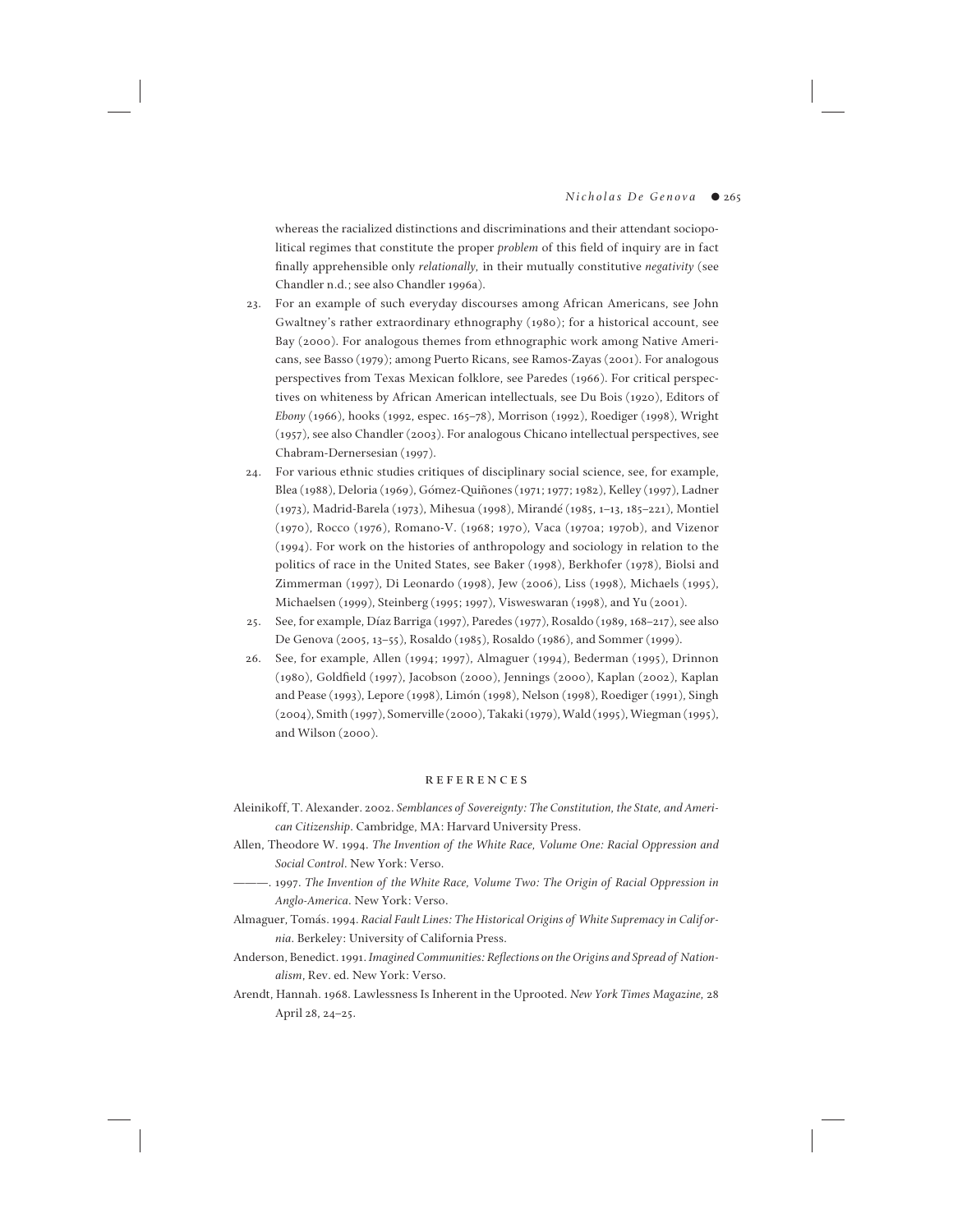- Asad, Talal. 1991. From the History of Colonial Anthropology to the Anthropology of Western Hegemony. Afterword in *Colonial Situations: Essays on the Contextualization of Ethnographic Knowledge,* ed.George W. Stocking, Jr., 314–24. History of Anthropology, vol. 7. Madison: University of Wisconsin Press.
- Baker, Lee. 1998. *From Savage to Negro: Anthropology and the Construction of Race, 1896–1954*. Berkeley: University of California Press.
- Baldwin, James. 1984. On Being "White" . . . and Other Lies. In *Black on White: Black Writers on What It Means to Be White,* ed. David R. Roediger, 177–80. Repr., New York: Schocken Books, 1998.
- Baldwin, James; and Margaret Mead. 1992. *A Rap on Race*. New York: Dell Publishing.
- Balibar, Etienne. 1991. Racism and Nationalism. In *Race, Nation, Class: Ambiguous Identities,* by Etienne Balibar and Immanuel Wallerstein, 37–67. New York: Verso.
- Basso, Keith H. 1979. *Portraits of "the Whiteman": Linguistic Play and Cultural Symbols among the Western Apache*. New York: Cambridge University Press.
- Bay, Mia. 2000. *The White Image in the Black Mind: African-American Ideas about White People, 1830–1925*. New York: Oxford University Press.
- Bederman, Gail. 1995. *Manliness and Civilization: A Cultural History of Gender and Race in the United States, 1880–1917*. Chicago: University of Chicago Press.
- Benedict, Ruth. 1946. *The Chrysanthemum and the Sword: Patterns of Japanese Culture*. Boston: Houghton Mifflin.
- Berkhofer, Robert F., Jr. 1978. *The White Man's Indian: Images of the American Indian from Columbus to the Present*. New York: Vintage/Random House.
- Billington, Ray Allen. 1956. *The Far Western Frontier, 1830–1860*. New York: Macmillan.
- ———. 1971. *The American Frontier Thesis: Attacks and Defenses*. Washington, DC: American Historical Association.
- Billington, Ray Allen; and James Blaine Hedges. 1949. *Westward Expansion: A History of the American Frontier*. New York: Macmillan.
- Biolsi, Thomas; and Larry J. Zimmerman. 1997. *Indians and Anthropologists: Vine Deloria, Jr., and the Critique of Anthropology*. Tucson: University of Arizona Press.
- Blea, Irene I. 1988. *Toward a Chicano Social Science*. New York: Praeger.
- Bonilla-Silva, Eduardo. 2001. *White Supremacy and Racism in the Post-Civil Rights Era*. Boulder, CO: Lynne Rienner.
- Brodkin, Karen. 1998. *How Jews Became White Folks and What That Says About Race in America.* New Brunswick, NJ: Rutgers University Press.
- Buell, Frederick. 1998. Nationalist Postnationalism: Globalist Discourse in Contemporary American Culture. *American Quarterly* 50, no. 3: 548–91.
- Burnett, Christina Duffy; and Burke Marshall, eds. 2001. *Foreign in a Domestic Sense: Puerto Rico, American Expansion, and the Constitution*. Durham, NC: Duke University Press.
- Cainkar, Louise. 2002. No Longer Invisible: Arab and Muslim Exclusion after September 11. *Middle East Report,* no. 224. *http://www.merip.org/mer/mer224/224\_cainkar.html*.
- ———. 2003. Special Registration: A Fervor for Muslims. *Journal of Islamic Law and Culture* 7, no. 2; 73–101.
	- ———. 2004. The Impact of the September 11 Attacks and Their Aftermath on Arab and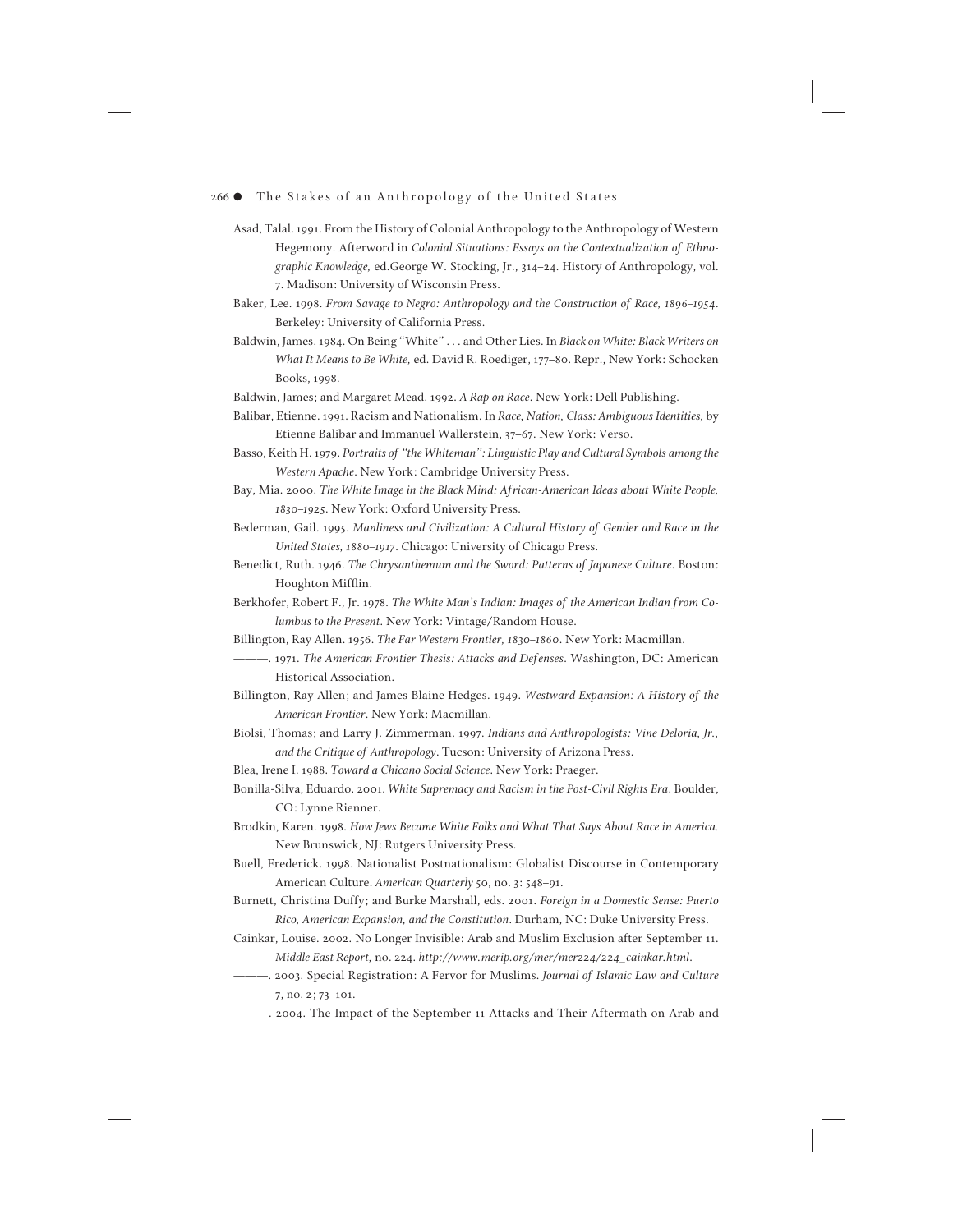Muslim Communities in the United States. *GSC Quarterly,* no. 13. *http://www.ssrc. org/programs/gsc/publications/quarterly13/cainkar.pdf*.

- ———. 2005. Space and Place in the Metropolis: Arabs and Muslims Seeking Safety. *City & Society* 17, no. 2: 181–209.
- Chabram-Dernersesian, Angie. 1997. On the Social Construction of Whiteness within Selected Chicana/o Discourses. In *Displacing Whiteness: Essays in Social and Cultural Criticism,*  ed. Ruth Frankenberg, 107–64. Durham, NC: Duke University Press.
- Chandler, Nahum D. 1996a. The Figure of the X: An Elaboration of the Du Boisian Autobiographical Example. In *Displacement, Diaspora, and Geographies of Identity*, ed. Smadar Lavie and Ted Swedenburg, 235–72. Durham, NC: Duke University Press.
- ———. 1996b. The Economy of Desedimentation: W. E. B. Du Bois and the Discourses of the Negro. *Callaloo* 19, no. 1: 78–93.
- ———. 2000. Originary Displacement. *boundary 2* 27, no. 3: 249–86.
- ———. 2003. The Souls of an Ex-White Man: W. E. B. Du Bois and the Biography of John Brown. *CR: The New Centennial Review* 3, no. 1: 179–95.
- ———. n.d. *X: The Problem of the Negro as a Problem for Thought*. Forthcoming.
- Chatterjee, Partha. 1986. *Nationalist Thought and the Colonial World: A Derivative Discourse?* Minneapolis: University of Minnesota.
- ———. 1993. *The Nation and Its Fragments: Colonial and Postcolonial Histories*. Princeton, NJ: Princeton University Press.
- Cole, David. 2003. *Enemy Aliens: Double Standards and Constitutional Freedoms in the War on Terrorism*. New York: The New Press.
- Crapanzano, Vincent. 2000. *Serving the Word: Literalism in America from the Pulpit to the Bench*. New York: New Press/W. W. Norton.
- Davis, Allison; Burleigh B. Gardner; and Mary R. Gardner. 1941. *Deep South: A Social Anthropological Study of Caste and Class*. Supervised by W. Lloyd Warner. Chicago: University of Chicago Press.
- De Genova, Nicholas. 2005. *Working the Boundaries: Race, Space, and "Illegality" in Mexican Chicago*. Durham, NC: Duke University Press.
	- ———. 2006. Introduction: Latino and Asian Racial Formations at the Frontiers of U.S. Nationalism. In *Racial Transformations: Latinos and Asians Remaking the United States,* ed. Nicholas De Genova. Durham, NC: Duke University Press.
- De Genova, Nicholas; and Ana Y. Ramos-Zayas. 2003. *Latino Crossings: Mexicans, Puerto Ricans, and the Politics of Race and Citizenship*. New York: Routledge.
- Delgado, Richard; and Jean Stefancic, eds. 1997. *Critical White Studies: Looking Behind the Mirror*. Philadelphia: Temple University Press.
- Deloria, Vine, Jr. 1969. Anthropologists and Other Friends. In *Custer Died for Your Sins: An Indian Manifesto,* 78–100. Repr., Norman: University of Oklahoma Press, 1988.
- Desmond, Jane C.; and Virginia R. Domínguez. 1996. Resituating American Studies in a Critical Internationalism. *American Quarterly* 48, no. 3: 475–90.
- Díaz Barriga, Miguel. 1997. The Culture of Poverty as *Relajo. Aztlán* 22, no. 2: 43–65.
- Di Leonardo, Micaela. 1984. *The Varieties of Ethnic Experience: Kinship, Class, and Gender among California Italian-Americans*. Ithaca, NY: Cornell University Press.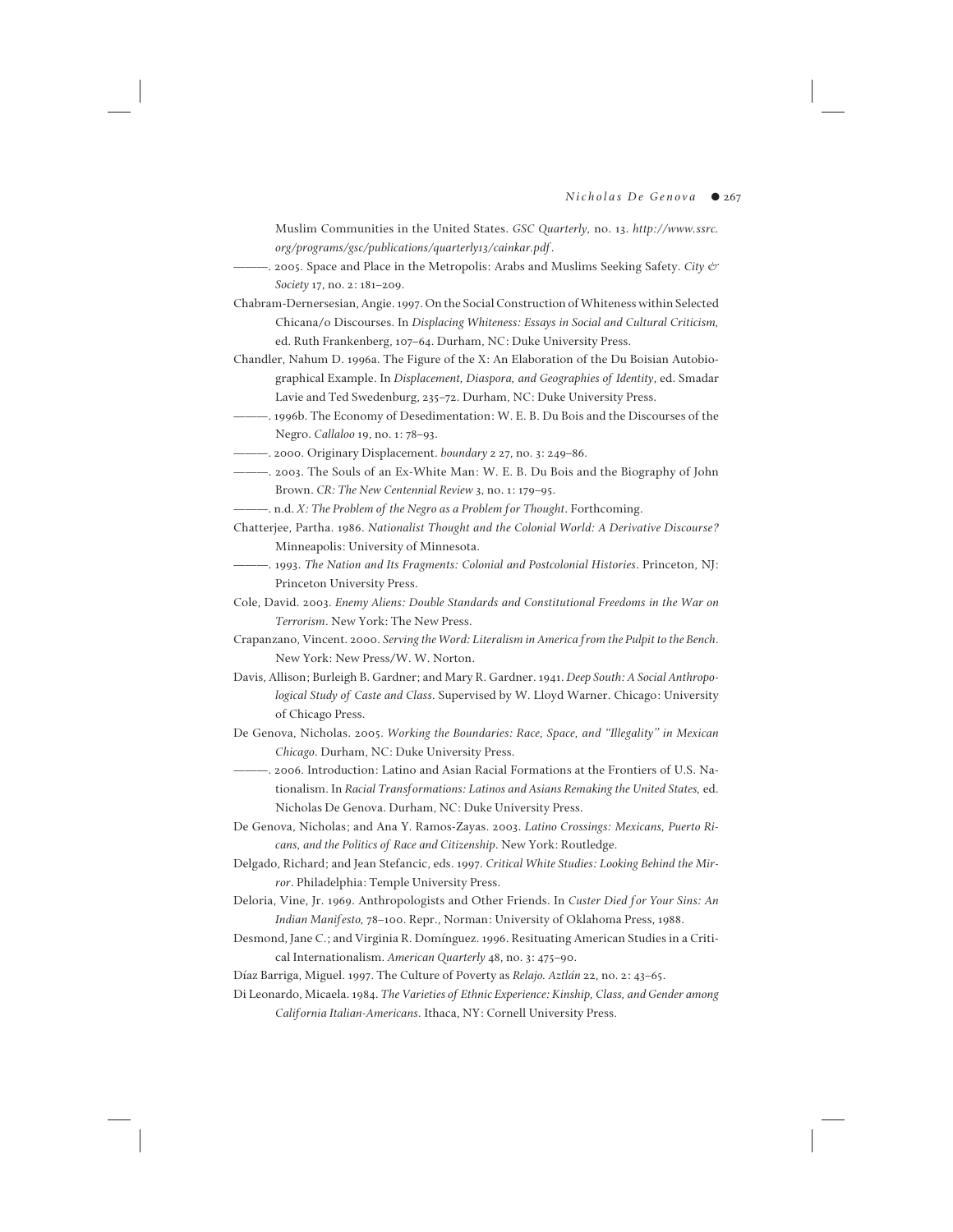- ———. 1998. *Exotics at Home: Anthropologies, Others, American Modernity*. Chicago: University of Chicago Press.
- Doane, Ashley "Woody"; and Eduardo Bonilla-Silva, eds. 2003. *White Out: The Continuing Significance of Racism*. New York: Routledge.
- Domínguez, Virginia R. 1986. *White by Definition: Social Classification in Creole Louisiana*. New Brunswick, NJ: Rutgers University Press.
- Drake, St. Clair; and Horace R. Cayton. 1945. *Black Metropolis: A Study of Negro Life in a Northern City*. New York: Harcourt Brace.
- Drinnon, Richard. 1980. *Facing West: The Metaphysics of Indian-Hating and Empire-Building*. New York: New American Library.
- Du Bois, W. E. B. 1903. *The Souls of Black Folk*. Repr., New York: Signet/Penguin, 1982.
- ———. 1920. The Souls of White Folk. In *Darkwater: Voices From Within the Veil,* 29–52. New York: AMS Press, 1971.
- Editors of *Ebony.* 1966. *The White Problem in America*. Chicago: Johnson Publishing.
- Ellison, Ralph. 1953. *Shadow and Act.* Repr., New York: Signet, 1964.
	- ———. 1970. What Would America Be Like Without Blacks? In *Black on White: Black Writers on What It Means to Be White,* ed. David R. Roediger, 160–67. Repr., New York: Schocken Books, 1998.
- Fabian, Johannes. 1983. *Time and the Other: How Anthropology Makes Its Object*. Berkeley: University of California Press.
- ———. 2001. *Anthropology with an Attitude: Critical Essays*. Stanford, CA: Stanford University Press.
- Fitzpatrick, Peter. 1995. "We Know What it Is When You Do Not Ask Us": Nationalism as Racism. In *Nationalism, Racism, and the Rule of Law*, ed. Peter Fitzpatrick, 3–26. Brookfield, VT: Dartmouth Publishing.
- Foley, Neil. 1997. *The White Scourge: Mexicans, Blacks, and Poor Whites in Texas Cotton Culture*. Berkeley: University of California Press.
- Frankenberg, Ruth. 1993. *White Women, Race Matters: The Social Construction of Whiteness*. Minneapolis: University of Minnesota Press.
	- ———. 1994. Whiteness and Americanness: Examining Constructions of Race, Culture, and Nation in White Women's Life Narratives. In *Race*, ed. Steven Gregory and Roger Sanjek, 62–77. New Brunswick, NJ: Rutgers University Press.
- Fredrickson, George M. 1987. *The Black Image in the White Mind: The Debate on Afro-American Character and Destiny, 1817–1914*. Rev. ed., Middleton, CN: Wesleyan University Press.
- Geertz, Clifford. 1968. We Can Claim No Special Gift for Violence. *New York Times Magazine,* 28 April, 24–25.
- Getches, David H.; Charles F. Wilkinson; and Robert A. Williams, Jr. 1998. *Cases and Materials on Federal Indian Law*. 4th ed. American Casebook Series. St. Paul, MN: West Group.
- Ginsburg, Faye D. 1989. *Contested Lives: The Abortion Debate in an American Community*. Berkeley: University of California Press.
- Goldberg, David Theo. 2002. *The Racial State*. Malden, MA: Blackwell.
- Goldfield, Michael. 1997. *The Color of Politics: Race and the Mainsprings of American Politics*. New York: The New Press.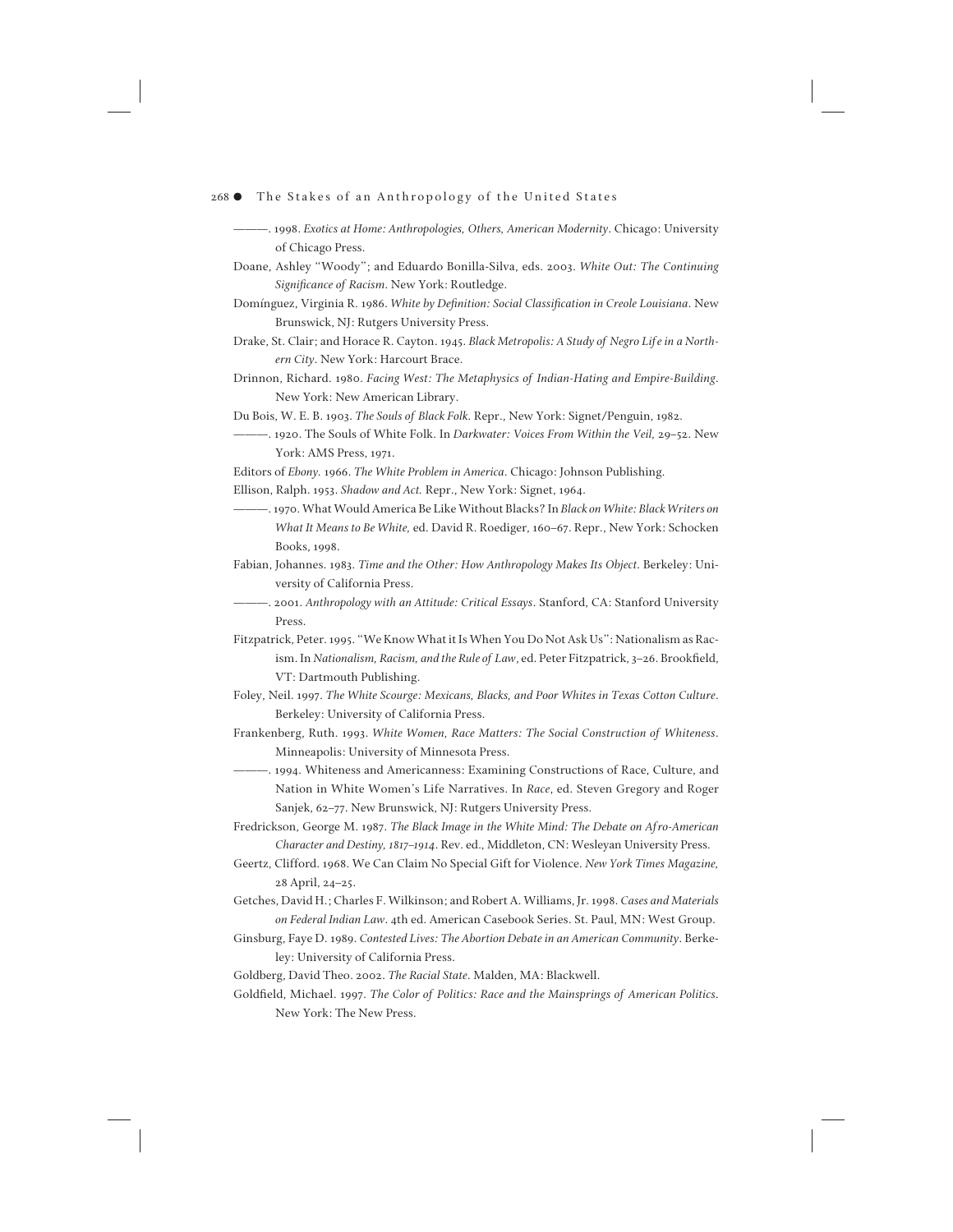- Gómez-Quiñones, Juan. 1971. Toward a Perspective on Chicano History. *Aztlán* 4, no. 2: 1–49.
- ———. 1977. Toward a Concept of Culture. *Revista Chicano-Riqueña* 5, no. 2.
- ———. 1982. On Culture. *Revista Chicano-Riqueña* 10, nos. 1–2: 290–308.
- Gooding-Williams, Robert, ed. 1993. *Reading Rodney King, Reading Urban Uprising*. New York: Routledge.
- Gubar, Susan. 1997. *Racechanges: White Skin, Black Face in American Culture*. New York: Oxford University Press.
- Guglielmo, Thomas A. 2003. *White on Arrival: Italians, Race, Color, and Power in Chicago, 1890–1945*. New York: Oxford University Press.
- Gwaltney, John L. 1980. *Drylongso: A Self-Portrait of Black America*. New York: Random House.
- Hale, Grace Elizabeth. 1998. *Making Whiteness: The Culture of Segregation in the South, 1890–1940*. New York: Random House.
- Haley, Alex. 1965. Epilogue in *Malcolm X. The Autobiography of Malcolm X*, 383-456. New York: Ballantine Books/Random House, 1973.
- Hardt, Michael; and Antonio Negri. 2000. *Empire*. Cambridge, MA: Harvard University Press.
- ———. 2004. *Multitude: War and Democracy in the Age of Empire*. New York: Penguin.
- Harris, Cheryl. 1993. Whiteness as Property. *Harvard Law Review* 106, no. 8: 1707–91.
- Harrison, Faye V. 1995. The Persistent Power of "Race" in the Cultural and Political Economy of Racism. *Annual Review of Anthropology* 24: 47–74.
- Hart, Gillian. 2004. Denaturalizing Dispossession: Critical Ethnography in the Age of Resurgent Imperialism. Unpublished Paper presented at the "Creative Destruction: Area Knowledge and the New Geographies of Empire" conference, City University of New York Graduate Center, New York. *http://geography.berkeley.edu/PeopleHistory/faculty/ GHart\_CreativeDestruction.pdf.*
- Harvey, David. 2000. *Spaces of Hope*. Berkeley: University of California Press.
- Hellwig, David J. 1982. Strangers in Their Own Land: Patterns of Black Nativism, 1830–1930. *American Studies* 23, no. 1: 85–98.
- Hietala, Thomas R. 1985. *Manifest Design: Anxious Aggrandizement in Late Jacksonian America*. Ithaca, NY: Cornell University Press.
- Hoefle, Scott William. 2003. Beyond Cold War Pipedreams: What the West Was Not. *Journal of Peasant Studies* 30, no. 2: 95–123.
- ———. 2004. Bitter Harvest: The Frontier Legacy of U.S. Internal Violence and Belligerent Imperialism. *Critique of Anthropology* 24, no. 3: 277–300.
- Holloway, John. 1994. Global Capital and the National State. *Capital and Class* 52: 23–49.
- Honig, Bonnie. 1998. Immigrant America? How Foreignness "Solves" Democracy's Problems. *Social Text* 56: 1–27.
- ———. 2001. *Democracy and the Foreigner*. Princeton, NJ: Princeton University Press.
- hooks, bell. 1992. *Black Looks: Race and Representation*. Boston: South End Press.
- Horsman, Reginald. 1981. *Race and Manifest Destiny: The Origins of American Racial Anglo-Saxonism*. Cambridge, MA: Harvard University Press.
- Human Rights Watch. 2002. Presumption of Guilt: Human Rights Abuses of Post-September 11 Detainees. *http://www.hrw.org/reports/2002/us911*.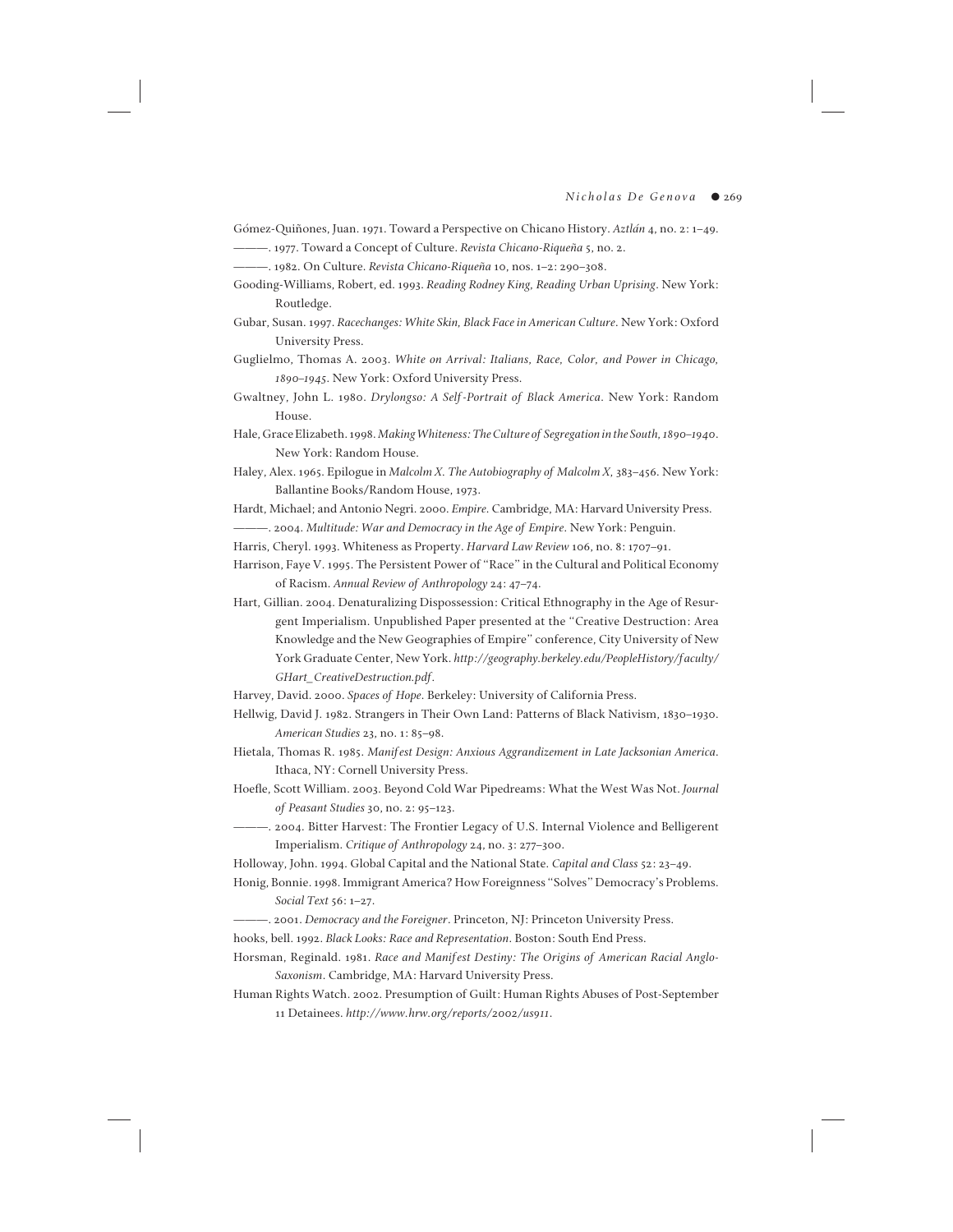Hurston, Zora Neale. 1935. *Mules and Men*. New York: Harper and Row.

Ignatiev, Noel. 1995. *How the Irish Became White*. New York: Routledge.

- Jacobson, Matthew Frye. 1998. *Whiteness of a Different Color: European Immigrants and the Alchemy of Race*. Cambridge, MA: Harvard University Press.
- ———. 2000. *Barbarian Virtues: The United States Encounters Foreign Peoples at Home and Abroad, 1876–1917*. New York: Hill and Wang.

Jameson, Fredric. 1993. On "Cultural Studies." *Social Text* 34: 17–52.

- Jennings, Francis. 2000. *The Creation of America: Through Revolution to Empire*. New York: Cambridge University Press.
- Jew, Victor. 2006. Getting the Measure of Tomorrow: Chinese and Chicano Americas under the Racial Gaze, 1934–35 and 1942–44. In *Racial Transformations: Latinos and Asians Remaking the United States,* ed. Nicholas De Genova, 62–90. Durham, NC: Duke University Press.
- Jordan, Winthrop. 1968. *White Over Black: American Attitudes Toward the Negro, 1550–1812*. Chapel Hill: University of North Carolina Press.
- Kaplan, Amy. 1993. "Left Alone with America": The Absence of Empire in the Study of American Culture. In *Cultures of United States Imperialism,* ed. Amy Kaplan and Donald E. Pease, 3–21. Durham, NC: Duke University Press.
- ———. 2002. *The Anarchy of Empire in the Making of U.S. Culture*. Cambridge, MA: Harvard University Press.
- ———. 2004. Violent Belongings and the Question of Empire Today: Presidential Address to the American Studies Association, October 17, 2003. *American Quarterly* 56, no. 1: 1–18.
- Kaplan, Amy; and Donald E. Pease, eds. 1993. *Cultures of United States Imperialism*. Durham, NC: Duke University Press.
- Kelley, Robin D. G. 1997. Looking for the "Real" Nigga: Social Scientists Construct the Ghetto. In *Yo' Mama's Disfunktional! Fighting the Culture Wars in Urban America, 15-42. Boston:* Beacon Press.
- Kelly, John D. 2003. U.S. Power, After 9/11 and Before: If Not an Empire, Then What? *Public Culture* 15, no. 2: 347–69.
- Kerner Commission. 1968. *Report of the National Advisory Commission on Civil Disorders.* New York: Bantam Books.
- Ladner, Joyce A., ed. 1973. *The Death of White Sociology: Essays on Race and Culture*. Repr., Baltimore: Black Classic Press, 1998.
- Lamphere, Louise. 1987. *From Working Daughters to Working Mothers: Immigrant Women in a New England Industrial Community*. Ithaca, NY: Cornell University Press.
- Lepore, Jill. 1998. *The Name of War: King Phillip's War and the Origins of American Identity*. New York: Vintage/Random House.
- Limerick, Patricia Nelson. 1987. *The Legacy of Conquest: The Unbroken Past of the American West*. New York: W. W. Norton.
- Limón, José E. 1998. *American Encounters: Greater Mexico, the United States, and the Erotics of Culture*. Boston: Beacon Press.
- Lipsitz, George. 1998. *The Possessive Investment in Whiteness: How White People Profit from Identity Politics*. Philadelphia: Temple University Press.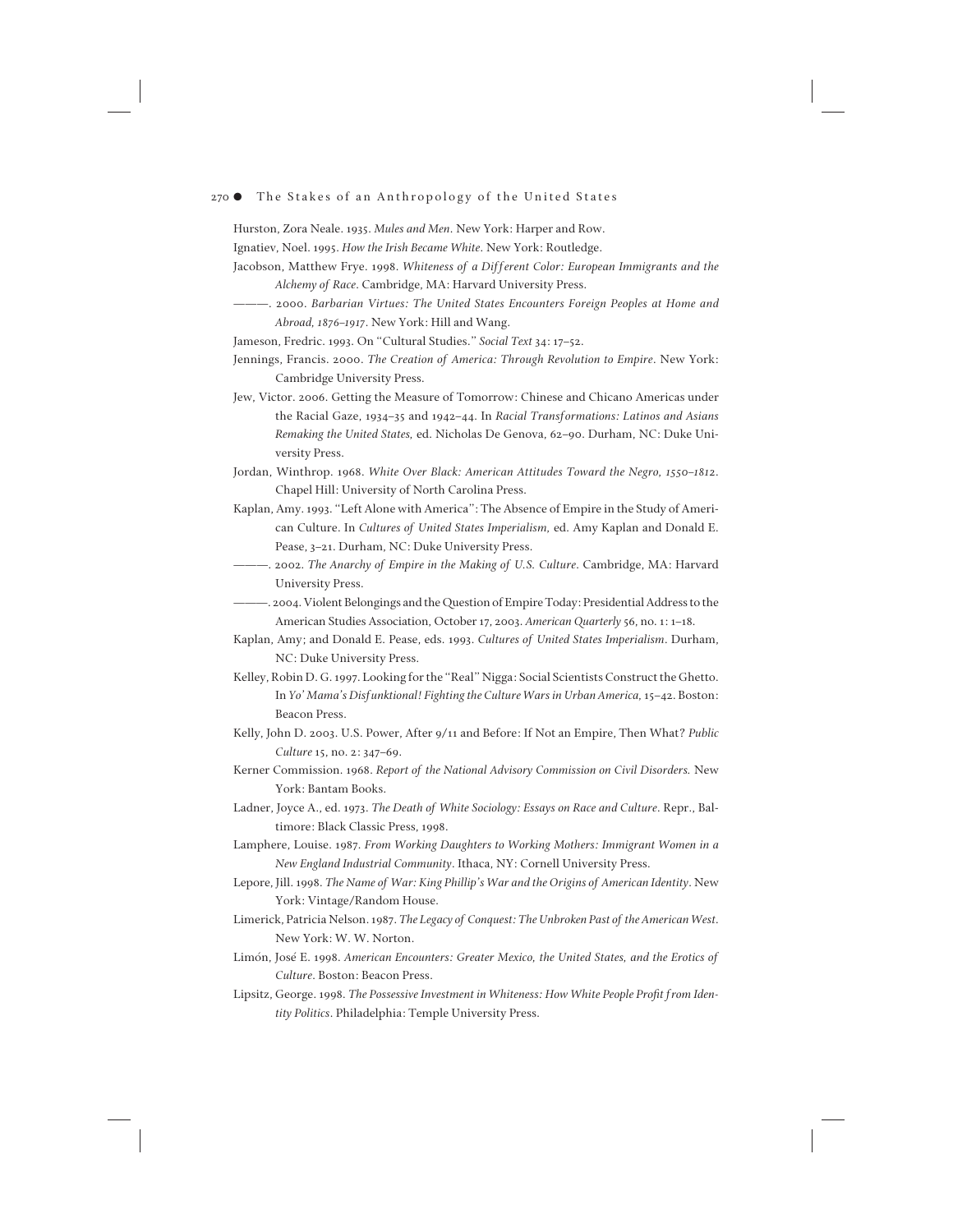- Liss, Julia. 1998. Diasporic Identities: The Science and Politics of Race in the Work of Franz Boas and W. E. B. Du Bois, 1894–1919. *Cultural Anthropology* 13, no. 2: 127–66.
- López, Ian F. Haney. 1995. *White by Law: The Legal Construction of Race*. New York: New York University Press.
- Lowe, Lisa. 1998. The International Within the National: American Studies and Asian American Critique. *Cultural Critique* 40: 29–47.
- Lutz, Catherine. 2001. *Homefront: A Military City and the American Twentieth Century*. Boston: Beacon Press.
- Lynd, Robert S.; and Helen M. Lynd. 1929. *Middletown: A Study in Contemporary American Culture*. New York: Harcourt Brace.
- Mackenthun, Gesa. 1996. State of the Art: Adding Empire to the Study of American Culture. *Journal of American Studies* 30, no. 2: 263–69.
- Madrid-Barela, Arturo. 1973. Towards an Understanding of the Chicano Experience. *Aztlán* 4, no. 1: 185–93.
- Maira, Sunaina. 2004. Youth Culture, Citizenship and Globalization: South Asian Youth in the United States after September 11th. *Comparative Studies of South Asia, Africa, and the Middle East* 24, no. 1: 219–31.
- Marcus, George E. 1998. *Ethnography Through Thick and Thin*. Princeton, NJ: Princeton University Press.
- ———. 1999. How Anthropological Curiosity Consumes Its Own Places of Origin. *Cultural Anthropology* 14, no. 3: 416–22.
- Marcus, George E.; and Michael M. J. Fischer. 1986. *Anthropology as Cultural Critique: An Experimental Moment in the Human Sciences*. Chicago: University of Chicago Press.
- Marcus, George E.; and Peter Dobkin Hall. 1992. *Lives in Trust: The Fortunes of Dynastic Families in Late Twentieth Century America*. Boulder, CO: Westview Press.
- Marx, Karl. 1844. Introd. to *Critique of Hegel's "Philosophy of Right,"* 129–42*.* Repr., New York: Cambridge University Press, 1970.
- Marx, Leo. 1999. Reflections on American Studies, Minnesota, and the 1950's. *American Studies*  40, no. 2: 39–51.
- Matsumoto, Valerie J.; and Blake Allmendinger, eds. 1999. *Over the Edge: Remapping the American West*. Berkeley: University of California Press.
- Mead, Margaret. 1928. *Coming of Age in Samoa: A Psychological Study of Primitive Youth for Western Civilization*. Repr., New York: Mentor Books, 1949.
	- ———. 1942. *And Keep Your Powder Dry: An Anthropologist Looks at America*. Repr., New York: William Morrow, 1965.
- Merk, Fredrick. 1963. *Manifest Destiny and Mission in American History*. New York: Vintage Books.
- Merry, Sally Engle. 2000. *Colonizing Hawai'i : The Cultural Power of Law*. Princeton, NJ: Princeton University Press.
- Michaels, Walter Benn. 1995. *Our America: Nativism, Modernism, and Pluralism*. Durham, NC: Duke University Press.
- Michaelsen, Scott. 1999. *The Limits of Multiculturalism: Interrogating the Origins of American Anthropology*. Minneapolis: University of Minnesota Press.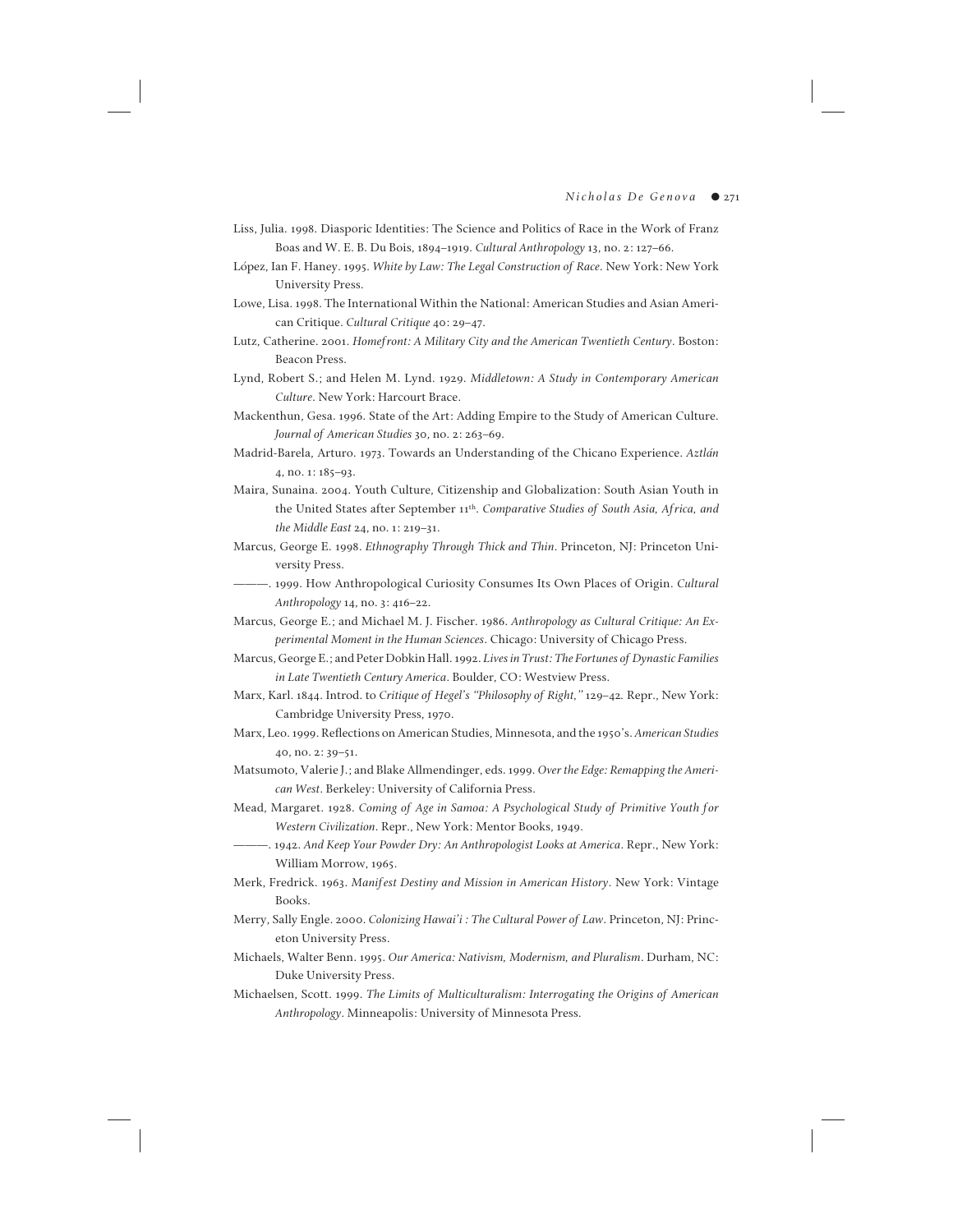- Mirandé, Alfredo. 1985. *The Chicano Experience: An Alternative Perspective*. Notre Dame, IN: University of Notre Dame Press.
- Montiel, Miguel. 1970. The Social Science Myth of the Mexican-American Family. *El Grito* 3, no. 4: 56–63.
- Morrison, Toni. 1992. *Playing in the Dark: Whiteness and the Literary Imagination*. Cambridge, MA: Harvard University Press.
	- ———. 1994. On the Backs of Blacks. In *Arguing Immigration: The Debate Over the Changing Face of America,* ed. Nicolaus Mills, 97–100. New York: Simon and Schuster.
- Naber, Nadine. 2000. Ambiguous Insiders: An Investigation of Arab American Invisibility. *Ethnic and Racial Studies* 23, no. 1: 37–61.
- Nelson, Dana D. 1998. *National Manhood: Capitalist Citizenship and the Imagined Fraternity of White Men*. Durham, NC: Duke University Press.
- Newman, Katherine S. 1988. *Falling from Grace: The Experience of Downward Mobility in the American Middle Class*. New York: The Free Press.
- ———. 1999. *No Shame in My Game: The Working Poor in the Inner City*. New York: Vintage/ Random House and the Russell Sage Foundation.
- Nobles, Gregory H. 1997. *American Frontiers: Cultural Encounters and Continental Conquest*. New York: Hill and Wang.
- Omi, Michael; and Howard Winant. 1994. *Racial Formation in the United States: From the 1960s to the 1990s*. 2nd ed. New York: Routledge.
- Ong, Aihwa. 2003. *Buddha is Hiding: Refugees, Citizenship, the New America*. Berkeley: University of California Press.
- Ortner, Sherry B. 1991. Reading America: Preliminary Notes on Class and Culture. In *Recapturing Anthropology: Working in the Present,* ed. Richard G. Fox, 163–89. Santa Fe, NM: School of American Research.
- ———. 1998. Identities: The Hidden Life of Class. *Journal of Anthropological Research* 54, no. 1: 1–17.
- ———. 2003. *New Jersey Dreaming: Capital, Culture, and the Class of '58*. Durham, NC: Duke University Press.
- Paredes, Américo. 1966. The Anglo-American in Mexican Folklore. In *Literatura Chicana: Texto y Contexto,* ed. Antonia Castañeda Shular, Tomás Ybarra-Frausto, and Joseph Sommers, 141–50. Englewood Cliffs, NJ: Prentice-Hall.
- ———. 1977. On Ethnographic Work among Minority Groups: A Folklorist's Perspective. In *Folklore and Culture of the Texas-Mexican Border,* ed. Richard Bauman, 73–110. Repr., Austin: Center for Mexican American Studies, University of Texas Press, 1993.
- Pease, Donald E. 1990. New Americanists: Revisionist Interventions into the Canon. *boundary 2* 17, no. 1: 1–37.
- Pease, Donald E.; and Robyn Wiegman, eds. 2002. *The Futures of American Studies*. Durham, NC: Duke University Press.
- Philibin, Patrick F.; and John C. Yoo. 2001. U.S. Department of Justice Memorandum to William J. Haynes II, General Counsel, Department of Defense, Re: Possible Habeas Jurisdiction over Aliens Held in Guantanamo Bay, Cuba, 28 December.
- Porter, Carolyn. 1994. What We Know That We Don't Know: Remapping American Literary Studies. *American Literary History* 6, no. 3: 467–526.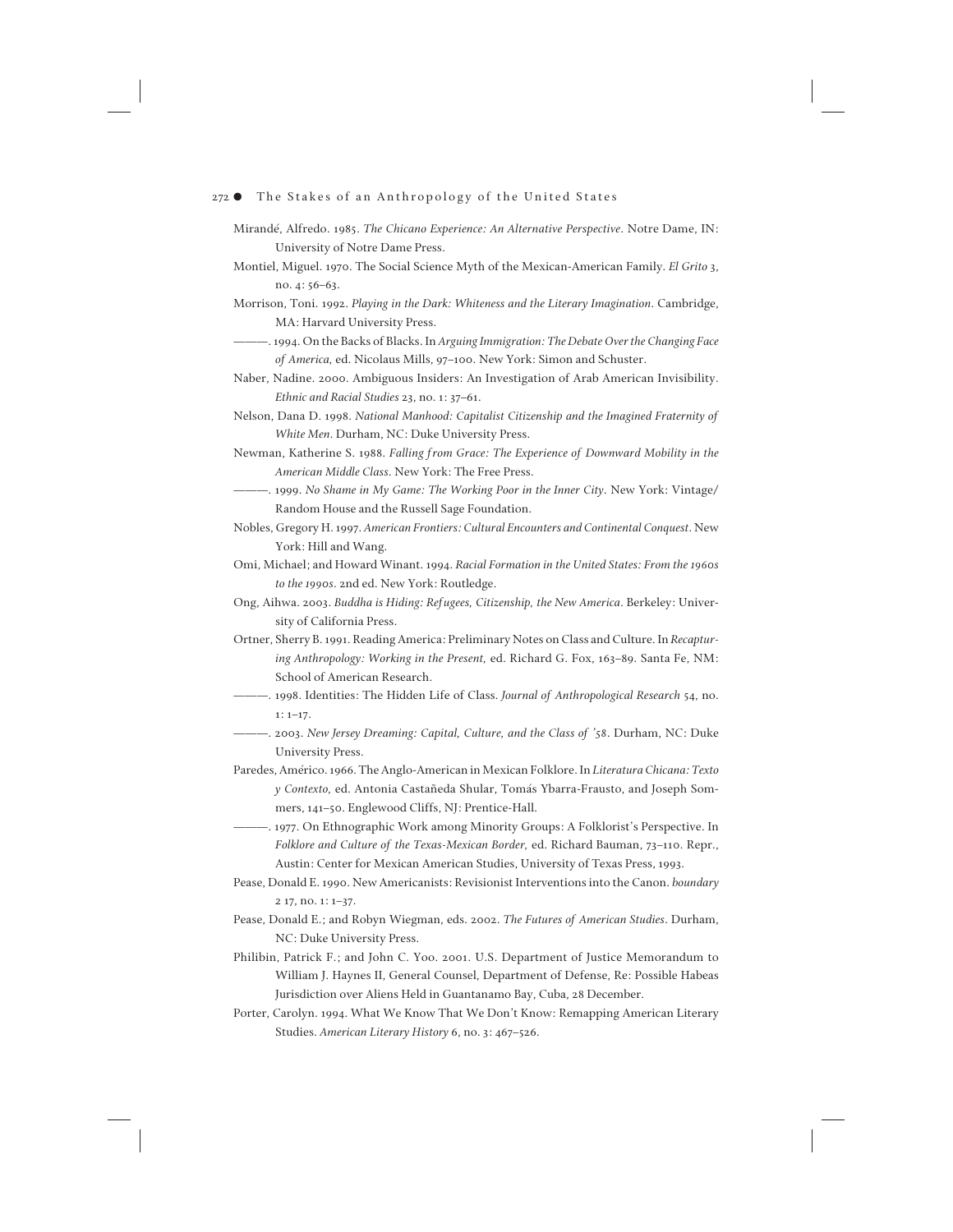- Powdermaker, Hortense. 1939. *After Freedom: A Cultural Study in the Deep South*. New York: Viking.
- ———. 1950. *Hollywood, the Dream Factory: An Anthropologist Looks at the Movie-Makers*. Boston: Little, Brown and Company.

Prashad, Vijay. 2000. *The Karma of Brown Folk*. Minneapolis: University of Minnesota Press.

- Price, David. 1998. Cold War Anthropology: Collaborators and Victims of the National Security State. *Identities* 4, nos. 3–4: 389–430.
- ———. 2002a. Present Dangers, Past Wars and Past Anthropologies. *Anthropology Today* 18, no. 1: 3–5.
- ———. 2002b. Lessons From Second World War Anthropology: Peripheral, Persuasive and Ignored Contributions. *Anthropology Today* 18, no. 3: 14–20.
- ———. 2002c. Interlopers and Invited Guests: On Anthropology's Witting and Unwitting Links to Intelligence Agencies. *Anthropology Today* 18, no. 6: 16–21.
- ———. 2003. Subtle Means and Enticing Carrots: The Impact of Funding on American Cold War Anthropology. *Critique of Anthropology* 23, no. 4: 373–401.
	- ———. 2004. *Threatening Anthropology: McCarthyism and the FBI's Surveillance of Activist Anthropologists*. Durham, NC: Duke University Press.
- -- 2005a. America the Ambivalent: Quietly Selling Anthropology to the CIA. Anthropol*ogy Today* 21, no. 5: 1–2.
- ———. 2005b. How U.S. Anthropologists Planned "Race-Specific" Weapons Against the Japanese. *CounterPunch,* 25 November. *http://www.counterpunch.com/price11252005.html.*
- Radway, Janice. 1999. What's in a Name? Presidential Address to the American Studies Association, 20 November 1998. *American Quarterly* 51, no. 1: 1–32.
- Ramos-Zayas, Ana Y. 2001. Racializing the Invisible Race: Latinos and "Whiteness" in Chicago. *Urban Anthropology* 30, no. 4: 341–80.
- Rapp, Rayna. 1978. Urban Kinship in Contemporary America: Families, Classes, and Ideology. In *Cities of the United States: Studies in Urban Anthropology,* by Leith Mullings, 219–42. Repr., New York: Columbia University Press, 1987.
- ———. 1999. *Testing Women, Testing the Fetus: The Social Impact of Amniocentesis in America*. New York: Routledge.
- Rivera Ramos, Efrén. 2001. *The Legal Construction of Identity: The Judicial and Social Legacy of American Colonialism in Puerto Rico*. Washington, DC: American Psychological Association.
- Rocco, Raymond A. 1976. The Chicano in the Social Sciences: Traditional Concepts, Myths, and Images. *Aztlán* 7, no. 1; 75-97.
- Roediger, David R. 1991. *The Wages of Whiteness: Race and the Making of the American Working Class*. New York: Verso.
- -- 1994. Toward the Abolition of Whiteness: Essays on Race, Politics, and Working Class His*tory*. New York: Verso.
- ———, ed. 1998. *Black on White: Black Writers on What It Means to Be White*. New York: Schocken Books.
	- ———. 2002. *Colored White: Transcending the Racial Past*. Berkeley: University of California Press.
- Romano-V., Octavio Ignacio. 1968. The Anthropology and Sociology of the Mexican-Americans: The Distortion of Mexican-American History*. El Grito* 2, no. 1: 13–26.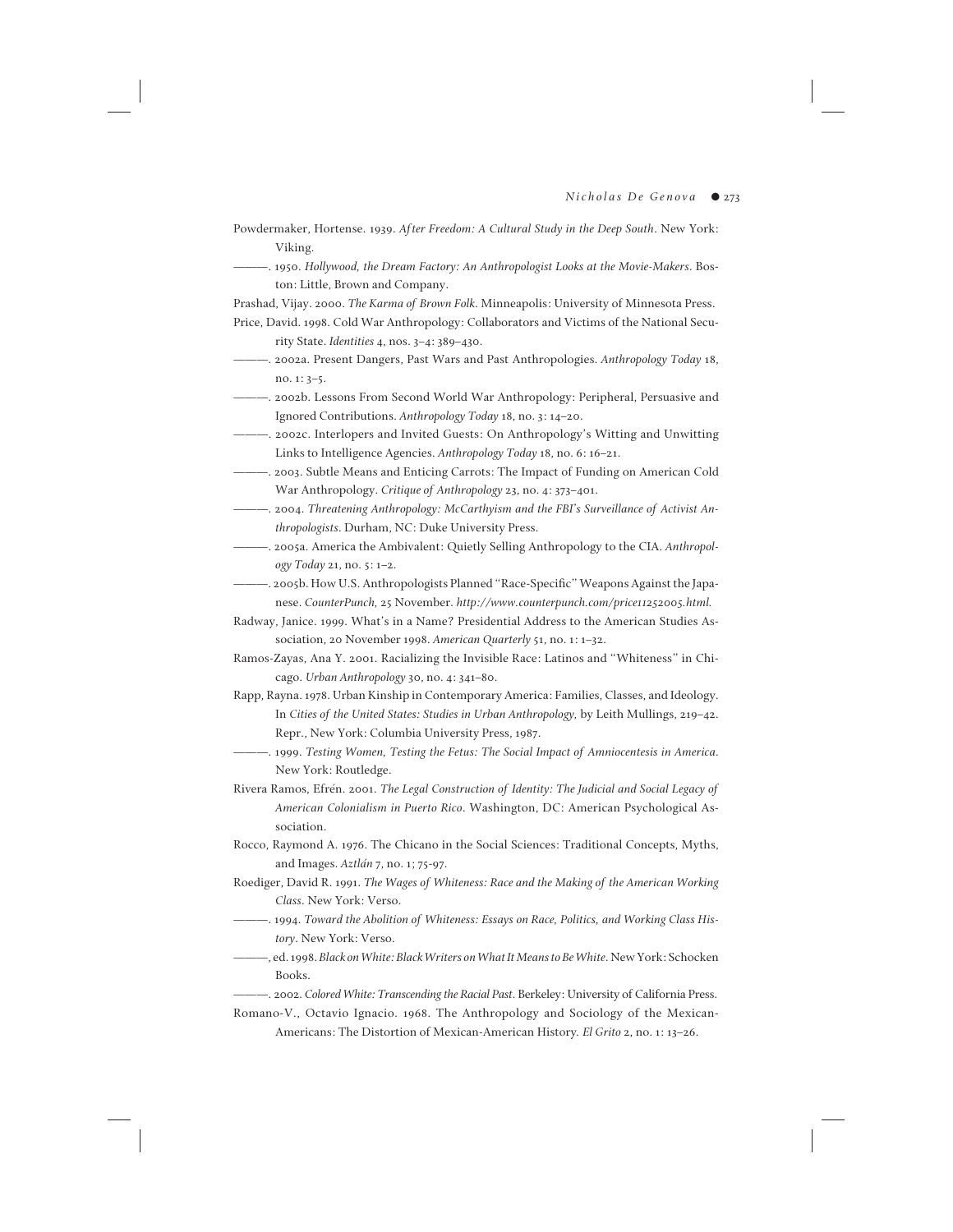———. 1970. Social Science, Objectivity, and the Chicanos. *El Grito* 4, no. 1: 4–16.

Rosaldo, Renato. 1985. Chicano Studies, 1970–1984. *Annual Review of Anthropology* 14: 405–27.

- ———. 1986. *When Natives Talk Back: Chicano Anthropology Since the Late Sixties*. Renato Rosaldo Lecture Series, monograph no. 2: 3–20. Tucson: Mexican American Studies and Research Center/University of Arizona Press.
- ———. 1989. *Culture and Truth: The Remaking of Social Analysis*. Boston: Beacon Press.
- Rowe, John Carlos. 1998. Post-Nationalism, Globalism, and the New American Studies. *Cultural Critique* 40: 11–28.
	- ———. 2000a. *Literary Culture and U.S. Imperialism: From the Revolution to World War II*. New York: Oxford University Press.
- ———, ed. 2000b. *Post-Nationalist American Studies*. Berkeley: University of California Press.
- Ruppel, Kristin Tanner. 2003. Nations Undivided, Indian Land Unearthed: The Dis-Owning of the U.S. Federal Indian Trust. PhD diss., Columbia University.

Said, Edward W. 1979. *Orientalism*. New York: Vintage/Random House.

———. 1989. Representing the Colonized: Anthropology's Interlocutors. *Critical Inquiry* 15: 205–25.

- Saito, Natsu Taylor. 2001. Symbolism Under Siege: Japanese American Redress and the "Racing" of Arab Americans as "Terrorists." *Asian Law Journal* 8: 1–29.
- Saldívar, José David. 1991. *The Dialectics of Our America: Genealogy, Cultural Critique, and Literary History*. Durham, NC: Duke University Press.
- ———. 1997. *Border Matters: Remapping American Cultural Studies.* Berkeley: University of California Press.
- Saxton, Alexander. 1990. *The Rise and Fall of the White Republic: Class Politics and Mass Culture in Nineteenth-Century America*. New York: Verso.
- Scheper-Hughes, Nancy. 2001. Ishi's Brain, Ishi's Ashes: Anthropology and Genocide. *Anthropology Today* 17, no. 1: 12–18.
- Schneider, David. 1968. *American Kinship: A Cultural Account*. Englewood Cliffs, NJ: Prentice-Hall.

Schneider, David; and Raymond T. Smith. 1973. *Class Differences and Sex Roles in American Kinship and Family Structure*. Englewood Cliffs, NJ: Prentice-Hall.

Singh, Nikhil Pal. 1998. Culture/Wars: Recoding Empire in an Age of Democracy. *American Quarterly* 50, no. 3: 471–522.

- ———. 2004. *Black is a Country: Race and the Unfinished Struggle for Democracy*. Cambridge, MA: Harvard University Press.
- Slotkin, Richard. 1973. *Regeneration through Violence: The Mythology of the American Frontier, 1600–1860*. Norman: University of Oklahoma Press.
- ———. 1985. *The Fatal Environment: The Myth of the Frontier in the Age of Industrialization, 1800–1890*. New York: Harper-Collins.
- ———. 1992. *Gunfighter Nation: The Myth of the Frontier in Twentieth-Century America*. New York: Harper-Collins.
- Smith, Neil. 2005. *The Endgame of Globalization*. New York: Routledge.
- Smith, Raymond T. 1966. Plural Society Theory. In *The Matrifocal Family: Power, Pluralism, and Politics*, 101–9. Repr., New York: Routledge, 1996.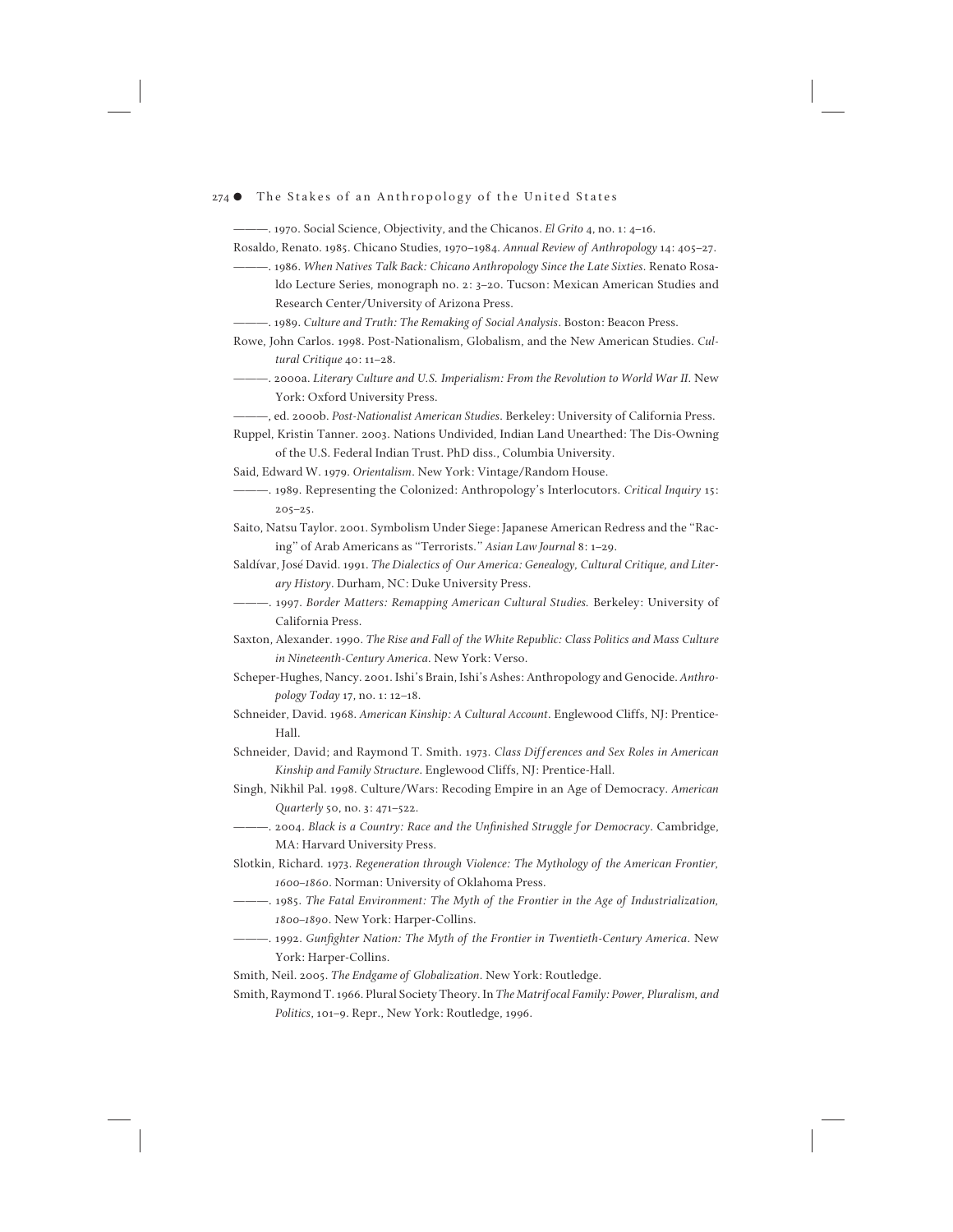———. 1996. *The Matrifocal Family: Power, Pluralism, and Politics*. New York: Routledge.

- Smith, Rogers M. 1997. *Civic Ideals: Conflicting Visions of Citizenship in U.S. History*. New Haven, CT: Yale University Press.
- Somerville, Siobhan B. 2000. *Queering the Color Line: Race and the Invention of Homosexuality in American Culture*. Durham, NC: Duke University Press.
- Sommer, Doris. 1999. *Proceed with Caution, When Engaged by Minority Writing in the Americas*. Cambridge, MA: Harvard University Press.
- Steinberg, Stephen. 1995. *Turning Back: The Retreat From Racial Justice in American Thought and Policy*. Boston: Beacon Press.
- ———. 1997. The Liberal Retreat from Race During the Post-Civil Rights Era. In *The House That Race Built: Black Americans, U.S. Terrain,* ed. Wahneema Lubiano, 13–47. New York: Pantheon Books.
- Stewart, Kathleen. 1996. *A Space on the Side of the Road: Cultural Poetics in an "Other" America*. Princeton, NJ: Princeton University Press.
- Stoler, Ann Laura, ed. 2006a. *Haunted by Empire: Geographies of Intimacy in North American History*. Durham, NC: Duke University Press.
- ———. 2006b. Intimidations of Empire: Predicaments of the Tactile and the Unseen. In *Haunted by Empire: Geographies of Intimacy in North American History,* ed. Ann Laura Stoler, 1–22. Durham, NC: Duke University Press.
- ———. 2006c. On Degrees of Imperial Sovereignty. *Public Culture* 18, no. 1: 125–46.
- ———. 2006d. Tense and Tender Ties: The Politics of Comparison in North American History and (Post) Colonial Studies. In *Haunted by Empire: Geographies of Intimacy in North American History,* ed. Ann Laura Stoler, 23–67. Durham, NC: Duke University Press.
- Stoler, Ann Laura; and Frederick Cooper. 1997. Between Metropole and Colony: Rethinking a Research Agenda. In *Tensions of Empire: Colonial Cultures in a Bourgeois World,* ed. Frederick Cooper and Ann Laura Stoler, 1–56. Berkeley: University of California Press.
- Susser, Ida. 1982. *Norman Street: Poverty and Politics in an Urban Neighborhood*. New York: Oxford University Press.
- Takaki, Ronald. 1979. *Iron Cages: Race and Culture in 19th-Century America*. New York: Oxford University Press.
- Trouillot, Michel-Rolph. 1991. Anthropology and the Savage Slot: The Poetics and Politics of Otherness. *Recapturing Anthropology: Working in the Present.* Ed. Richard G. Fox, 17-44. Santa Fe, NM: School of American Research Press.
- Turner, Fredrick Jackson. 1893. The Significance of the Frontier in American History. In *The Frontier in American History*. Repr., 1–38. New York: Henry Holt, 1920.
- Turner, Terence. 1993. Anthropology and Multiculturalism: What Is Anthropology That Multiculturalists Should Be Mindful of It? *Cultural Anthropology* 8, no. 4: 411–29.
- Vaca, Nick C. 1970a. The Mexican-American in the Social Sciences, 1912–1970: Part I: 1912– 1935. *El Grito* 3, no. 3: 3–24.
- ———. 1970b. The Mexican-American in the Social Sciences, 1912–1970: Part II: 1936–1970. *El Grito* 4, no. 1: 17–51.
- Visweswaran, Kamala. 1998. Race and the Culture of Anthropology. *American Anthropologist* 100, no. 1: 70–83.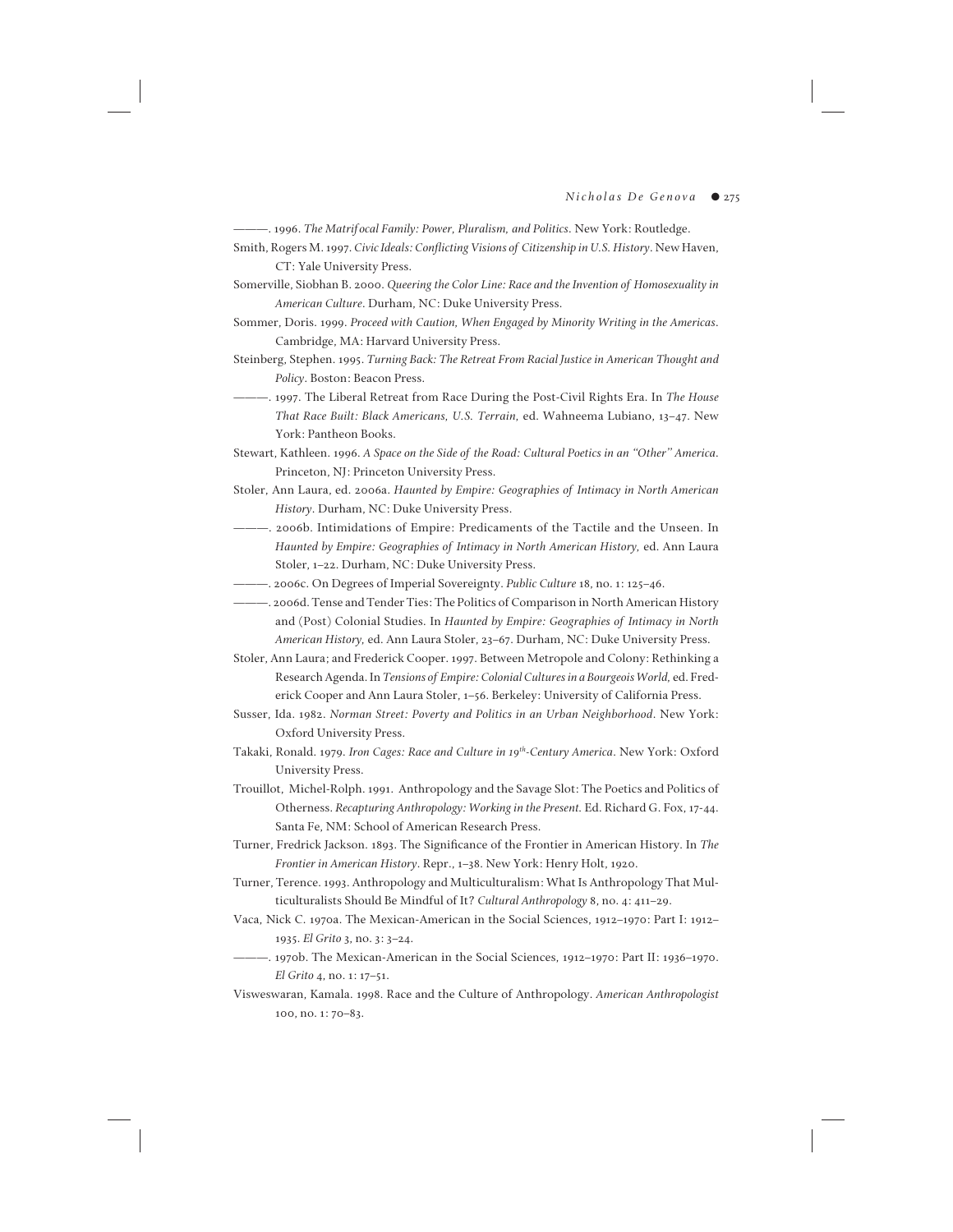- Vizenor, Gerald. 1994. *Manifest Manners: Postindian Warriors of Survivance*. Hanover, NH: Wesleyan University Press.
- Volpp, Leti. 2002. The Citizen and the Terrorist. *UCLA Law Review* 49: 1575–98.
- Wald, Priscilla. 1993. Terms of Assimilation: Legislating Subjectivity in the Emerging Nation. In *Cultures of United States Imperialism*, ed. Amy Kaplan and Donald E. Pease, 59–84. Durham, NC: Duke University Press.
	- ———. 1995. *Constituting Americans: Cultural Anxiety and Narrative Form*. Durham, NC: Duke University Press.
- Warner, W. Lloyd. 1949. *Democracy in Jonesville: A Study in Quality and Inequality*. New York: Harper and Row.
- ———. 1959. *The Living and the Dead: A Study of the Symbolic Life of Americans*. New Haven, CT: Yale University Press.
- ———. 1961. *The Family of God: A Symbolic Study of Christian Life in America*. New Haven, CT: Yale University Press.
- ———. 1962. *American Life: Dream and Reality*, Rev. ed. Chicago: University of Chicago Press.
- Warner, W. Lloyd; and J. O. Low. 1947. *The Social System of the Modern Factory. The Strike: A Social Analysis*. New Haven, CT: Yale University Press.
- Warner, W. Lloyd; and Paul S. Lunt. 1941. *The Social Life of a Modern Community*. New Haven, CT: Yale University Press.
- ———. 1942. *The Status System of a Modern Community*. New Haven, CT: Yale University Press.
- Warner, W. Lloyd; Marcia Meeker; and Kenneth Eells. 1960. *Social Class in America*. New York: Harper Torchbooks.
- Warner, W. Lloyd; and Leo Srole. 1945. *The Social Systems of American Ethnic Groups*. New Haven, CT: Yale University Press.
- Wellman, David. 1997. Minstrel Shows, Affirmative Action Talk, and Angry White Men: Marking Racial Otherness in the 1990s. In *Displacing Whiteness: Essays in Social and Cultural Criticism,* ed. Ruth Frankenberg, 311–31. Durham, NC: Duke University Press.
- Weston, Kath. 1991. *Families We Choose: Lesbians, Gays, Kinship*. New York: Columbia University Press.
- White, Richard; and Patricia Nelson Limerick. 1994. *The Frontier in American Culture*. Berkeley: University of California Press.
- Wiegman, Robyn. 1995. *American Anatomies: Theorizing Race and Gender*. Durham, NC: Duke University Press.
- Williams, Brackette F. 1989. A Class Act: Anthropology and the Race to Nation across Ethnic Terrain. *Annual Review of Anthropology* 18: 401–44.
- Williams, Brett. 1988. *Upscaling Downtown: Stalled Gentrification in Washington, D.C.* Ithaca, NY: Cornell University Press.
- ———. 1994. Babies and Banks: The "Reproductive Underclass" and the Raced, Gendered Masking of Debt. In *Race*, ed. Steven Gregory and Roger Sanjek. New Brunswick, NJ: Rutgers University Press.
- ———. 1996. There Goes the Neighborhood: Gentrification, Displacement, and Homelessness in Washington, DC. In *There's No Place Like Home: The Ethnography of Poverty and*